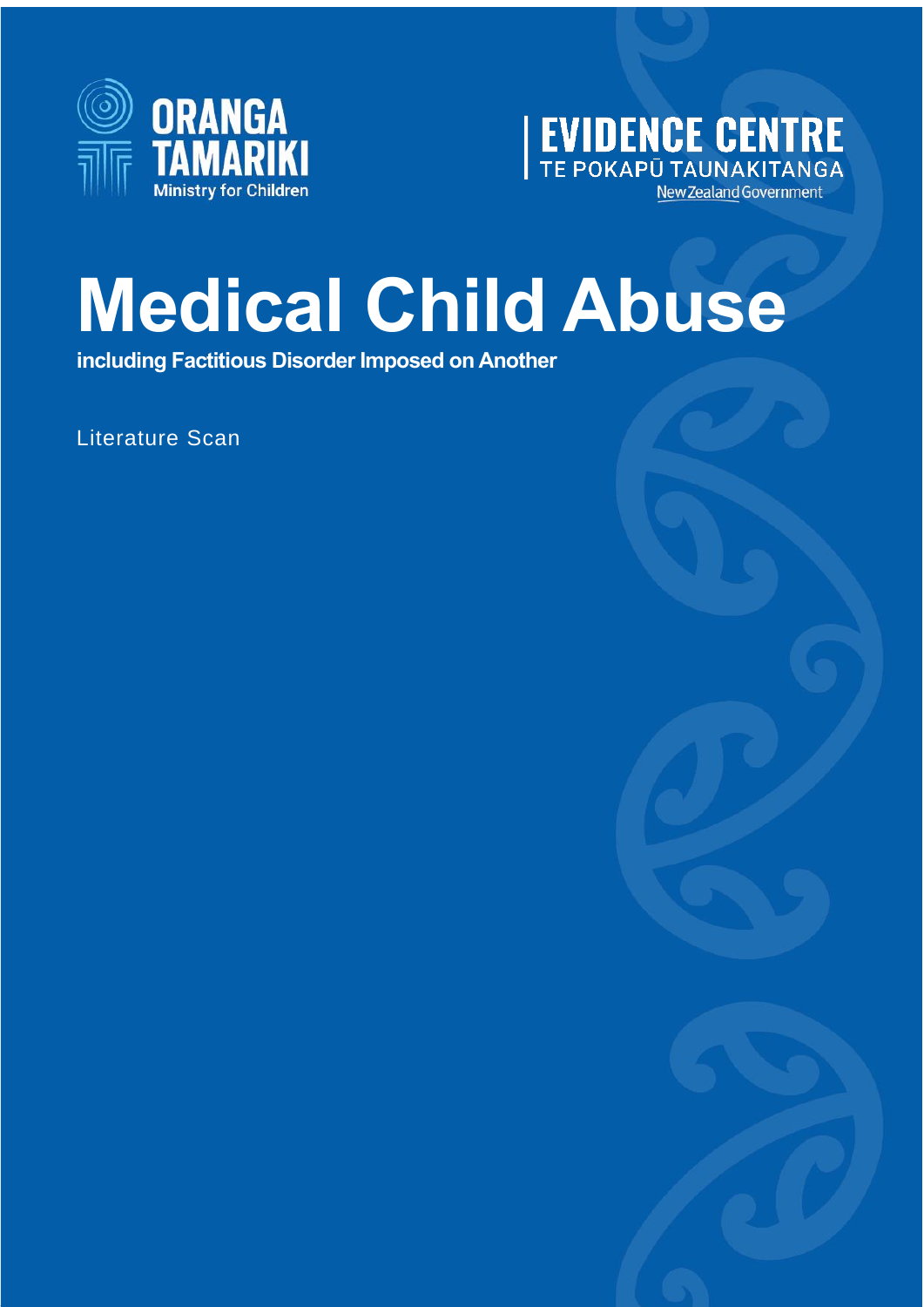The Oranga Tamariki Evidence Centre works to build the evidence base that helps us better understand wellbeing and what works to improve outcomes for New Zealand's children, young people and their whānau.

**Email:** research@ot.govt.nz

**Authors:** Dr Jacinta Cording and Marnie Carter (Allen + Clarke)

**Published:** June 2021, revised October 2021

**ISBN:** 978-0-9951498-7-8

#### **Citation guidance:**

This report can be referenced as Cording, J., & Carter, M. (2021). *Medical Child Abuse including Factitious Disorder Imposed on Another: Literature scan*. Wellington, New Zealand: Oranga Tamariki—Ministry for Children.

#### **Copyright:**

This document *Medical Child Abuse including Factitious Disorder Imposed on Another: Literature scan* is licensed under the Creative Commons Attribution 4.0 International License http://creativecommons.org/licenses/by/4.0/.

Please attribute © New Zealand Government, Oranga Tamariki—Ministry for Children 2021.

#### **Disclaimer:**

可匠

Oranga Tamariki has made every effort to ensure the information in this report is reliable, but does not guarantee its accuracy and does not accept liability for any errors.

#### **Acknowledgements:**

We would like to thank Valmai Copeland (Oranga Tamariki Evidence Centre) and Michele Olds (Oranga Tamariki) for their advice and input throughout the development of this literature scan.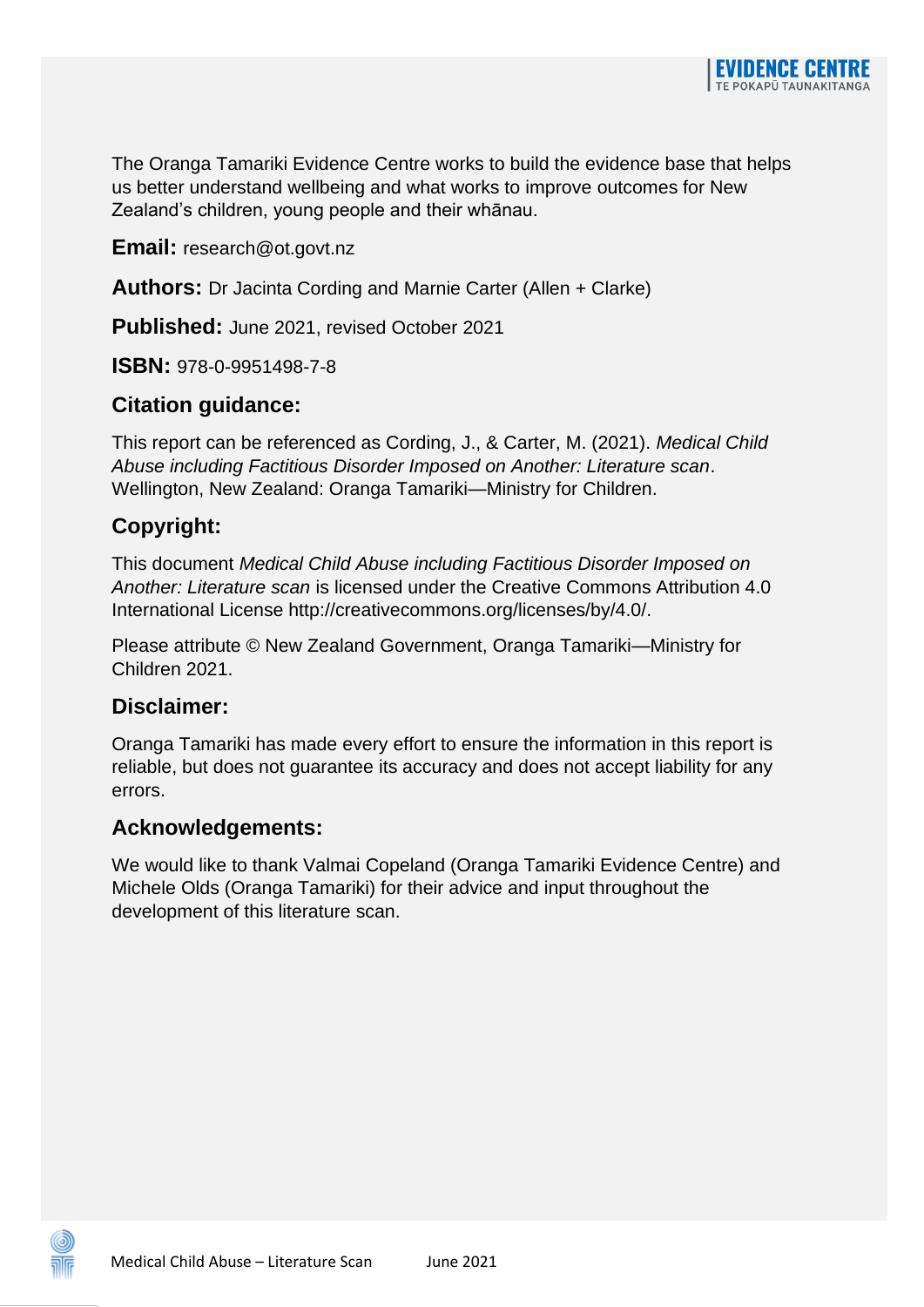## **Contents**

| Understanding the characteristics and identification of medical child abuse and |  |
|---------------------------------------------------------------------------------|--|
|                                                                                 |  |
|                                                                                 |  |
|                                                                                 |  |
| Confirmation and diagnosis of suspected medical child abuse  23                 |  |
|                                                                                 |  |
|                                                                                 |  |
| Safety considerations when working with families and whānau affected by medical |  |
|                                                                                 |  |
|                                                                                 |  |
|                                                                                 |  |
|                                                                                 |  |
|                                                                                 |  |
|                                                                                 |  |
| Appendix A: Medical child abuse screening instrument (Greiner et al., 2013) 47  |  |

0 斋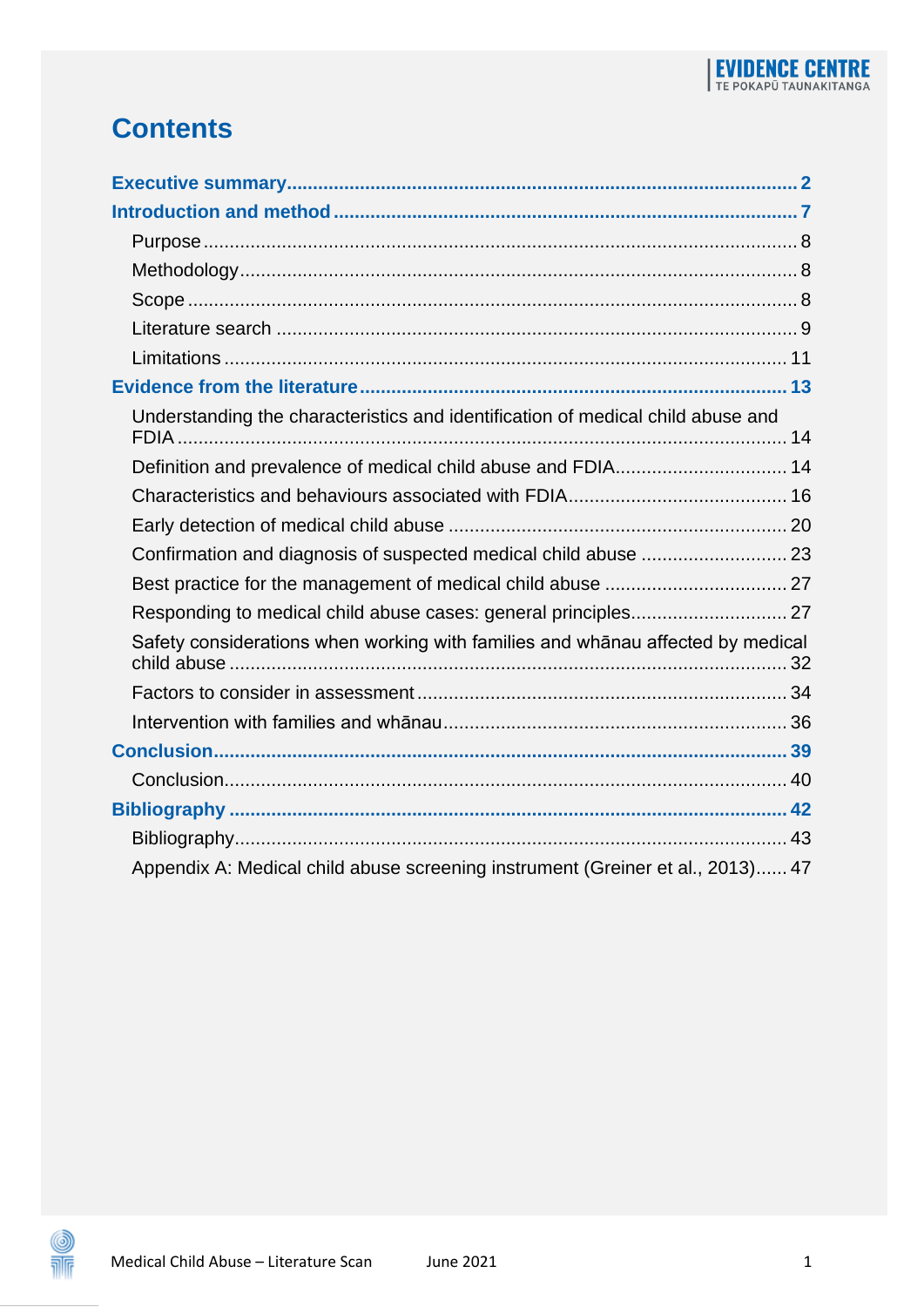## <span id="page-3-0"></span>**Executive summary**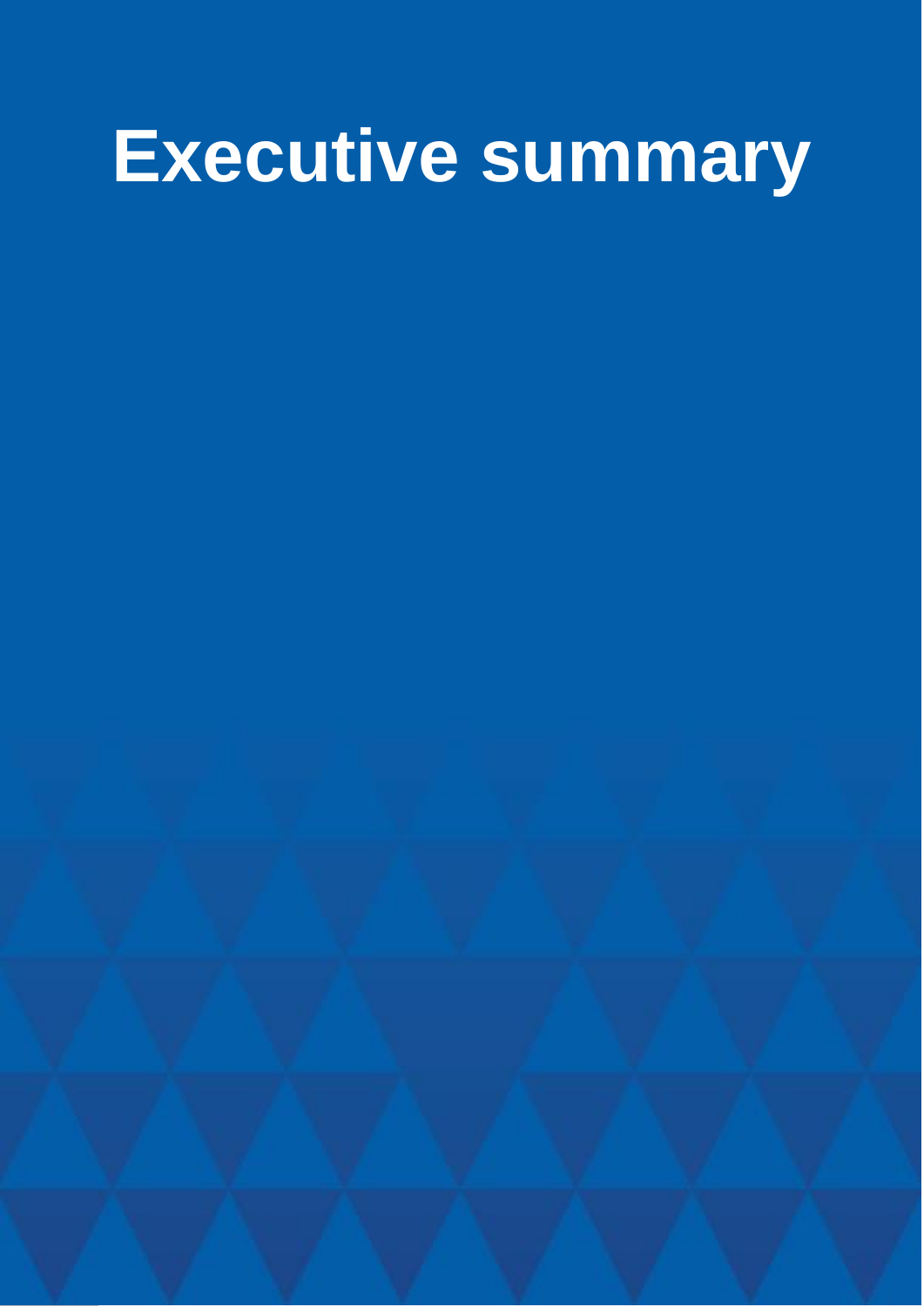#### **Purpose**

- To provide up-to-date information on what is known about children and young people affected by medical child abuse or Factitious Disorder Imposed on Another also known as Munchausen syndrome by proxy.
- The intended audience for this work is social work practitioners working in care and protection, specifically kaimahi across Oranga Tamariki. The focus is on what is needed for the safety of children and young people experiencing medical child abuse.

#### **Methodology**

- This literature scan incorporates current literature addressing two primary research areas: the identification medical child abuse and detection and diagnosis of FDIA, and best practice for the management and.
- Information from 44 journal articles or reports was used to provide a summary of evidence in relation to each primary research area. Additional articles were incorporated in October 2021.
- Although comprehensive, the search was not systematic. Therefore, the literature scan may be missing some relevant studies or documentation. Additionally, key gaps in the literature were identified, including no information directly relevant to whānau Māori affected by medical child abuse or FDIA.

#### **Definition and prevalence of FDIA**

- FDIA involves an adult purposefully falsifying or inducing physical, psychological, or developmental disorder(s) in a child or young person in order to fulfil psychological needs associated with the sick role.
- FDIA is generally considered rare, affecting approximately 0.5-2.0 per 100,000 children internationally. This rarity means practitioners in New Zealand may seldom encounter a case. However, due to difficulties with the detection of FDIA, these are considered under-estimates of the true prevalence rate.
- In an estimated 91-95% of FDIA cases, mothers are the primary person responsible for harm to a child. Fathers or male caregivers are rarely the sole person involved, although cases involving harm caused by fathers tend to be more severe and have higher child death rates.
- Children and young people harmed by FDIA tend to be under the age of five; rates for boys and girls appear to be approximately equal. Research suggests that 10% of FDIA cases result in the death of the child, and a further 50% of cases result in children experiencing long-term medical conditions. Many cases also include similar abuse of other siblings.

#### **Characteristics and behaviours associated with medical child abuse.**

• Illness or disorder in children can be falsified in many ways, including inducing (i.e. causing) symptoms, or fabricating symptoms (e.g., lying about symptoms, or

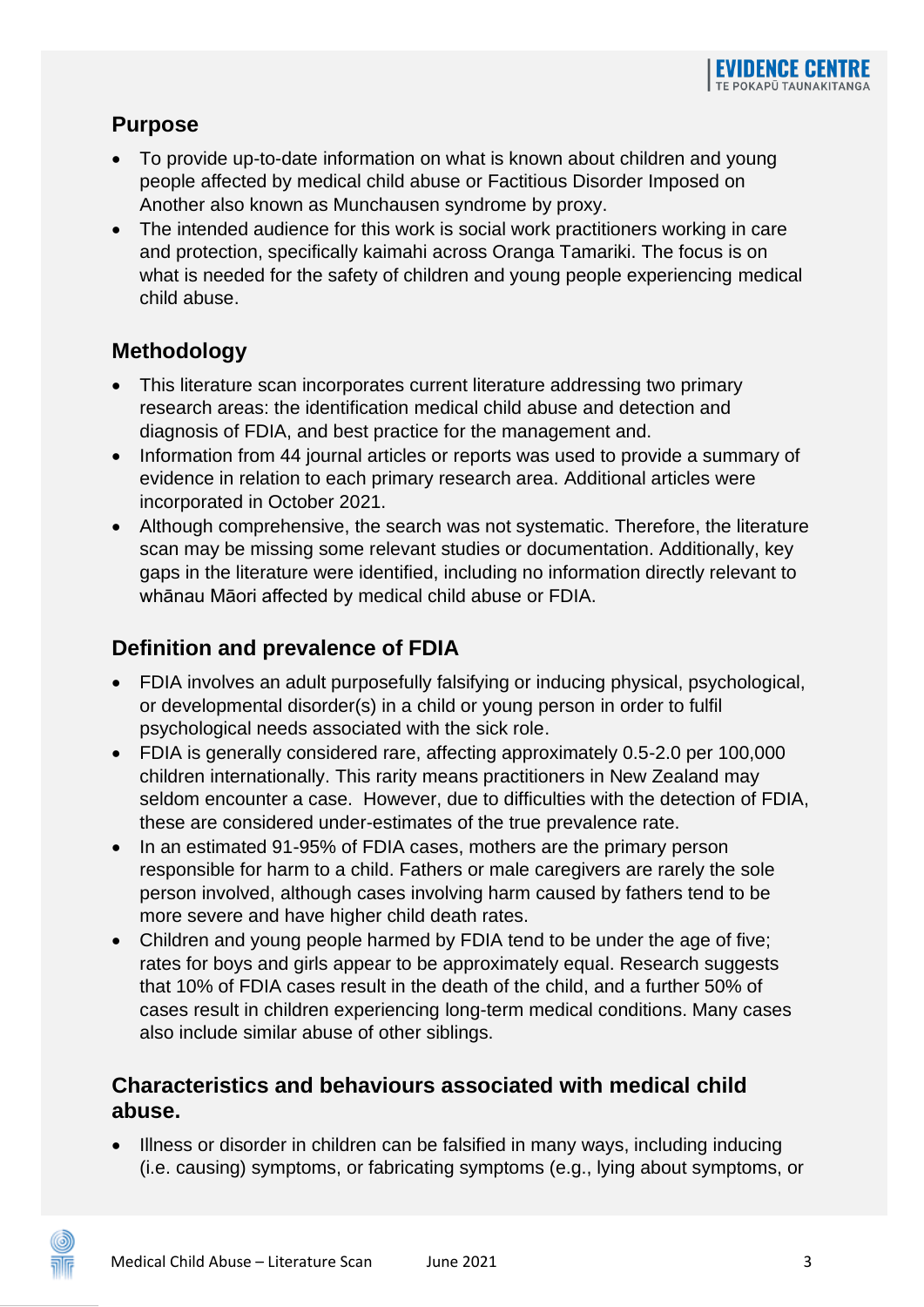creating the false appearance of symptoms). These falsification behaviours result in both the direct and indirect harm of children (e.g., through children being subjected to unnecessary testing or treatment). Fabrication has been found to be the most common behaviour perpetrators engage in.

- There is no single psychological and behavioural profile of those responsible for these behaviours. However, certain characteristics are commonly reported for them, including a tendency to work in healthcare or be medically knowledgeable, seek social approval and have difficulties managing their emotions appropriately.
- People responsible for medical child abuse tend to have long histories of experienced trauma, poor mental health, and attachment difficulties. A third to a half also have histories of self-directed factitious disorder or somatoform disorder.<sup>1</sup>
- Although most people responsible for medical child abuse are married or in longterm relationships, it is common for them to experience relationship dysfunction and/or family violence. Additionally, fathers who are not directly involved in the harmful behaviours tend to be emotionally and physically withdrawn from the family. These marital/family issues may be an important trigger for these behaviours.

#### **Early detection of medical child abuse**

• Building a pattern of evidence that suggests that the parent or caregiver is repeatedly making false or exaggerated claims is often the most compelling form of evidence in cases. The literature identifies a number of warning signs demonstrated by both parents/caregivers and children that can indicate the presence of medical child abuse. These warning signs generally relate to inconsistent, puzzling or deceptive symptoms in the child, or as reported by parents or caregivers over a period of time.

#### **Confirmation and diagnosis of suspected FDIA following medical child abuse**

- A diagnosis of FDIA is not required to determine that abuse and neglect has occurred. The primary focus of social work professionals responding to cases of medical child abuse and potential FDIA should be on child wellbeing and safety, and of the family or whānau, rather than diagnosis.
- Assessment of parents or caregivers for diagnostic purposes should be conducted by a qualified mental health professional, due to the complexities involved in the diagnosis (including ascertaining the motivations of the parent or caregiver, and ruling out the possibility of medically-anxious parents/caregivers being falsely accused of FDIA).
- Record-based behavioural analysis is generally considered to be the most robust way to detect cases of FDIA. This involves conducting an exhaustive, systematic



<sup>1</sup> Somatoform disorder refers to cases where the adult is unaware of the falsification or induction of their own symptoms.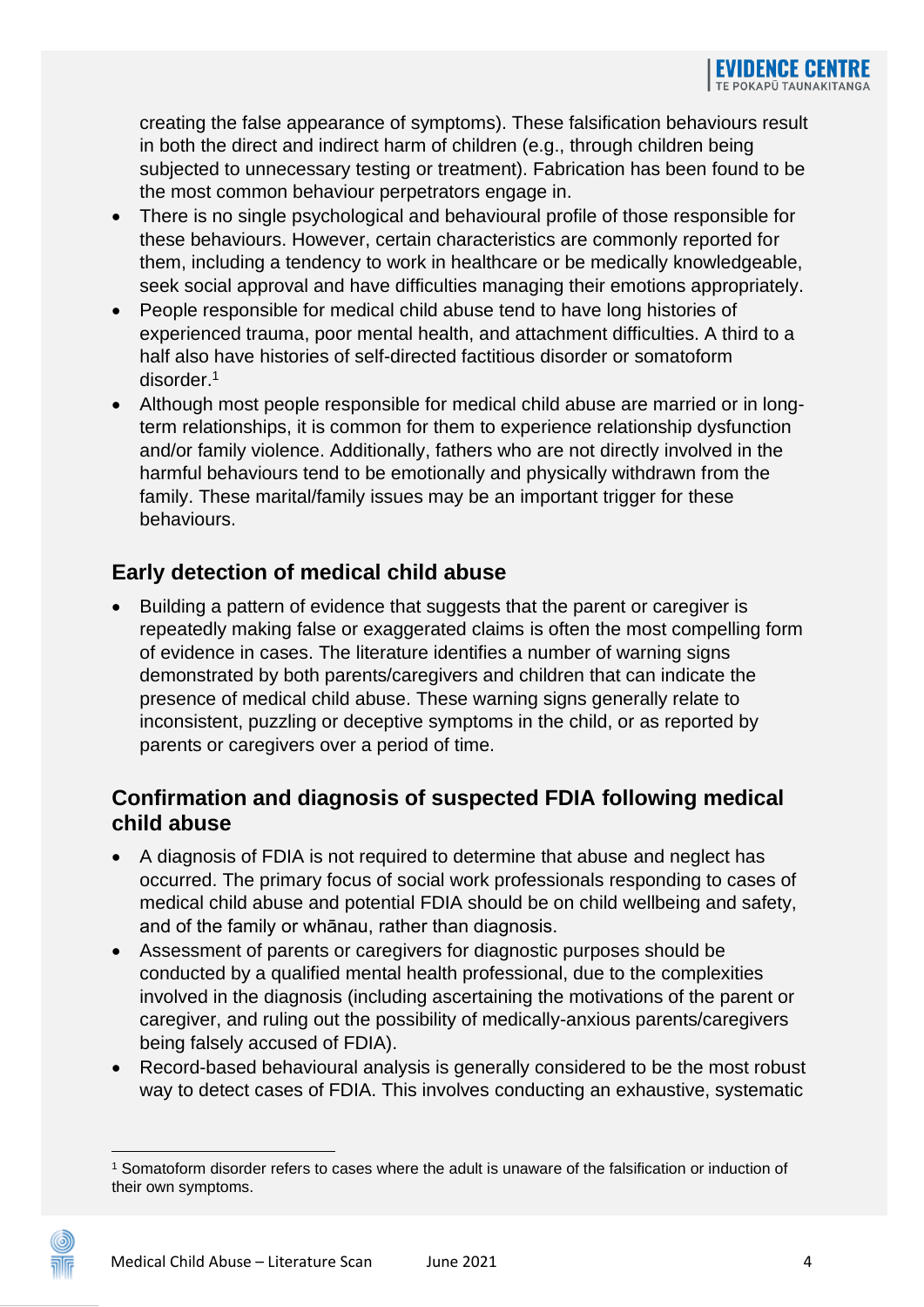review of the child or young person's medical and other health records to identify suspicious patterns of behaviours and symptoms.

• There is a tendency for cases of medical child abuse to go unrecognised and unreported. A large contributor to this problem is the tendency of health professionals to trust the reports of parents and caregivers. There are also long delays between the onset of abuse and formal diagnosis in cases that are identified. These issues further highlight the importance of awareness and familiarity with the warning signs.

#### **Responding to medical child abuse cases: general principles**

- The ultimate goal of any response plan in cases of medical child abuse is to stop the abuse from occurring, to ensure that the child and any siblings are safe, and to allow for the treatment of those with FDIA in the least restrictive means possible. To this end, ensuring the safety of children and their siblings should be the first priority when a suspected case of medical child abuse is identified.
- The literature highlights the importance of multi-disciplinary, coordinated approaches for the response and management of medical child abuse cases. This coordinated approach is likely to require a multi-disciplinary team including social workers, primary health care providers, mental health providers, and teachers/education providers. The aim of this team is to ensure the safety of the child and their siblings by establishing common management guidelines and developing an intervention and monitoring plan for the family or whānau.
- 'Informing sessions' can be held with parents or caregivers once suspected medical child abuse has been established, to build the basis of a transparent and solutions-focussed relationship between the multi-disciplinary team and the parents or caregivers. This also allows for a care plan to be developed for the child and their siblings that includes the input of parents and caregivers.

#### **Safety considerations when working with families and whānau affected by medical child abuse**

- There are ongoing safety concerns for children after a case of medical child abuse has been identified. For example, people responsible for FDIA behaviours may intensify their abuse in order to "prove" that their child is sick. There is also a high risk of re-abuse or abuse of other siblings in cases, particularly where the person responsible continues to deny their behaviours. Careful consideration must therefore be given to safe levels of contact between the parents or caregivers and their children.
- It may be safe for the child to remain in the home while professionals are supporting the child and the parents or caregivers responsible for medical child abuse to address their behaviour, or if the other parent or caregiver is separated from the parent or caregiver responsible for FDIA behaviours. However, where the child remains at home it is crucial that the behaviour of the parents or caregivers is closely monitored.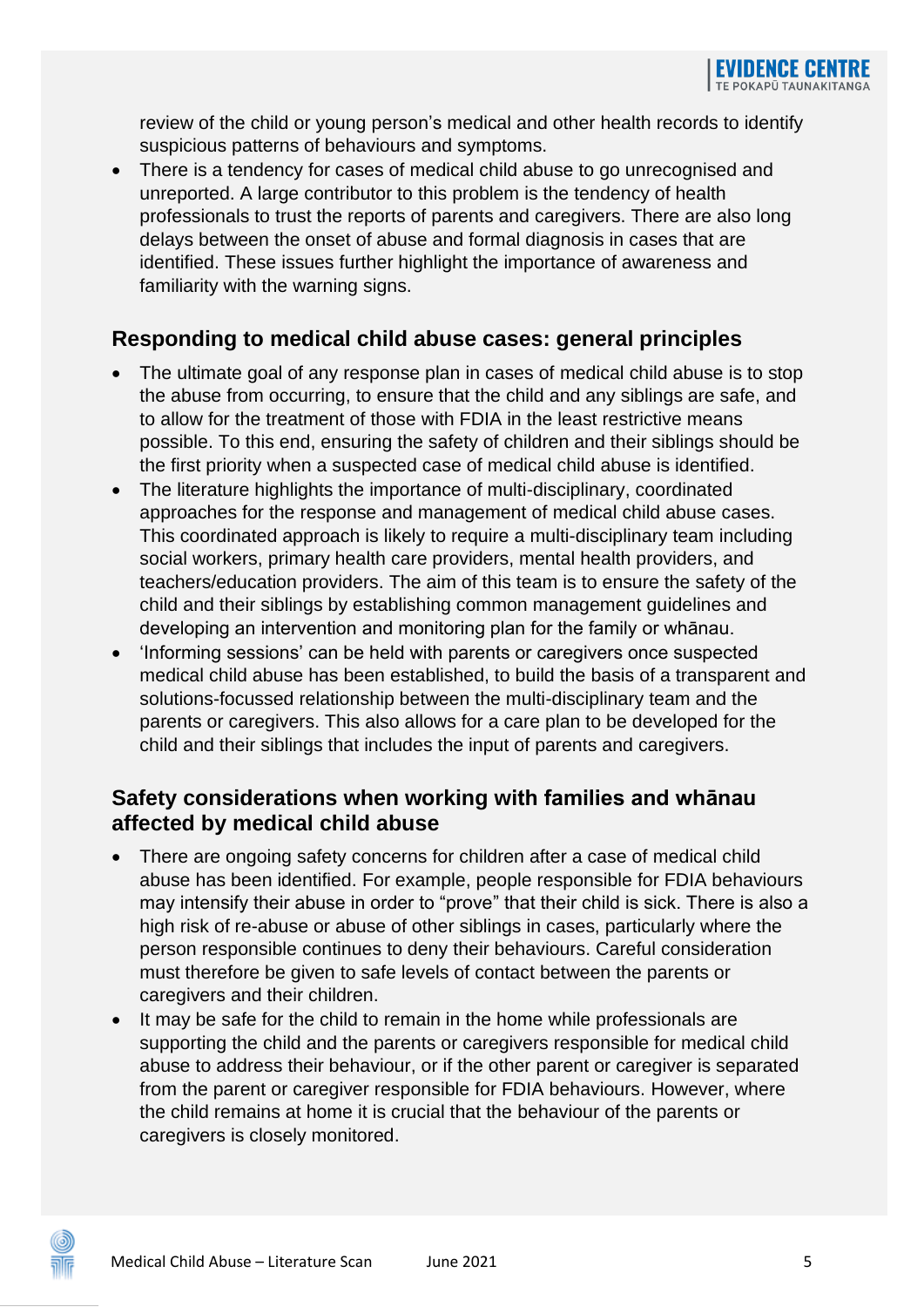#### **Factors to consider in assessment**

- Social workers will generally be notified of potential cases of medical child abuse through referrals from primary healthcare providers. Referrals should ideally include clear explanations and details that led to the diagnoses and the harm experienced by the child and their siblings, where appropriate.
- A full assessment of the family and whānau should be conducted by social workers after a case of medical child abuse has been identified or referred, with the aim of identifying the nature of harm to the child (and potentially their siblings), and the current needs (including mental health needs) of the child, the parent or caregiver, and other family or whānau members. It is also important to recognise at this stage that cases of medical child abuse may involve the exaggeration of genuine illness or disorder experienced by the child or young person. Therefore, a full assessment of ongoing medical needs is also required.
- People responsible for medical child abuse behaviours may have engaged in the deceit and manipulation of health and social service providers over a long period of time. The possibility of inaccuracies in existing information about the child and their family or whānau is therefore important to keep in mind.

#### **Interventions with families and whānau**

- Treatment of people responsible for FDIA behaviours is often intensive and lengthy, requiring input from a multi-disciplinary team. Some parents or caregivers involved, including those who were engaged in particularly severe forms of abuse (e.g., suffocation, poisoning), may never be able to safely care for their children. However, the likelihood of positive treatment outcomes are increased in instances where the person responsible for FDIA behaviours acknowledges and shows insight into their abusive behaviours.
- Despite the complexity of FDIA intervention following the detection of medical child abuse, some effective forms of psychological treatment have been identified in the literature. These include dialectical behavioural therapy (DBT), traumafocussed cognitive behavioural therapy (TF-CBT), and narrative therapy.
- Specialist psychological treatment is also recommended for children and young people who have experienced this form of abuse/neglect, including support for educational and social re-integration.
- Family therapy may also be useful to re-build family and whānau relationships and trust where the parent or caregiver responsible is able to acknowledge their abusive behaviour. Consideration should also be made as to the possible psychological treatment needs of other individuals connected to the affected family or whānau.
- Treatment often focusses on building the skills of parents and caregivers to improve the overall wellbeing of the family or whānau.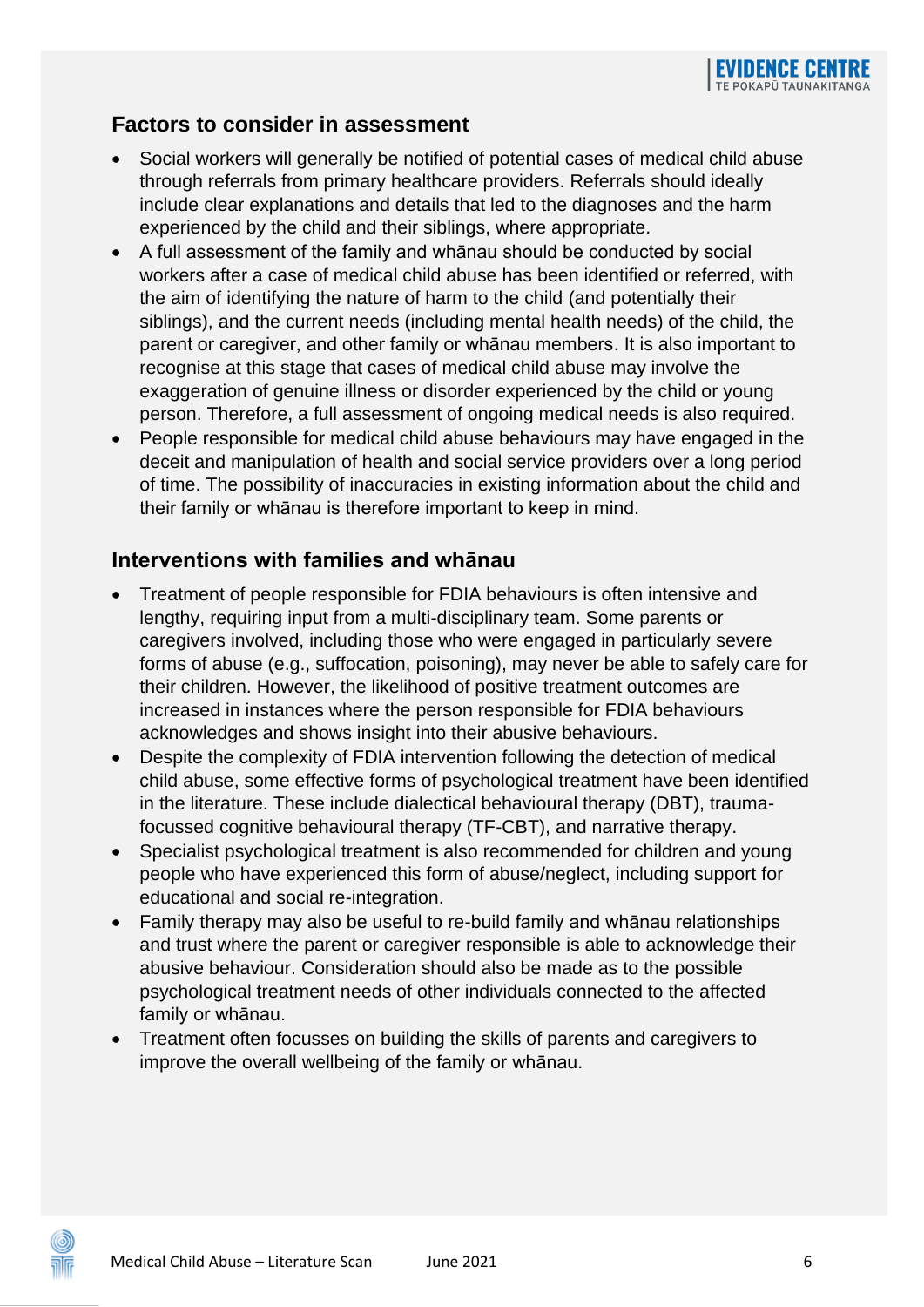## <span id="page-8-0"></span>**Introduction and method**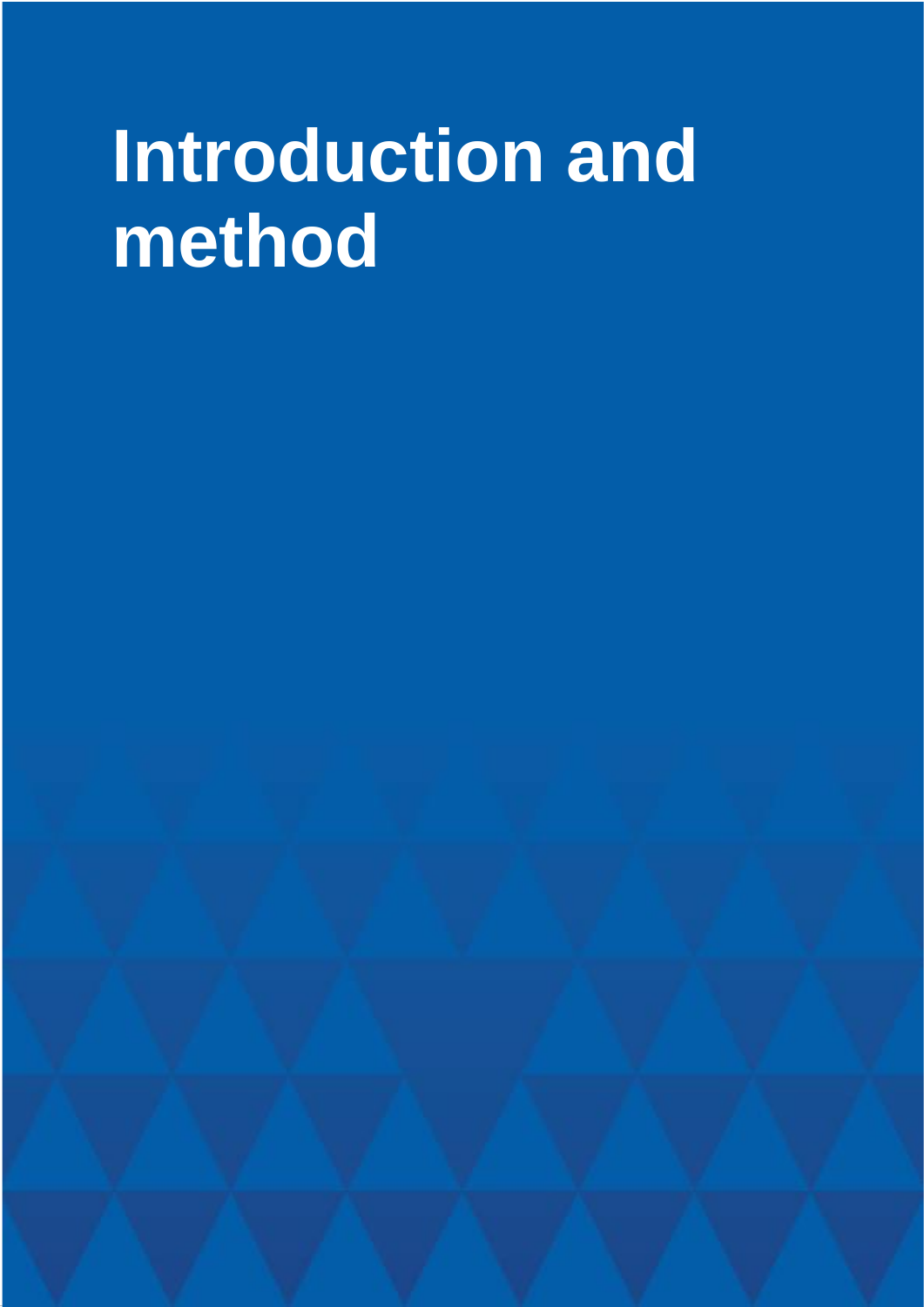## <span id="page-9-0"></span>**Purpose**

The purpose of this literature scan is to provide up-to-date information on what is known about children and young people affected by medical child abuse and Factitious Disorder Imposed on Another (FDIA; previously known as Munchausen syndrome by proxy). It is hoped that this literature scan will contribute to kaimahi being able to articulate the importance of safety-organised assessment and planning when working with affected families or whānau. This is particularly important in assessing the ability of affected families and whānau to achieve safety into the future, as agencies and others step back. As such, this literature scan has multiple intended uses:

- to be shared with kaimahi as required
- to inform professional practice responses to requests for assistance when Oranga Tamariki has kaimahi working with families or whānau where medical child abuse or FDIA may be present
- to know more about this area to inform future policy and practice work.

The intended audience for this work is social work practitioners working in care and protection, specifically kaimahi across Oranga Tamariki. The focus is on what is needed for the safety of children and young people experiencing medical child abuse.

## <span id="page-9-1"></span>**Methodology**

## <span id="page-9-2"></span>**Scope**

This literature scan contributes to the Oranga Tamariki evidence base by providing an overview of current literature relating to the areas outlined below.

#### **Evidence area one: Identification and diagnosis of medical child abuse and FDIA**

- What characteristics or types of behaviour might be observed in a person resulting in medical child abuse or exhibiting FDIA?
- How often does FDIA get mis-diagnosed as another type of mental health disorder?
- What is the pathway to getting a diagnosis and how often is this disorder diagnosed?
- What is known about the ethnicity and gender break-down of those who exhibit and/or are diagnosed with medical child abuse (in Aotearoa and internationally)?
- What makes getting a diagnosis so challenging?

#### **Evidence area two: Best practice for management and intervention**

- What does the evidence say about the best social work approach is in responding to these child protection cases?
- What are important considerations to factor into the social work assessment?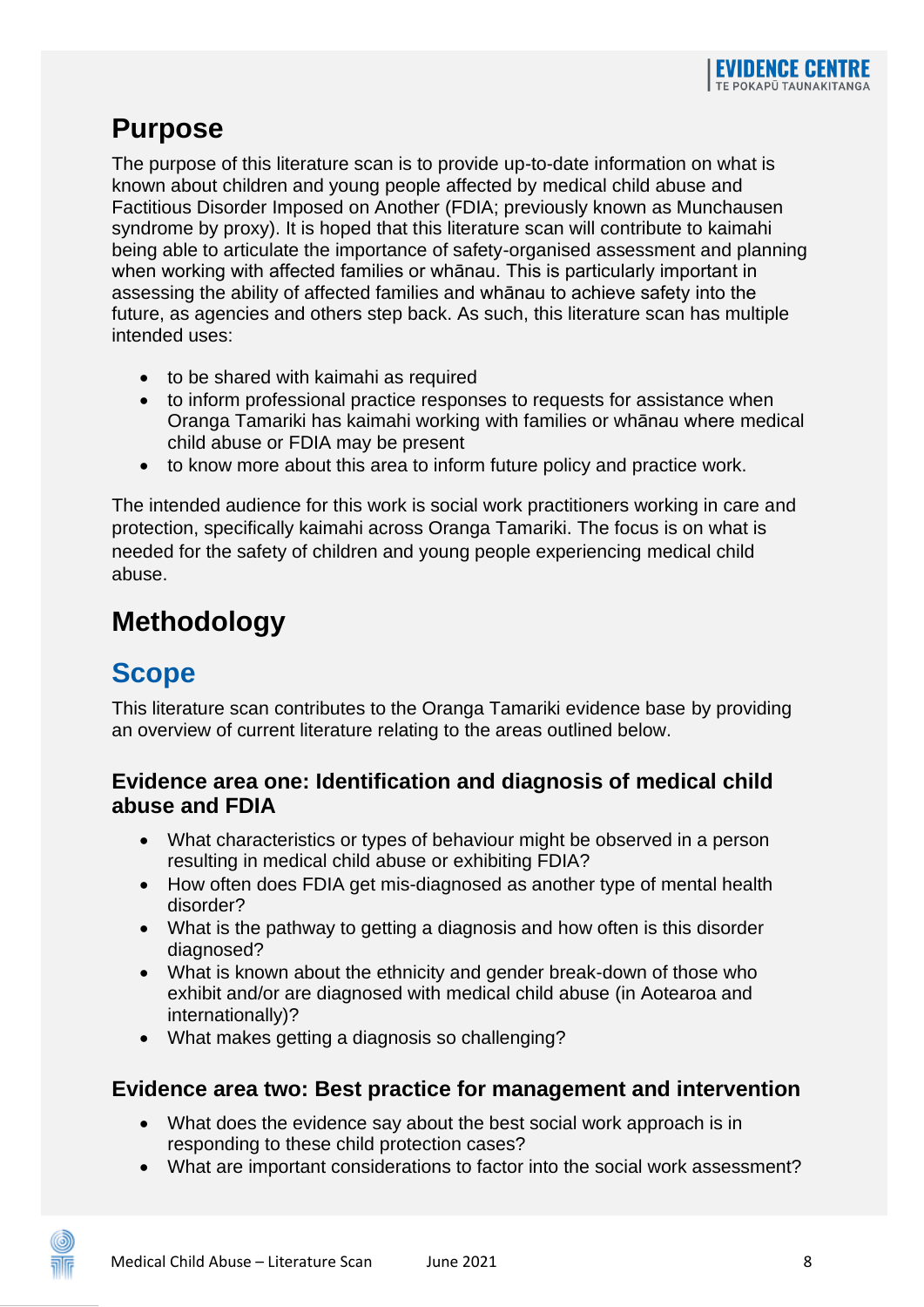- How can a safety organised practice approach be taken to engagement, assessment, planning with whānau?
- What opportunities exist for establishing best practice in the delivery of services to tamariki and whānau affected by medical child abuse, that empowers self-discovery and upholds people's dignity (mana enhancing)?
- What are the best intervention options for people with FDIA (including when this is highly suspected but not confirmed with a diagnosis)?

Due to the intended uses of this literature scan, greater emphasis is placed on evidence area two in this report.

For the purposes of this literature scan, the following areas were considered out of scope:

- Literature related to medical child abuse and factitious disorder (previously known as Munchausen syndrome) i.e. where the perpetrator is feigning illness or injury in themselves.
- Cases of medical child abuse where the person being harmed is over the age of 18, or where the person responsible is not in a caregiving relationship with the person being harmed.
- Cases of FDIA where the harmful behaviours are directed at an animal or pet.
- Literature relating to adult survivors of medical child abuse or FDIA (i.e. where the person harmed was a child or young person at the time, but the focus of the research is on supports/services or wellbeing in adulthood).

## <span id="page-10-0"></span>**Literature search**

In total, information from 44 journal articles or reports was used to provide a summary of the evidence as it relates to each key research area. The following databases were searched between 6 – 8 May 2021:

- Cochrane Library
- CINAHL
- Google Scholar
- ProQuest
- PsycINFO
- PubMed
- ScienceDirect
- Scopus
- Web of Science

Searches for published evidence relevant to Māori and other indigenous populations were also conducted using the following databases:

- https://evols.library.manoa.hawaii.edu/
- https://nzresearch.org.nz/

To conduct the search, we used combinations of subject/index terms and key words. All search terms used in the literature scan are provided in Table 1 below. Searches were conducted using all possible combinations from each of the columns.

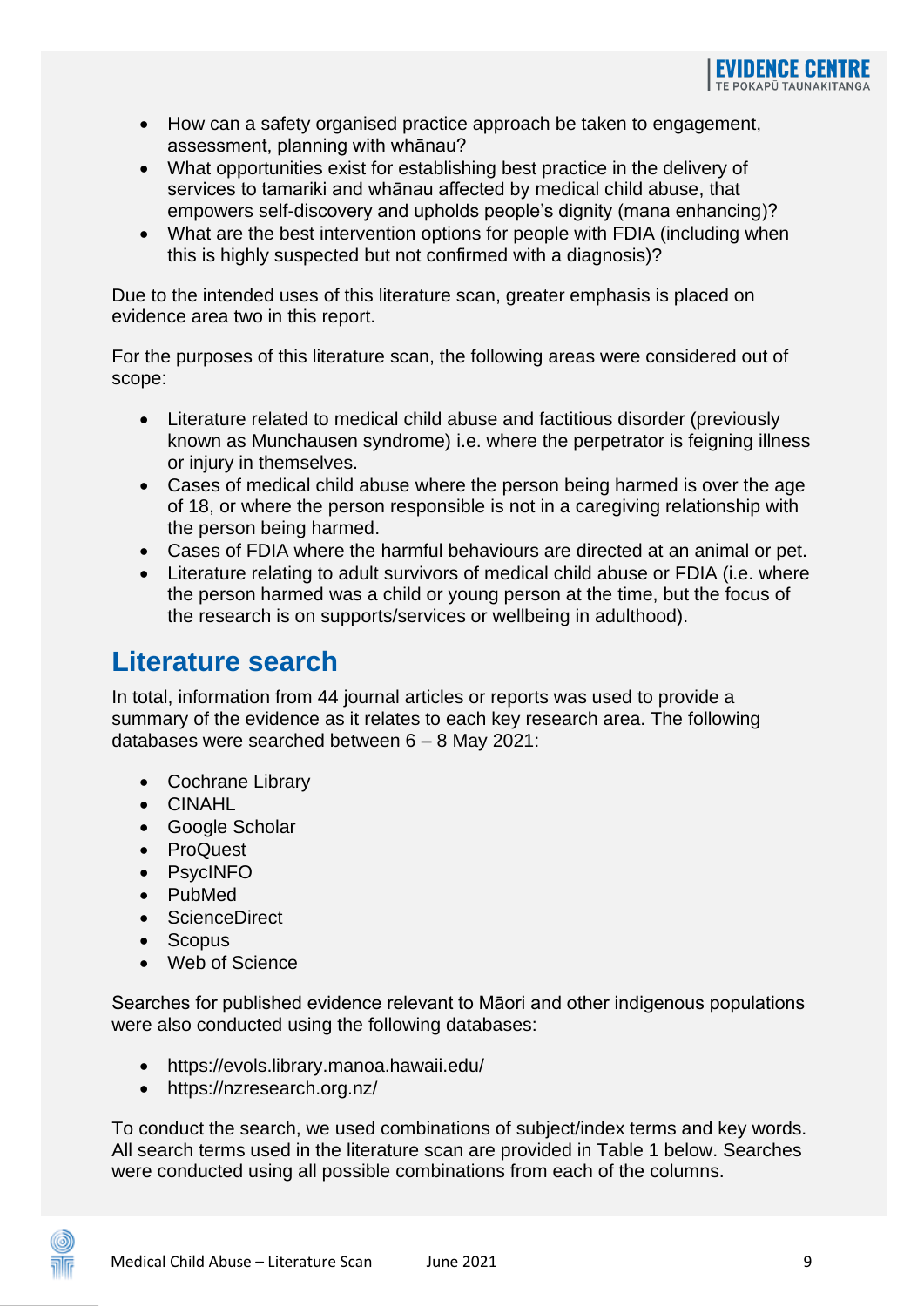#### *Table 1. Search terms*

| <b>Search term 1</b>                                                        | Search term 2            | <b>Search term 3</b> |  |
|-----------------------------------------------------------------------------|--------------------------|----------------------|--|
| Search One: Identification and diagnosis of FDIA AND intervention with FDIA |                          |                      |  |
| <b>Factitious disorder</b><br>imposed on another                            | Behavio* characteristics | Caregiver            |  |
| <b>FDIA</b>                                                                 | Symptoms                 | Parent               |  |
| Munchausen syndrome by Presentation<br>proxy                                |                          | <b>Mother</b>        |  |
| Medical child abuse                                                         | Diagnosis                | Father               |  |
| <b>Fabricated or induced</b><br>illness                                     | Misdiagnos*              | Māori                |  |
| Malingering by proxy                                                        | Clinical pathway         | Child*               |  |
|                                                                             | Prevalence               | Tamariki             |  |
|                                                                             | Ethnicit*                | <b>Baby</b>          |  |
|                                                                             | Gender                   |                      |  |
|                                                                             | Intervention             |                      |  |
|                                                                             | Service*                 |                      |  |
|                                                                             | Treatment                |                      |  |
|                                                                             | Support*                 |                      |  |
|                                                                             | Rehabilitation           |                      |  |
|                                                                             | Referral                 |                      |  |
| Search Two: Best practice for social work management                        |                          |                      |  |
| <b>Factitious disorder</b><br>imposed on another                            | Social work*             |                      |  |
| <b>FDIA</b>                                                                 | Child protect*           |                      |  |
| Munchausen syndrome by<br>proxy                                             | Out-of-home              |                      |  |
| Medical child abuse                                                         | Foster*/whangai          |                      |  |
| Fabricated or induced<br>illness                                            | Looked after             |                      |  |
| Malingering by proxy                                                        | Protect* care            |                      |  |
|                                                                             | <b>Statutory care</b>    |                      |  |
|                                                                             | Remain home              |                      |  |

The title and abstracts of initial returns were reviewed for relevance to the key research areas. The references used in articles or reports that passed this initial review, as well as lists of documents that had cited these articles or reports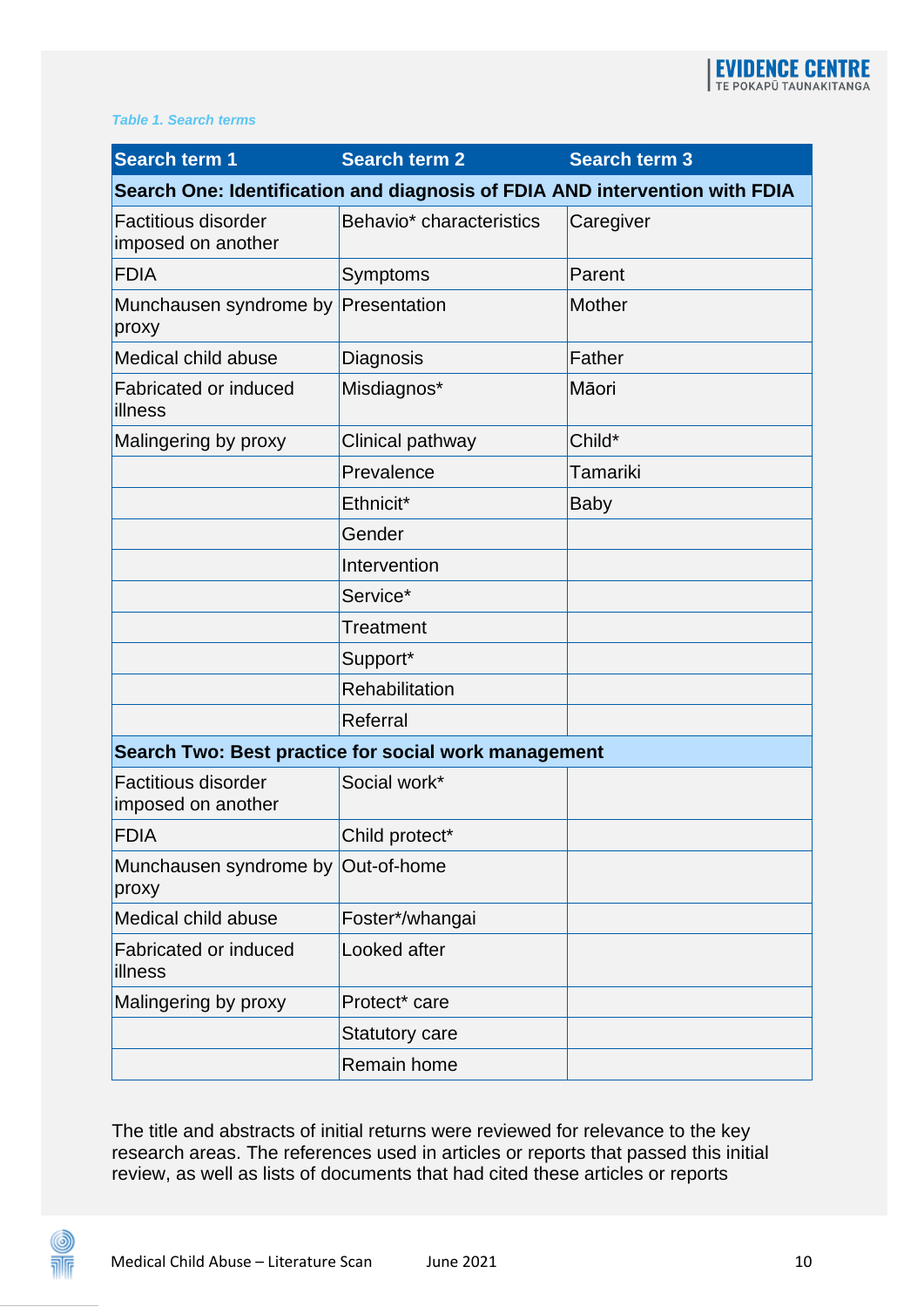(generated by the databases searched), were also checked for any further relevant information sources.

From this first sweep, full texts for all potential inclusions (254 documents) were reviewed for relevance to the key research areas. Because of the large number of initial relevant returns, further inclusion criteria were developed to reduce the final number of documents included in this literature scan. These new criteria included limiting included documents/articles to those published 2010<sup>2</sup> and after, excluding case studies/case reports, and excluding documents/articles that only tangentially considered medical child abuse or FDIA (e.g., where the document/report focused on child abuse in general). Further documents were also excluded for various reasons, including the body of the document/article not being written in English, or the subject matter being factitious disorder rather than medical child abuse or FDIA. In total, 210 documents were excluded from the literature scan after reviewing the  $full$  text.

This left a total of 44 articles and reports included in the final literature scan.

## <span id="page-12-0"></span>**Limitations**

When considering the information provided in this evidence brief, it is important to recognise that although the search of the literature was relatively detailed and extensive, it is likely that some research or reports that address the key research areas were not identified in the search (and therefore not included in this report). Additionally, reviewed articles and reports were not formally assessed for quality, therefore no formal indication is able to be made regarding the strength of the evidence presented in the report. That said, many of the articles and documents included in this literature scan were systematic or narrative reviews of the existing literature, which are generally more reliable than individual case reports or empirical studies.

The literature scan includes a wide variety of documents and articles that consider medical child abuse from multiple lenses. That said, several areas of interest were not addressed by the reviewed literature, including:

- research and guidance relevant to whānau Māori or the New Zealand context
- a specific focus on strengths-based or mana-enhancing approaches to practice
- the ethnicity breakdown of children experiencing medical child abuse and people responsible for FDIA behaviours
- rates of mis-diagnosis
- comprehensive coverage of appropriate social work responses to medical child abuse and FDIA.

It is also important to note that only one article was identified that considered the identification and management of medical child abuse or FDIA within the Aotearoa New Zealand context. There is no strong reason to believe that the manifestation

<sup>2</sup> Documents/articles published prior to 2010 were reviewed and included in the literature scan if they were of particular relevance to the search. For example, one report that focussed on FDIA in the New Zealand context was included despite being published in 2001.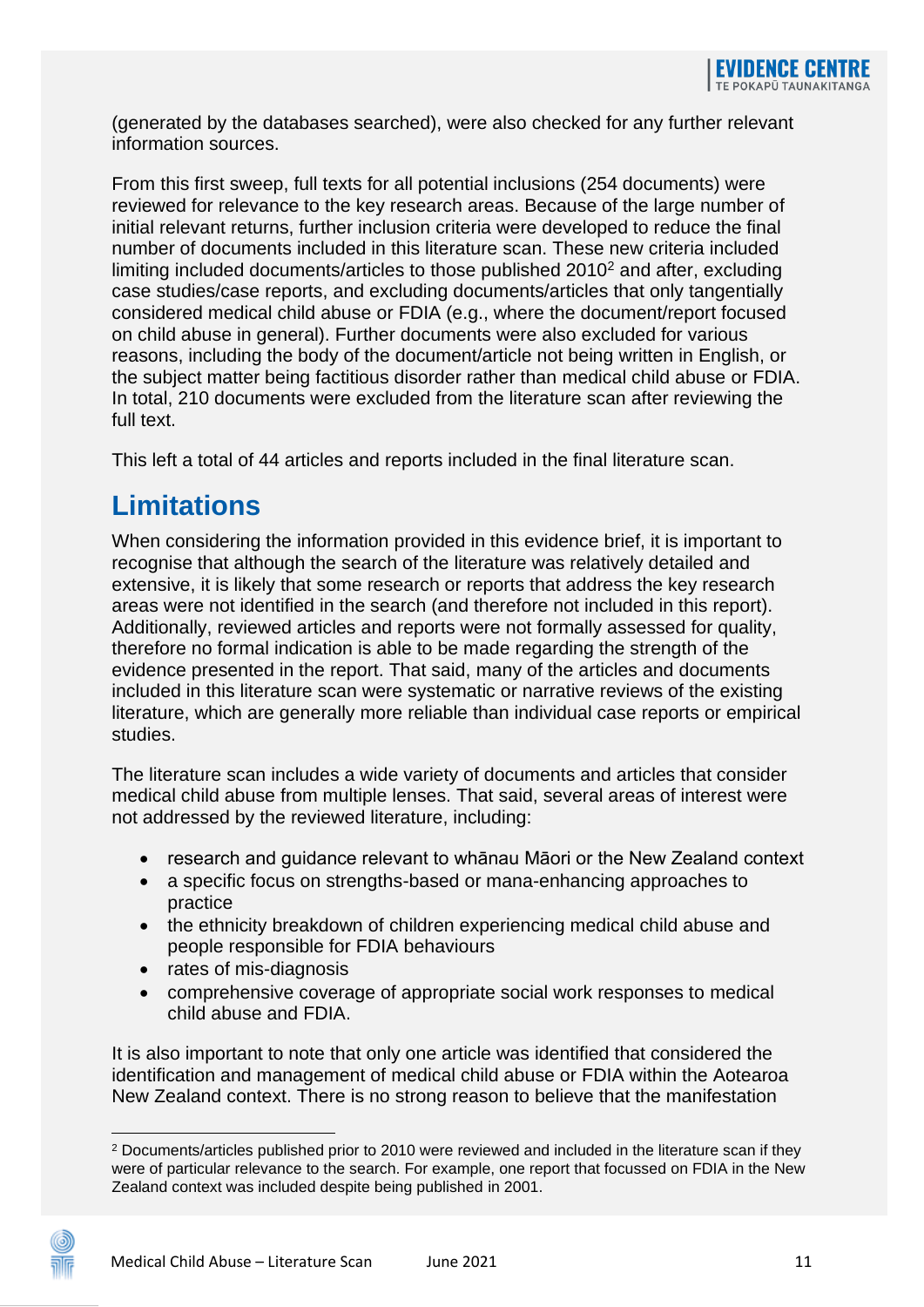and management of medical child abuse and FDIA is different within Aotearoa New Zealand compared with other international jurisdictions. However, there are sufficient differences in social work practices and philosophies in Aotearoa New Zealand to justify further investigation into the applicability of international evidence to the Aotearoa New Zealand context. In particular, the extent to which the findings and conclusions presented in this literature scan are applicable to whānau Māori is unclear, as well as their appropriateness for Pacific and other non-Western populations in Aotearoa New Zealand. It is therefore recommended that further research is conducted within the Aotearoa New Zealand context to address these knowledge gaps and ensure culturally safe and appropriate practice with all families and whānau affected by medical child abuse or FDIA.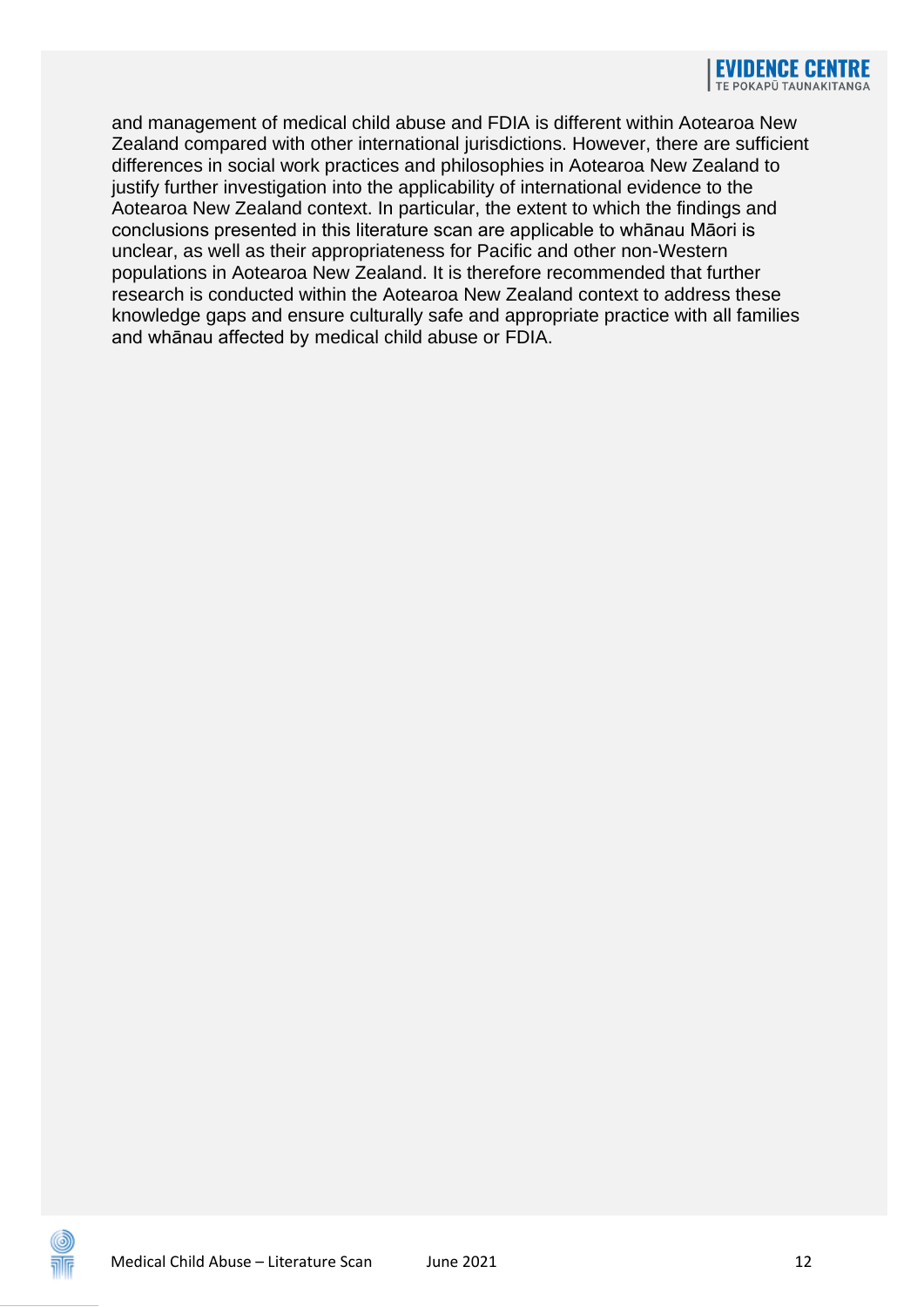## <span id="page-14-0"></span>**Evidence from the literature**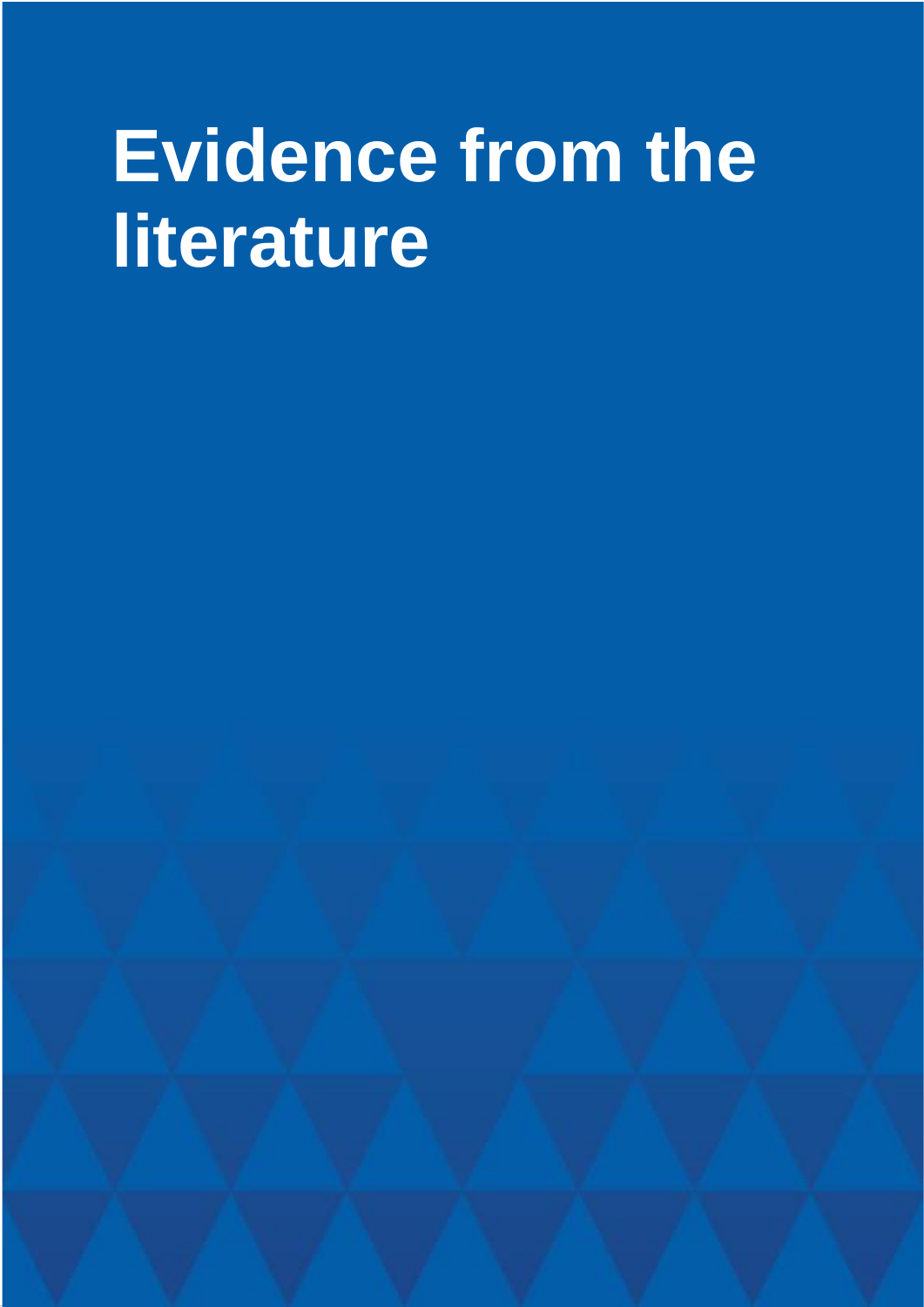## <span id="page-15-0"></span>**Understanding the characteristics and identification of medical child abuse and FDIA**

### <span id="page-15-1"></span>**Definition and prevalence of medical child abuse and FDIA**

#### **Medical child abuse involves the falsification or induction of illness or disorder in another**

medical child abuse may result from Factitious disorder imposed on another (FDIA) which is a formally-recognised mental health condition according to the DSM-5 (American Psychiatric Association, 2013). Also known as Munchausen syndrome by proxy, fabricated or induced illness by carers<sup>3</sup>, or medical child abuse<sup>4</sup>, FDIA involves an adult purposefully falsifying or inducing physical, psychological, or developmental disorder(s) in another person or animal in order to fulfil psychological needs associated with the sick role (Amlani, Grewal, & Feldman, 2016; Bursch, Emerson, & Sanders, 2021).

Importantly, FDIA is distinct from factitious disorder, in which an adult falsifies illness or disorder in themselves. It is also distinct from malingering by proxy, whereby the motivation is for material benefit or gain such as perceived financial gain, rather than the fulfilment of psychological needs (although the characteristics of cases of malingering by proxy are often similar to those of FDIA; Amlani et al., 2016; Chafetz & Dufrene, 2014; Dumitrascu, Gallardo, & Caplan, 2015). Notably, FDIA is also distinct from medical anxiety that might be displayed by parents or caregivers, whereby anxiety relating to the health or medical needs of their child may cause parents or caregivers to request unnecessary medical tests or interventions.

It is also important to note that FDIA is not limited to falsification of medical or psychological illnesses or disorders. Falsified symptoms can also include fabricated behavioural reports (e.g., falsely claiming that a child is engaging in self-harm), or fabricated disabilities, including educational issues (e.g., specific learning disabilities, dyslexia, attention deficit disorders; Bursch, 2018, Frye & Feldman, 2012).

Harmful behaviours associated with FDIA can be targeted towards children, other adults, and pets or other animals. The evidence that follows in this report is focused on instances where the person harmed is a) a child and b) in a caregiving relationship with an adult responsible for FDIA behaviours.

#### **Medical child abuse is a rare, but the true prevalence is unknown**

<sup>&</sup>lt;sup>3</sup> 'Fabricated or induced illness by carers' is the preferred term in the United Kingdom (Davis et al., 2019).

<sup>4</sup> 'Medical child abuse' is preferred to FDIA by some (particularly in the USA), as this term focusses on the harm caused to the child rather than on the motivations of the parent or caregiver (Hornor, 2021). As such, 'medical child abuse' can include cases where the perpetrator is motivated by secondary gains, such as access to money or drugs. This also means that diagnosis can be made on the basis of outcomes for the child, rather than requiring knowledge of the internal motivations of the perpetrators (Roesler, 2018).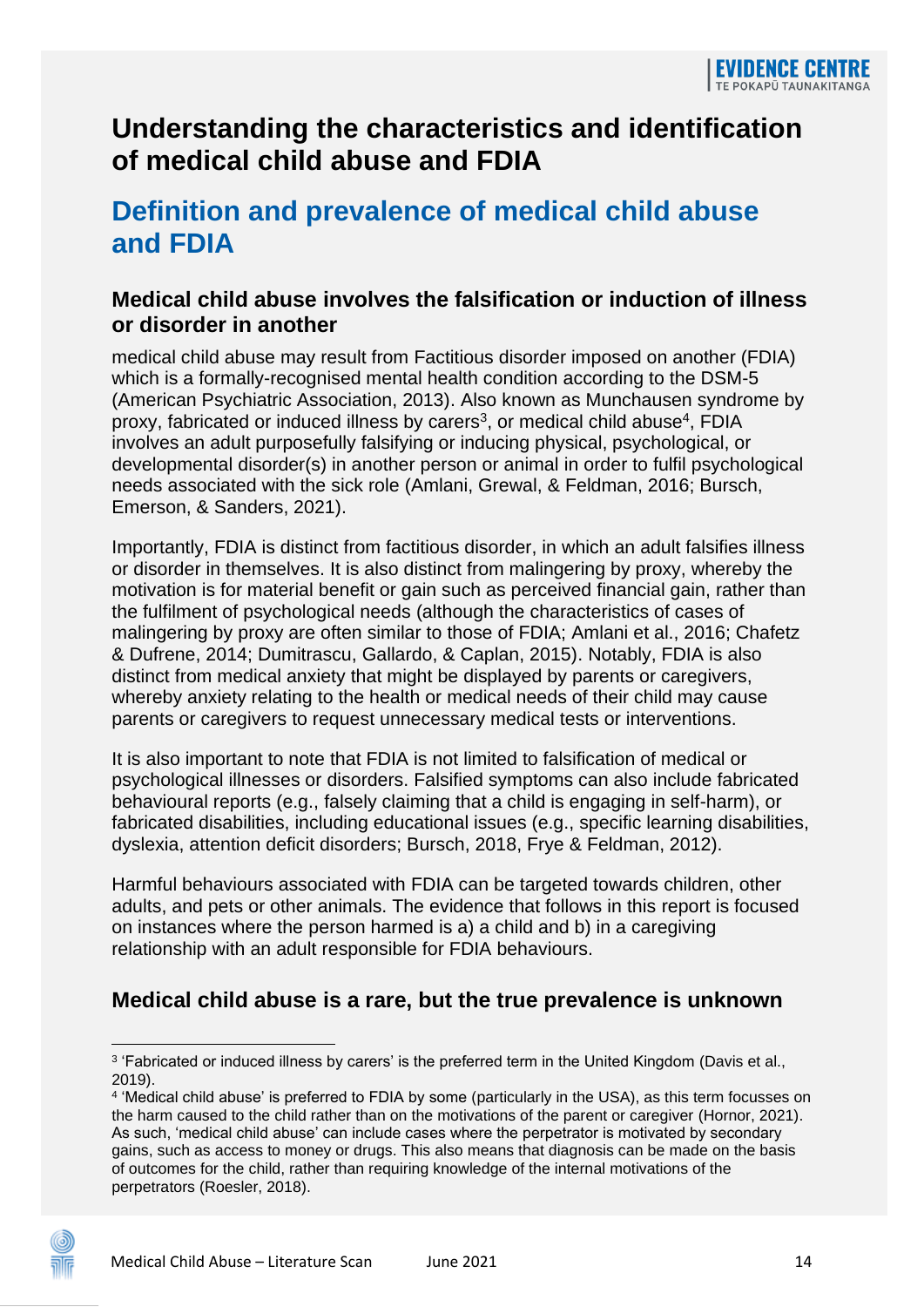Generally considered a rare disorder, FDIA has been reported in over 50 countries and affects an estimated 0.5 – 2.0 per 100,000 children and young people aged under 16 (Bursch et al., 2021; Feldman & Brown, 2002; Hornor, 2021; Zeitlin, 2016), however due to the issues with identifying and diagnosing FDIA, these estimates can vary dramatically. Recent reports from paediatricians have suggested that more than 50 cases of suspected FDIA are under investigation at any one time in United Kingdom cities, and that there may be increasing numbers of cases based on anecdotal reports (Davis, Murtagh, & Glaser, 2019). It has also been reported that 40-50 cases of FDIA are investigated each year in a single USA hospital (Seattle Children's Hospital; Roesler, 2018), however only 1,200 new cases of FDIA are reported annually in the USA overall (Pacurar, Runcan, Popescu, Lesanu, & Oraseanu, 2015).

Ultimately, the true rates of FDIA are unknown and these rates are likely to underestimate the true prevalence, due to the deception inherent in the disorder and the fact that many cases go unreported or unidentified (Hornor, 2021). Indeed, one New Zealand-based prevalence study estimated a higher rate of 2.0 per 100,000 children, and this was considered to be an under-estimate by the researchers (Denny, Grant, & Pinnock, 2001). Additionally, an Italian population-based study identified four FDIA cases out of a sample of 751 acute paediatric admissions (0.53%, or equivalent to a rate of 530 per 100,000 admissions; Ferrara et al., 2013). While this finding is limited to a single, relatively small study, it does indicate that previous research may substantially under-estimate true FDIA prevalence rates. Further current, robust epidemiological studies are required to provide a clearer picture of the size of the issue (Davis et al., 2019).

#### **Children harmed by medical child abuse tend to be young**

Across the literature, there appears to be general consensus that boys and girls are harmed by medical child abuse at approximately equal rates, and that most victims begin to be abused before the age of five (Ban & Shaw, 2019; Dye, Rondeau, Guido, Mason, & O'Brien, 2013; Feldman & Brown, 2002; Özdemir et al., 2015; Pacurar et al., 2015).

A recent systematic review of 81 case reports assessed the common characteristics of people harmed by FDIA (Abdurrachid & Gama Marques, 2020). They found that girls and boys were harmed at approximately equal rates, and that the average age of children harmed was approximately five years old. Similarly, a review of 18 FDIA cases in New Zealand found an approximately equal gender split, although the median age of diagnosis was slightly younger, at 2.7 years (Denny et al., 2001).

#### **Abuse can have severe effects, including death**

Although those responsible for FDIA behaviours tend to target their abuse towards one child, there may be more than one child or young person affected within the family, with the children either being harmed at the same time or sequentially (Özdemir et al., 2015). Research suggests that 25-50% of siblings of children harmed by FDIA have also been or are currently being abused in the same way (Hornor, 2021; Pacurar et al., 2015).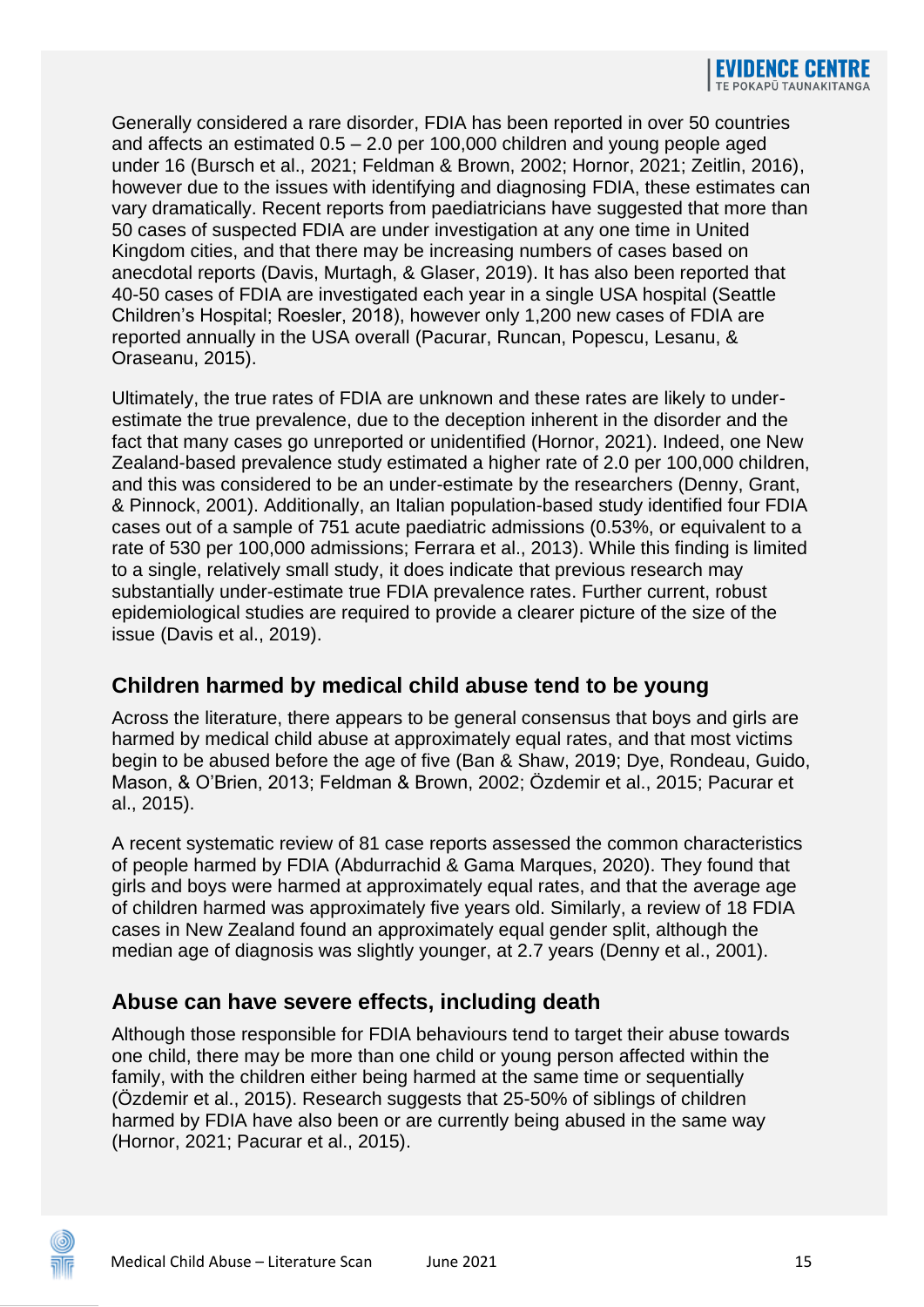Although rare, FDIA is associated with high levels of mortality or significant, lasting harm experienced by children and young people. Research has suggested that up to 10% of FDIA cases result in the death of the child<sup>5</sup>, and a further 50% of cases leave children and young people experiencing long-term medical conditions (i.e. morbidity; Ban & Shaw, 2019).

#### **Mothers tend to be responsible for FDIA behaviours, but cases can involve collusion with other family or whānau members**

Women (typically mothers) are most commonly reported as the primary person responsible for FDIA behaviours, with recent systematic reviews of cases estimating 91-95% of cases involve mothers (Abdurrachid & Gama Marques, 2020; Ban & Shaw, 2019; Yates & Bass, 2017). One New Zealand-based prevalence study found that in all 18 FDIA cases identified, the suspected person responsible was the child's mother (Denny et al., 2001).

Fathers or male caregivers are rarely solely responsible for FDIA behaviours, although they may collude with or be overridden by the mother or female caregiver responsible for the harm (Davis et al., 2019; Morrell & Tilley, 2012). In a small number of cases, fathers, extended family members (including grandparents), caregivers and others have also been reported to be the primary individuals responsible for FDIA behaviours or to support the primary parent/caregiver in their abuse; cases also sometimes involve FDIA-related abuse caused by both parents or caregivers (Abdurrachid & Gama Marques, 2020; Davis et al., 2019; Zeitlin, 2016). Concerningly, a review of 15 cases of FDIA involving harm directly caused by the father found that these cases appear to be more severe and more likely to result in the death of the child compared with female cases (Meadow, 1998). This finding highlights the need to remain vigilant to the possibility of cases involving males.

## <span id="page-17-0"></span>**Characteristics and behaviours associated with FDIA**

#### **The motivations, characteristics and behaviours of those responsible for FDIA behaviours are heterogeneous**

Literature suggests that there is no single profile of individuals who engage in FDIA behaviours, with those responsible differing in terms of their motivations, characteristics, and behaviours. Further, most of the available research on the characteristics of those responsible for FDIA behaviours is limited to women, given that most are female (Abdurrachid & Gama Marques, 2020). That said, one review of 15 FDIA cases involving fathers found that males generally present in a similar way to females, although they may be more aggressive and over-bearing towards medical staff (Meadow, 1998).

Despite this base level of heterogeneity, there are some characteristics that are commonly reported in cases of FDIA; these reported presentations appear to be

<sup>&</sup>lt;sup>5</sup> There is some dispute over the reliability of this 10% estimate, with some authors suggesting that this is an over-estimate of the mortality rate driven by poor methodological practices in previous studies (Pankratz, 2010). However, the 10% figure is commonly cited in the literature.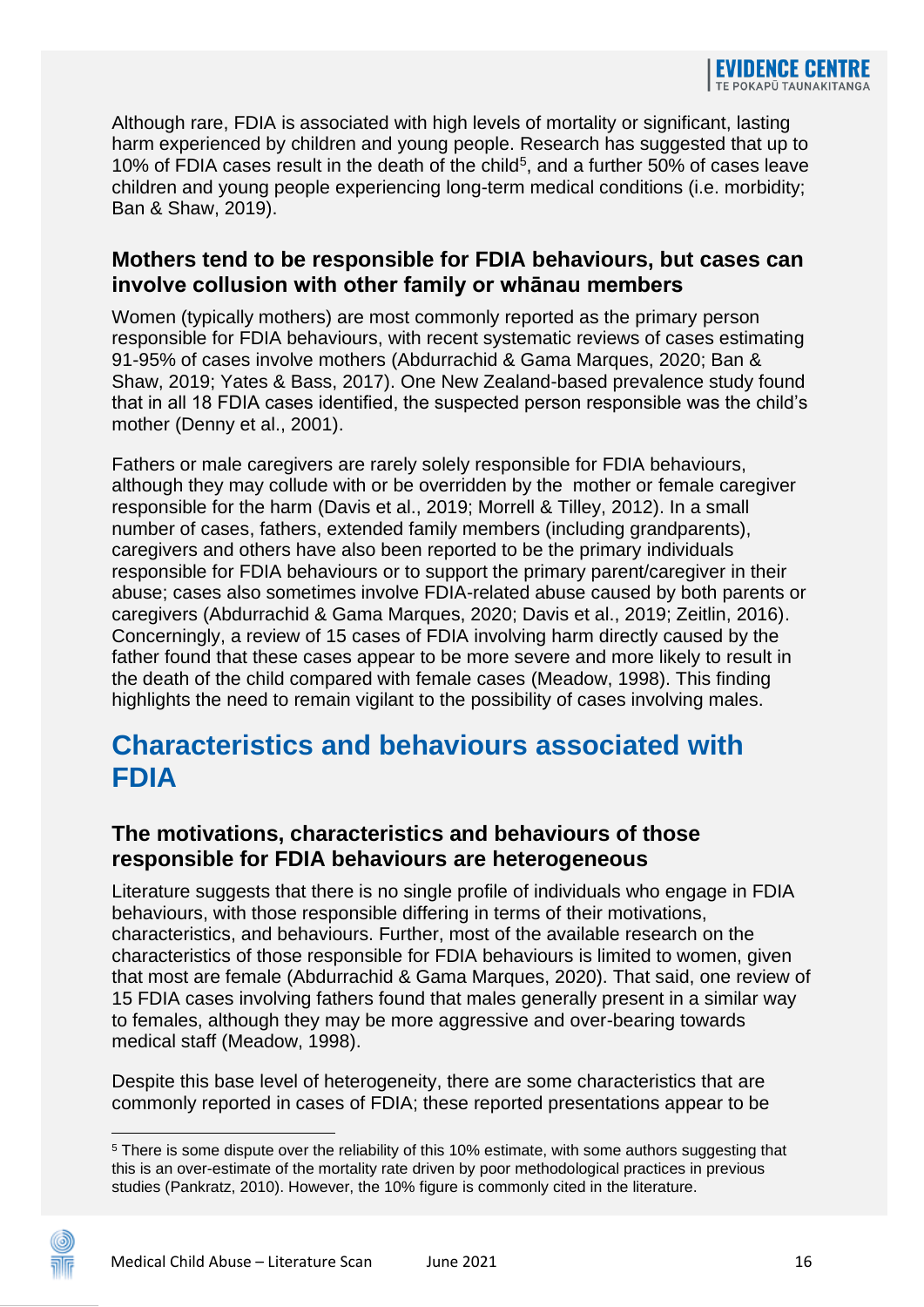generally consistent cross-culturally (Feldman & Brown, 2002).These commonalities include tendencies to (Abdurrachid & Gama Marques, 2020; Bursch et al., 2021; Özdemir et al., 2015; Yates & Bass, 2017):

- either work in healthcare or appear medically knowledgeable
- seek social approval but have mostly superficial relationships and low social support
- appear to have high moral standards
- demonstrate low levels of non-medical general knowledge and high levels of concrete thinking
- display a general lack of insight into the harmfulness of their behaviours, including denying or hiding their behaviours, and lacking empathy for the child they harmed
- portray themselves as victims and those around them as unsupportive
- display self-centeredness and passive-aggressiveness
- appear to have difficulties appropriately responding to the needs of their child(ren)
- have difficulties using appropriate coping strategies to manage internal negative moods or anxiety (i.e. have poor emotional regulation), which can instead lead to using maladaptive coping strategies that involve FDIA behaviours
- be described by others as not displaying much outward emotion (i.e. they demonstrate shallow affect).

#### **Illness or disorder can be falsified in many ways, including fabricating or inducing symptoms**

Factitious disorder imposed on another is a potentially fatal form of abuse/neglect due to the various means in which sufferers falsify illness or disorder in children and young people. There are a number of different ways in which illness or disorder can be falsified in children and young people (Abdurrachid & Gama Marques, 2020; Bursch et al., 2021). These include:

- fabrication (e.g., making false claims about symptoms or medical history of the child, including treatment recommendations)
- withholding information (e.g., deliberately failing to provide information that would help to explain the child's symptoms)
- simulation (e.g., creating false appearances of symptoms by placing fake blood in clothing or nappies, interfering with medical tests, or falsifying medical documents)
- induction (e.g., directly causing or exacerbating symptoms through behaviours such as poisoning, or suffocation)
- neglect (e.g., withholding medications, food or treatment to create or exacerbate symptoms)
- coaching (e.g., manipulating the child, other family members, or other individuals to provide information that fits with the fabricated narrative).

Through these different falsifying behaviours, parents or caregivers responsible for FDIA behaviours create both direct harm (e.g., causing physical illness or death;

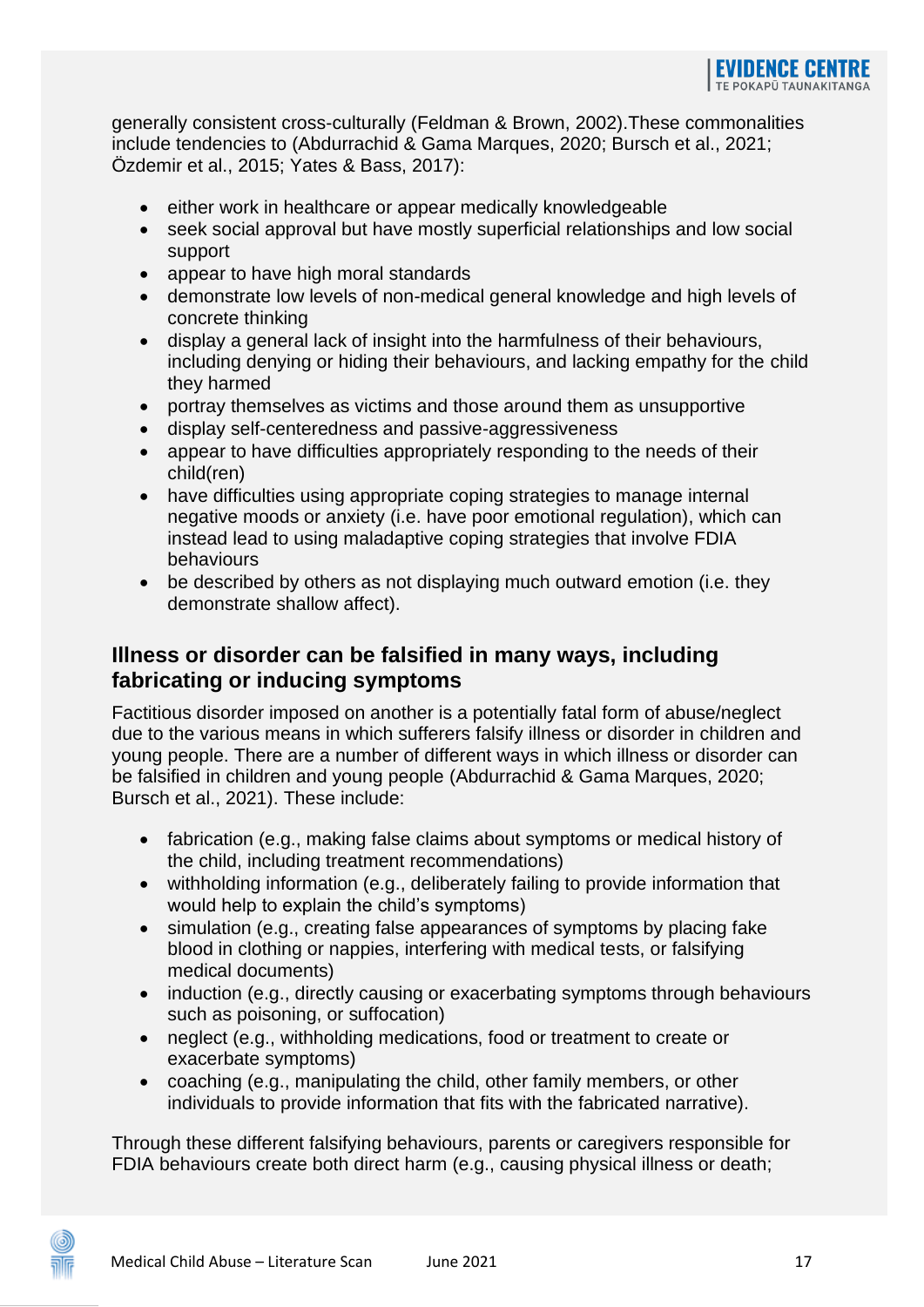causing emotional harm where the child becomes distressed about their health) and indirect harm to children and young people (e.g., through children being unnecessarily subjected to medical tests or interventions, being absent from school, and/or missing out on other social and developmental opportunities; Davis et al., 2019). Cases of FDIA also commonly involve other forms of emotional abuse and neglect imposed on the child (Bursch, 2018).

Educational issues or disorders can also be fabricated or falsified. The most common 'educational symptoms' falsified in cases of FDIA include ADHD, specific learning disabilities, motor delays, and behavioural difficulties (Ayoub, Schreier, & Keller, 2002; Frye & Feldman, 2012). Parents or caregivers of children with genuine educational needs can also exaggerate the effects of these needs in order to receive unnecessary assistance, such as physical or mental health therapies.

Importantly, those responsible for FDIA behaviours may also falsely exaggerate or intensify the symptoms of genuine illness or impairment experienced by their child; this means that the presence of a legitimate illness that could account for some of the symptoms or behaviours displayed by the child or young person does not automatically rule out the possibility of FDIA (Bursch et al., 2021). As such, children or young people with chronic disabilities or conditions may be at a higher risk of being harmed through FDIA (Bursch et al., 2021).

#### **Induction appears to be the most common strategy employed to falsify illness or disorder**

Of the different types of falsification behaviours outlined above, recent systematic reviews of case reports have found that induction is the most common (present in 57-74% of cases), followed by fabrication (20-46% of cases), simulation (11-22% of cases), coaching (9% of cases), and withholding information (2% of cases) (Abdurrachid & Gama Marques, 2020; Özdemir et al., 2015; Yates & Bass, 2017). Additionally, 50-70% of parents or caregivers responsible for FDIA behaviours continue to falsify symptoms after the child had been hospitalised, including in intensive care units (Criddle, 2010; Hornor, 2021; Yates & Bass, 2017). One New Zealand-based study involving assessment of 18 cases of FDIA indicated that most cases were of moderate severity (involving moderate difficulty at school or home life; Denny et al., 2001).

Current research suggests that parents or caregivers responsible for FDIA behaviours predominately employ one form of falsification to give the impression of illness or disorder. A recent systematic review of 81 case reports of FDIA found that only 15% of cases involved more than one type of falsification behaviour (Abdurrachid & Gama Marques, 2020), although the method of falsifying symptoms can change over time (Hornor, 2021).

#### **Parents or caregivers responsible for FDIA behaviours tend to have histories of trauma and other mental health issues**

Research has suggested that over 90% of mothers responsible for FDIA behaviours have an identifiable personality disorder (which may or may not be formally diagnosed; in some cases, these rates of personality disorder are inferred based on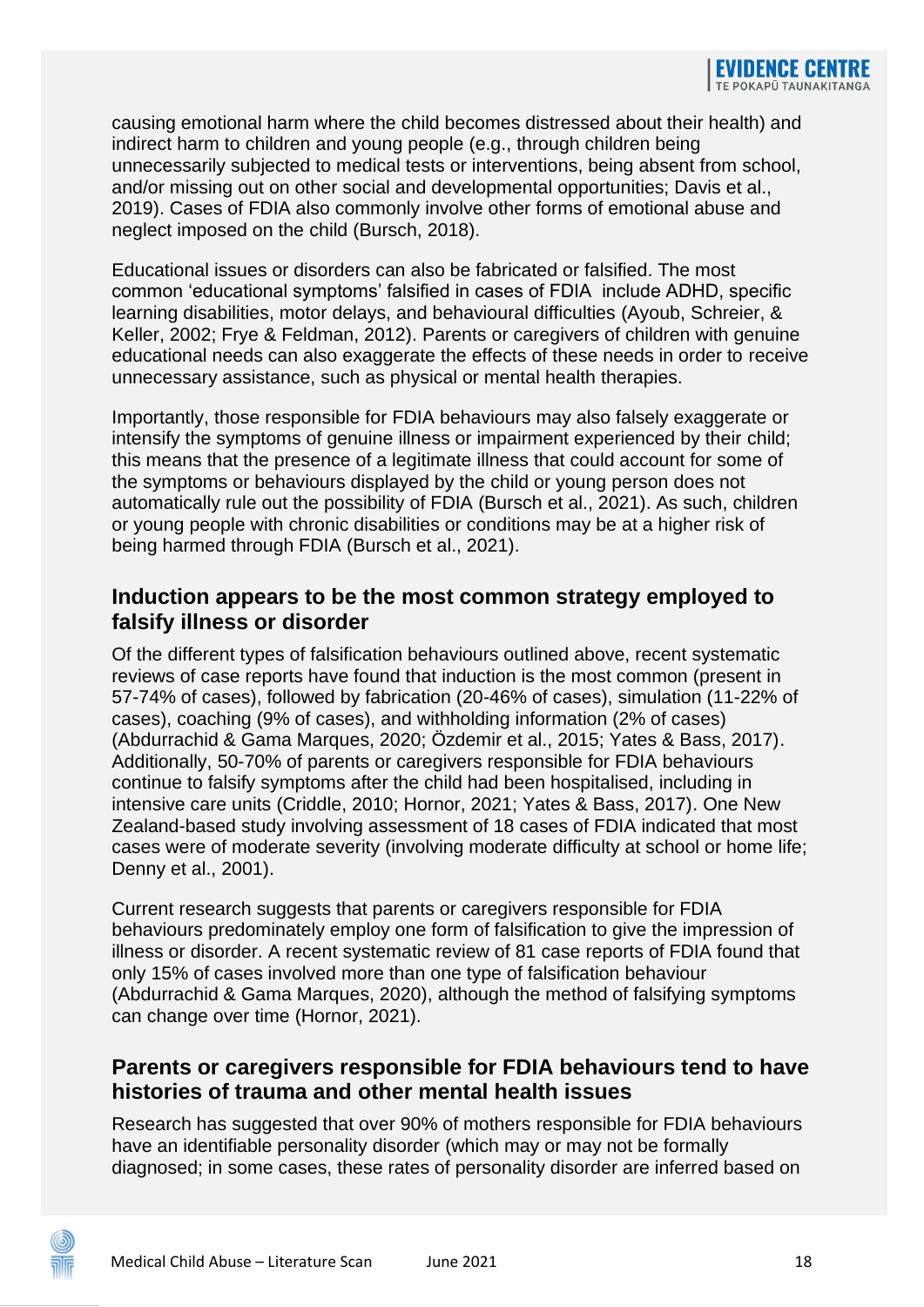general presentations), and many mothers also have histories of anxiety-related disorders (including post-traumatic stress disorder, PTSD), self-harm, issues with substance use, and a history of childhood trauma (Bass & Jones, 2011; Bursch et al., 2021; Day, Faust, Black, Day, & Alexander, 2017; Lopez-Rico, Lopez-Ibor Jr, Crespo-Hervas, Muñoz-Villa, & Jimenez-Hernandez, 2019; Yates & Bass, 2017). Research also suggests that it is common for the child harmed through FDIA to have experienced pre-existing illnesses, disorders, or developmental delays (Glaser, 2020).

Of particular note, approximately 30-50% of parents or caregivers responsible for FDIA behaviours have histories of self-directed factitious disorder or somatoform disorder<sup>6</sup>. These high rates of co-morbidity suggest that diagnoses of factitious disorder or somatoform disorder may be key risk factors for future FDIA (Bass & Jones, 2011; Hornor, 2021; Lopez-Rico et al., 2019; Yates & Bass, 2017).

Related to these histories of mental illness and trauma, other pathologies are also commonly-identified. For example, one study involving psychological assessment of 28 females responsible for FDIA behaviours found that over half of the women had long histories of pathological lying, often beginning in childhood (Bass & Jones, 2011). Additionally, up to 85% of mothers responsible for FDIA behaviours have been found to have insecure attachment or unsafe relationships with their child, and display signs of parenting anxiety (Lopez-Rico et al., 2019).

These mental health issues may not always be known to health or social service professionals, however; a recent systematic review of 81 case reports of FDIA found that 28% of cases involved a perpetrator with a known psychological diagnosis (Abdurrachid & Gama Marques, 2020). Overall, there is robust evidence that rates of comorbid mental health issues are higher among those responsible for FDIA behaviours than in the general population. However, the wide variance in estimates between different studies means that the true rate of comorbidity is unclear based on current evidence.

#### **Fathers not directly involved in medical child abuse are often emotionally or physically detached from the family or whānau**

Research has suggested that fathers not directly responsible for FDIA behaviours tend to be detached from the rest of the family or whānau. An analysis of online comments made by individuals who had self-reported experience with FDIA (either as a targeted child, other family member, or person responsible for FDIA behaviours) found that in most cases, fathers not responsible for FDIA behaviours were typically emotionally and/or physically absent in day-to-day childcare, and often believed what they were being told by the mother responsible for FDIA behaviours without attending any medical appointments themselves (Anderson, Feldman, & Bryce, 2018). Other research has also supported the finding that fathers are often distant and emotionally and physically absent from the wider family or whānau in cases of FDIA, and as such, are either unaware of the child's medical care or believe what is



<sup>6</sup> Somatoform disorder refers to cases where the adult is unaware of the falsification or induction of their own symptoms.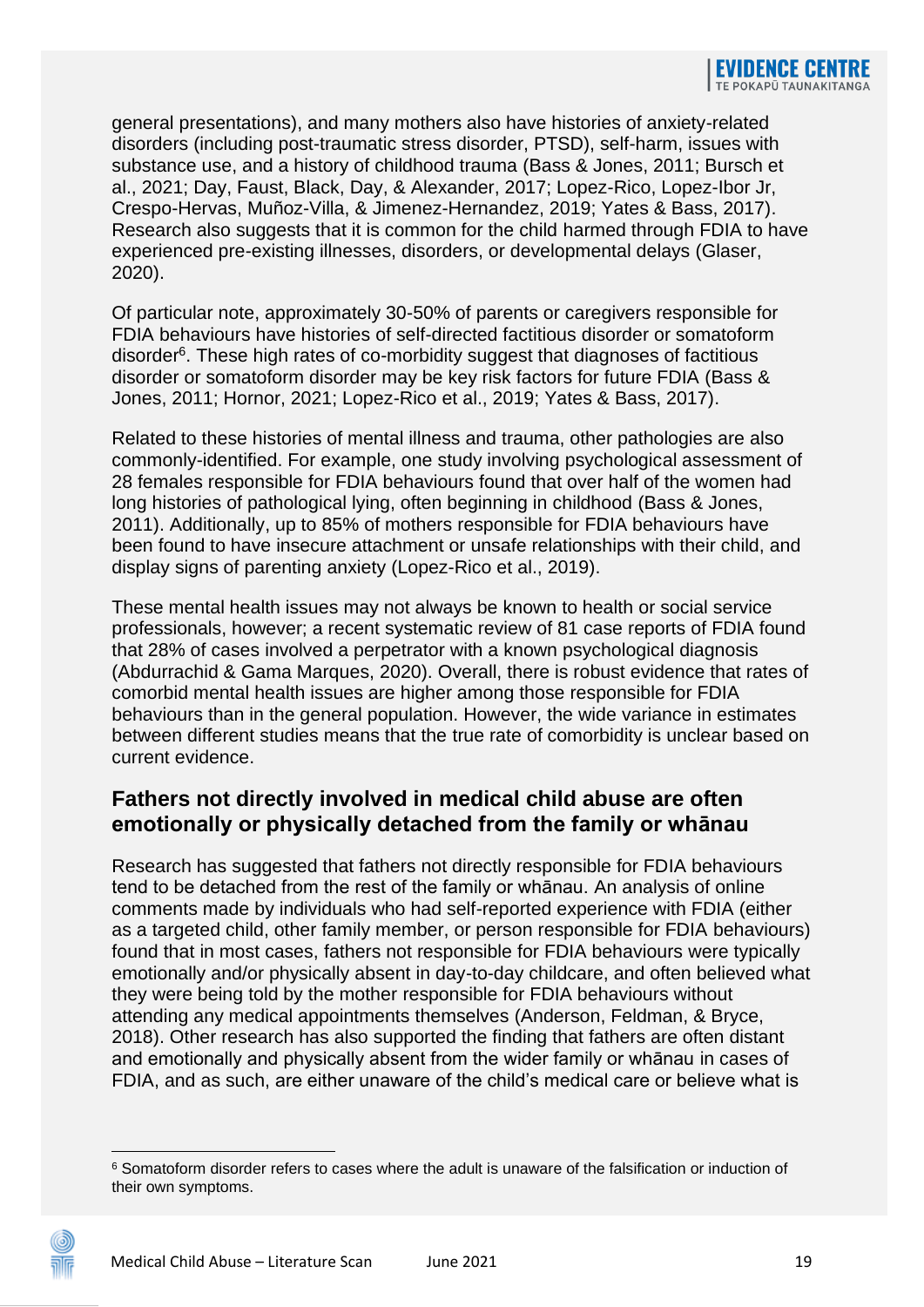being reported by the mother (Hornor, 2021; Morrell & Tilley, 2012; Özdemir et al., 2015).

Fathers have also been found to often demonstrate high levels of denial regarding the abuse experienced by their child(ren), and tend to be demanding and litigious with health care professionals (Morrell & Tilley, 2012). That said, some fathers have also been reported to communicate their doubts about their child's illness or disorder with healthcare providers, even thought they might not have intervened with their spouse or partner seeking medical care (Morrell & Tilley, 2012).

Further research suggests marital or relationship conflict may be a key risk factor or trigger for FDIA onset (Anderson et al., 2018). Recent systematic reviews of FDIA case reports have found that although around three-quarters of parents or caregivers responsible for FDIA behaviours are married, just over a third (36%) were divorced or experiencing family conflict/abuse at the time (Abdurrachid & Gama Marques, 2020; Özdemir et al., 2015; Yates & Bass, 2017). Similarly, research has suggested that fathers not directly involved in FDIA are often less intelligent than their spouse/partner, experience substance use issues, have histories of perpetrating family violence, and may be sexually assaultive to their spouse/partner (Dye et al., 2013; Morrell & Tilley, 2012).

#### **Motivations for FDIA behaviours vary, but tend to focus on fulfilling social needs**

Motivations for the behaviours associated with FDIA vary, including: the desire to be viewed as a good parent; a need for sympathy, attention or care from others; wanting to show off their medical knowledge or manipulate 'experts'; a desire to create a purpose or roles for themselves; wanting to retaliate against a neglectful partner or spouse; a desire to build social networks and social supports through engagement with medical professionals and other families or whānau caring for ill children; and/or a desire to be viewed as a victim or martyr (Bursch et al., 2021; Criddle, 2010).

Given the social focus of many of these motivations, parents or caregivers responsible for FDIA behaviours tend to maintain their false narratives about the medical needs of their child across different settings and with all of their social contacts, including friends and family (Bursch, 2018). This often means that cases of FDIA persist for a long period of time before detection.

## <span id="page-21-0"></span>**Early detection of medical child abuse**

#### **Recognition of medical child abuse warning signs is vital, given a history of missed opportunities**

Research has highlighted a need for health and social services professionals to be more aware of the signs of medical child abuse, and to understand the long-lasting, severe impacts experienced by children and young people affected.. A review of online comments made by individuals with self-reported experience of FDIA (either as a child, other family member, or person responsible for FDIA behaviours ) found that in most cases, concerns or suspicions that were reported to social services or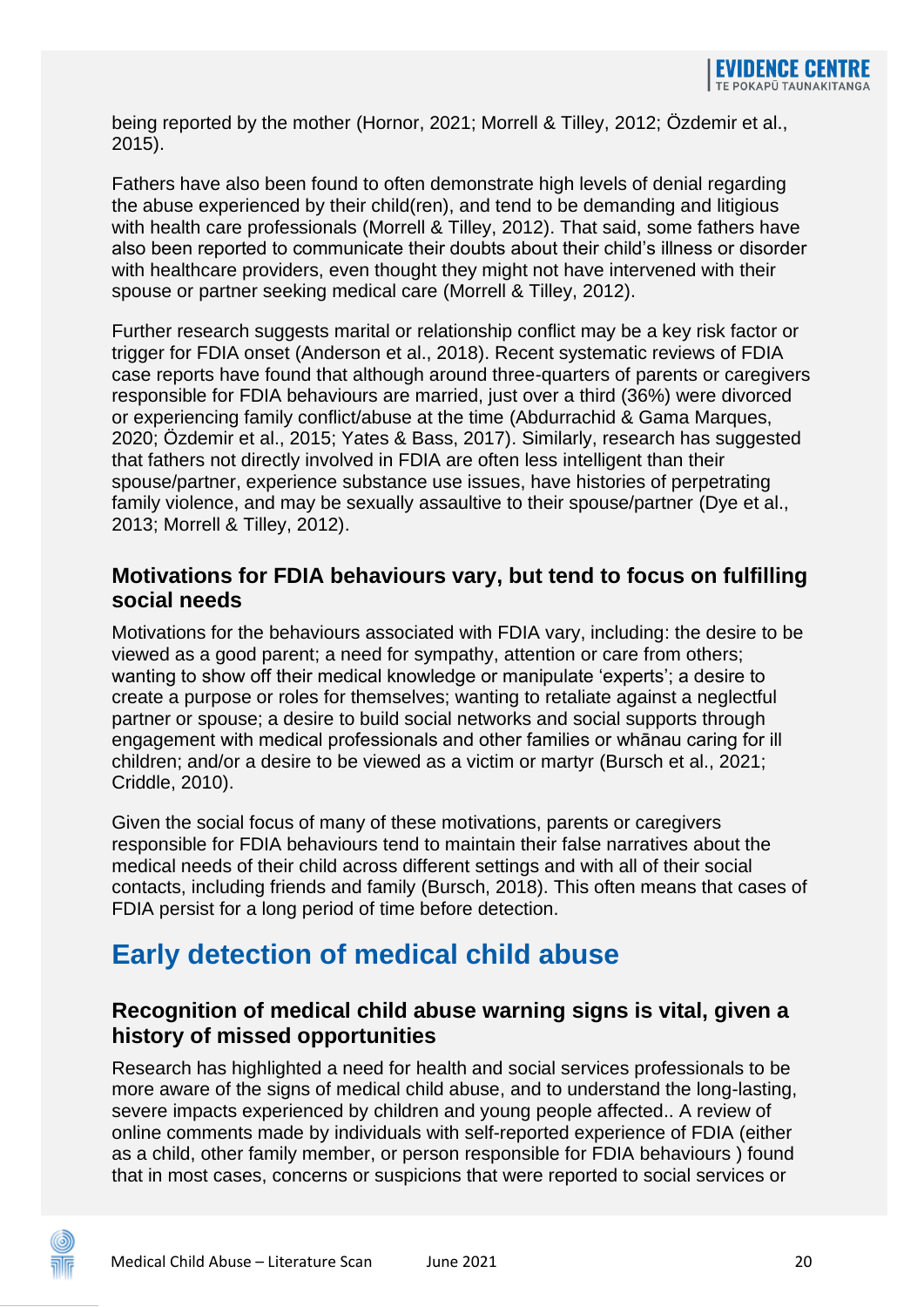law enforcement were dismissed without appropriate investigation (Anderson et al., 2018). Additionally, a small study of adult survivors of FDIA found that 50% of individuals had been aware of their abuse in childhood and had reported this to trusted adults, who responded with anger, disbelief and threats (Postlethwaite, 2010). Reports of potential FDIA must therefore be taken seriously by professionals, and warrant further, systematic investigation.

#### **Research has identified a number of key warning signs that may indicate medical child abuse**

Building a pattern of evidence that is suggestive of the suspected parent/caregiver repeatedly making false or exaggerated medical claims is often the most reliable and compelling form of evidence in FDIA cases (Bursch et al., 2021). Although not tantamount to concrete evidence, there are a number of key warning signs that may indicate a parent or caregiver is engaging in medical child abuse behaviours and therefore may warrant further investigation. These include (Bursch, 2018, p.14; Glaser, 2020, p. 5):

- Repeated reporting of new symptoms in the child.
- Repeated presentations of the child to and attendance at medical settings, or repeated cancellations or missed medical appointments.
- Parent/caregiver continually seeks multiple medical opinions, or frequently complains about medical professionals.
- Parent/caregiver is reluctant to let medical professionals see the child on their own, or repeatedly talks for the child.
- Parent/caregiver insists on additional clinically-unwarranted tests, referrals, or treatments (sometimes based on internet searches).
- Discrepancy between the parent/caregiver's reports of the child's medical history and the medical record.
- Other individuals in the home or the caregiver have or have had unusual or unexplained illnesses or conditions.
- Animals in the home have unusual or unexplained illnesses or conditions possibly similar to the child's presentation (e.g., unexplained seizures).
- Conditions or illnesses significantly improve or disappear in one child and then appear in another child, such as when another child is born and the new child begins to have similar or other unexplained symptoms.
- Parent/caregiver is reluctant to provide medical records, claims that past records are not available, or refuses to allow medical providers to discuss care with previous medical providers.
- The parent/caregiver reports that the other parent is not involved, does not want to be involved, and is not reachable.
- A parent, child, or other family members expresses concern about possible falsification or high healthcare utilisation.
- Observations of clear falsification or induction by the parent/caregiver. This may take the form of false recounting of past medical recommendations, test or exam results, conditions, or diagnoses.

Additionally, there are some warning signs that may assist with the identification of children affected by FDIA (Bursch, 2018, p.14; Glaser, 2020, p. 5):

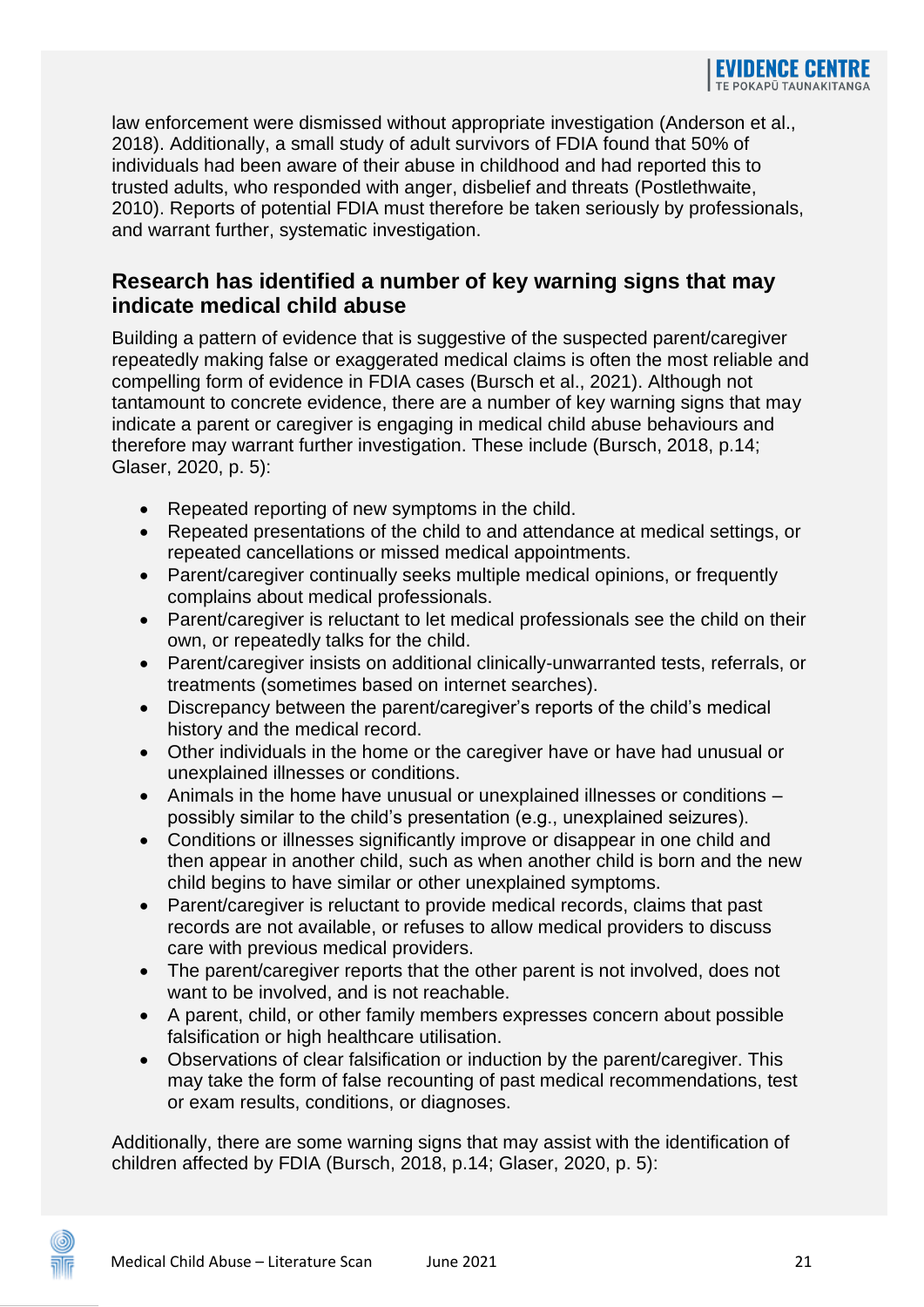- Reported symptoms or behaviours that are not congruent with observations, or which are not observed outside of the home. For example, the parent/caregiver says the child cannot eat, and yet the child is observed eating without the adverse symptoms reported by the parent/caregiver.
- Extensive medical assessments do not identify a medical explanation for the child's reported problems.
- Unexplained worsening of symptoms or new symptoms that correlate with the parent/caregiver's visitation or shortly thereafter.
- Symptoms resolve or improve when the child is separated and well-protected from the influence and control of the parent/caregiver.
- Laboratory findings that do not make medical sense, are clinically impossible or implausible, or the identification of chemicals, medications, or contaminants that should not be present.
- Unexplained impairment of the child's daily life, including school attendance, use of mobility aids, and social isolation.
- Poor or no response to treatments that are usually effective.
- Repeated changing school or primary health care provider.

As previously highlighted, between 30 and 70% of women responsible for FDIA behaviours also report falsified symptoms themselves (i.e. may be experiencing factitious disorder; Ban & Shaw, 2019; Bursch et al., 2021; Yates & Bass, 2017), and it is also common for those responsible for FDIA behaviours to falsify illness in the siblings of children with legitimate illnesses (Bursch et al., 2021). Assessing potential illness falsification in the wider family or whānau can therefore be informative in identifying cases of FDIA with individual children or young people.

A systematic review of screening tools for child maltreatment identified one promising screening tool for the early detection of FDIA (McTavish et al., 2020). This screening tool comprises 15 items, with scores equal to or greater than 4 indicating possible FDIA; this threshold successfully identified 95% of FDIA cases in validation trials, and falsely identified only 4.4% of control cases (Greiner, Palusci, Keeshin, Kearns, & Sinal, 2013). The items included in this screening tool are presented in Appendix A.

#### **Educational professionals should also be vigilant to the warning signs of medical child abuse within school settings**

As previously mentioned, cases of medical child abuse may also occur within educational settings. Because these children often do not require hospitalisation or other intensive medical interventions to address their needs, educational professionals also need to be informed and vigilant as to the potential for children to be abused through FDIA (Frye & Feldman, 2012). Some warning signs for medical child abuse presenting in an educational context include (Ayoub et al., 2002, p. 158):

- A child who has one or more educational/behavioural problems reported by a parent/caregiver that are not identifiable through assessments or teacher reports, or appear more severe than assessments consistently indicate.
- Symptoms reported do not follow the expected pattern for the disorder the child is reported to have.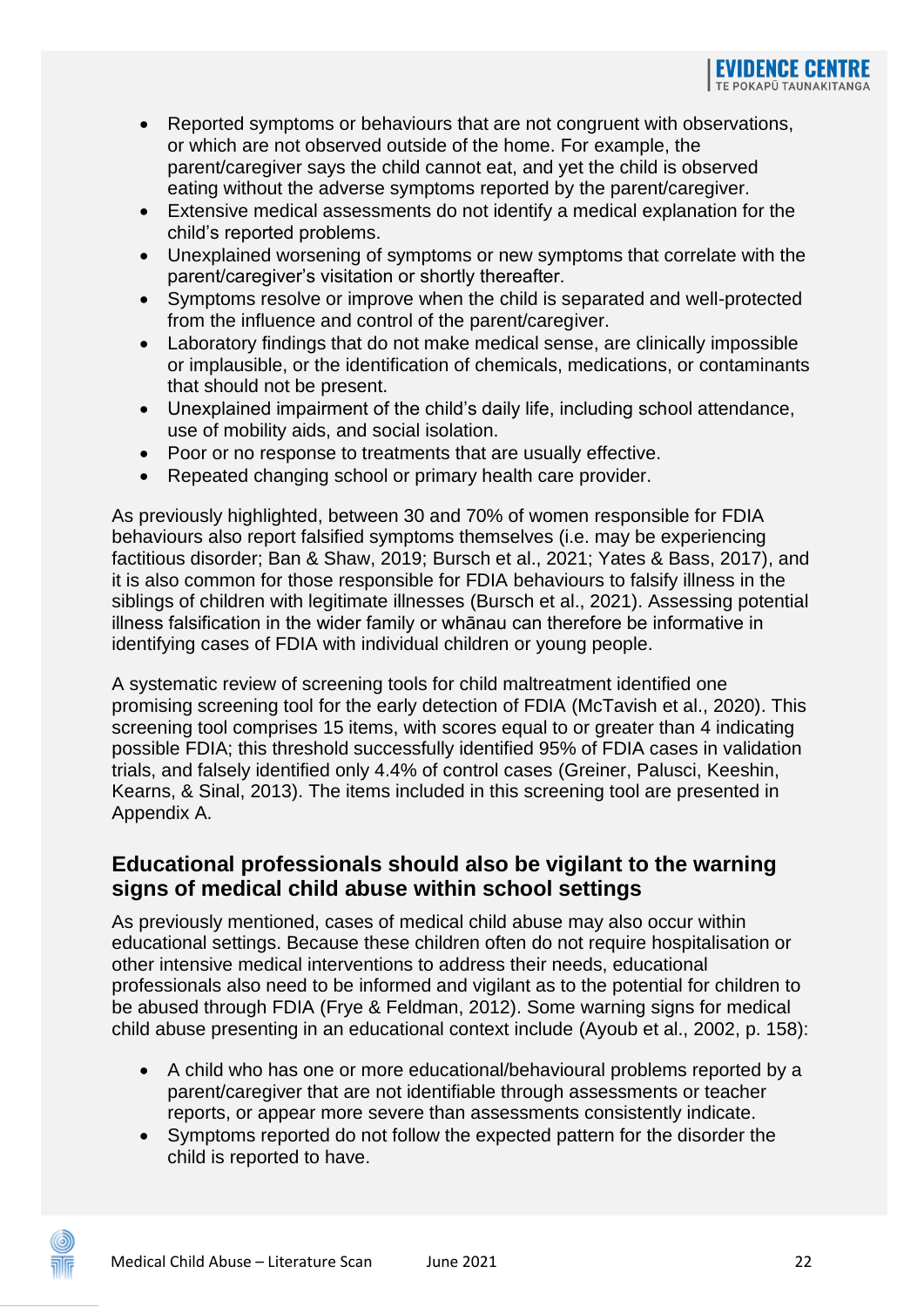- The child's symptoms do not respond to treatment or follow an unusual course that is persistent, puzzling, contradictory and/or unexplainable.
- Educational, psychological and/or physical findings that are highly unusual, discrepant with history, or physically or clinically impossible. Independent educational testing can be helpful to substantiate these findings.
- The signs and symptoms of a child's disability do not occur in the parent or caregiver's absence. Careful observation and monitoring may be necessary to establish this causal relationship.

#### **Key medical child abuse warning signs may also be present in social media and other online posts**

Research suggests that the online 'footprint' of parents and caregivers engaging in medical child abuse may also provide useful early warning signs for professionals engaged in the care of children and young people. In particular, a review of three cases of FDIA in Seattle, USA indicated that social media or other online posts made by parents or caregivers responsible for medical child abuse behaviours may differ from those created by families or whānau with legitimately ill children (Brown, Gonzalez, Wiester, Kelley, & Feldman, 2014). Whereas the latter tend to make posts seeking social support through informing and updating others about the progress of their child, posts created in cases of FDIA tended to use dramatic language and complex stories to exaggerate their child's experiences and symptoms. These posts also often included detailed, gruesome information, and tended to refer to a strong fear that the child would die (without medical observations to support these fears).

Based on their study, the authors provided a list of FDIA warning signs that can be identified in online social media or blog posts (Brown et al., 2014, p. 493):

- The blog's author seeks sympathy for his/her own tribulations caring for a chronically ill child.
- Blogs focus on the caretaker's difficulties, instead of the child's needs.
- Blogs dramatise the child's illness and caretaker's efforts.
- Blogs include graphic images of the child's medical therapies.
- Blogs share the child's medical information publicly with a wide audience, instead of with close family acquaintances.
- Blog content contradicts physician statements and the child's actual medical findings.
- Blogs describe a downhill illness course, which contrasts with the child's actual medical status.
- Blogs suggest an adversarial relationship between the medically knowledgeable caretaker and the physicians who are unable to or lack the skill to diagnose the child's problems.
- Blogs indicate that "Wish" foundations have been approached directly by the parent or caregiver.
- Blogs solicit funds from strangers to help the family care for a sick child.

## <span id="page-24-0"></span>**Confirmation and diagnosis of suspected medical child abuse**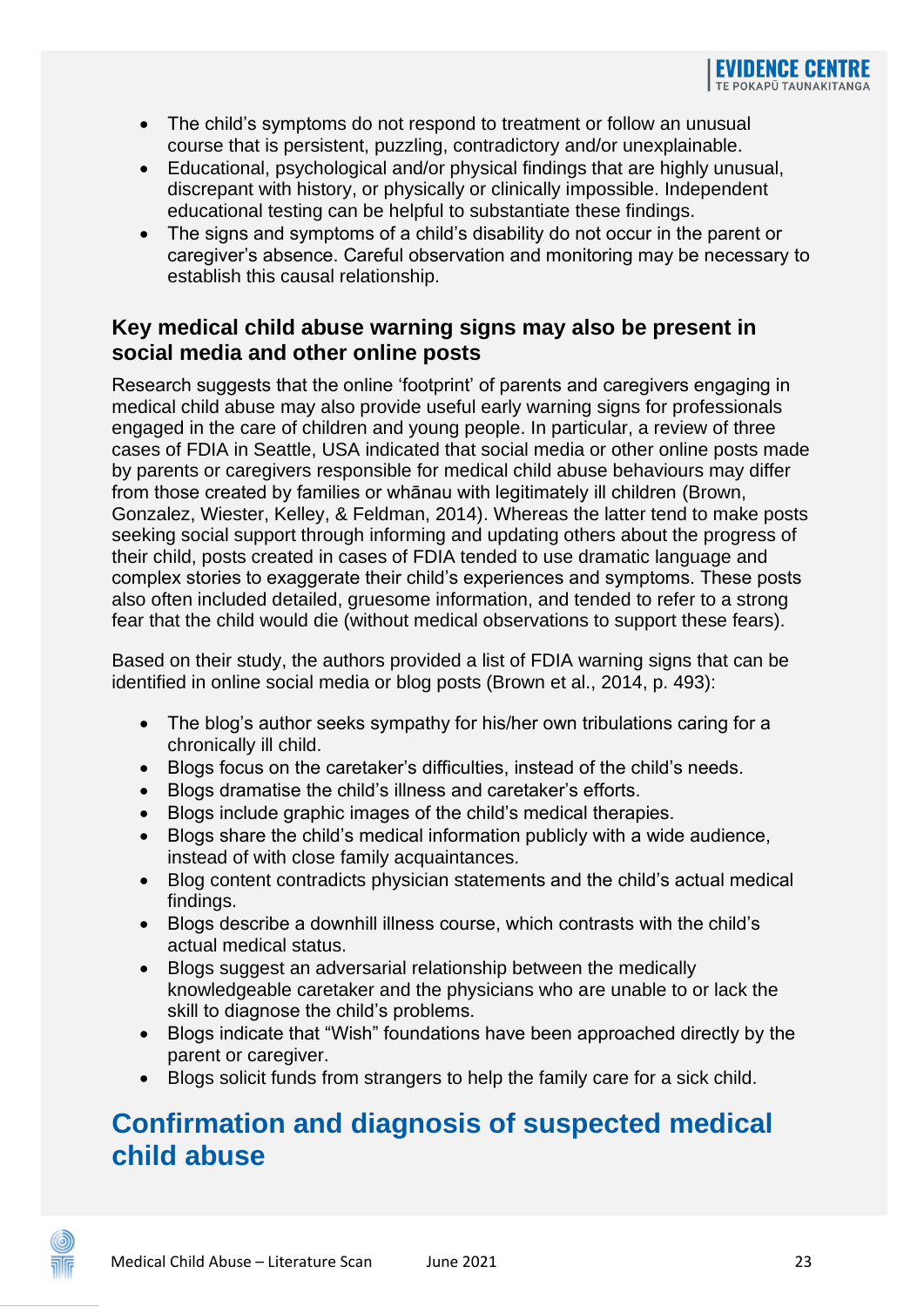#### **It is important to retain focus on the harm experienced by the child, rather than on obtaining a diagnosis**

Importantly, a diagnosis of FDIA is not required to determine that abuse or neglect has occurred. Misrepresenting symptoms or medical history, or requesting medical intervention to the point of over-medicalisation can be harmful and potentially fatal regardless of the cause or motivation (Bursch et al., 2021; Hornor, 2021; Precey, 1998). Therefore, even though there may not be the presence or evidence of parental or caregiver motivations that fit within the diagnosis of FDIA, protecting children from further harm in cases of falsified, exaggerated or induced illness should be the primary concern of professionals (Ban & Shaw, 2019). In this respect, particularly in the initial stages, the focus of professionals responding to the case should be focussed on the effects of the behaviour on the child, rather than on obtaining a diagnosis of FDIA (Precey, 1998).

Similarly, it is important to remain vigilant to the possibility of misdiagnosis or false accusations of FDIA, including the possibility that highly anxious parents or caregivers may be motivated to request unnecessary testing or intervention, with no underlying motive of intending to induce false illness or disorder in their child. Again, this prompts a primary focus on first understanding the harm that has or is being caused to the child, and how this should be addressed. This involves taking a nuanced and thorough approach to assessing the best ways in which child and family or whānau safety and wellbeing can be supported, given the particular circumstances pertaining to each case.

#### **Separation of the child from the parent or caregiver may be required to detect falsification of symptoms**

Separating the child from the parent/caregiver suspected of engaging in FDIA behaviours may be required during assessments to determine the extent to which the parent or caregiver may be responsible for the symptoms and behaviours observed in the child. At the extreme end, sometimes separation for a few days (e.g., involving a hospital stay) may be required to adequately assess the child's symptoms and behaviours where there is no possibility of interference from the suspected parent/caregiver (Abdurrachid & Gama Marques, 2020; Hornor, 2021). This process is referred to in the literature as a 'separation test'.

That said, some experts argue that separation tests unfairly bias the investigation against parents and caregivers, as they tend to exclude alternative hypotheses for any observed improvement during separation and be conducted by biased observers (Pankratz, 2010). It is instead suggested that parents and caregivers should be included in the process of determining whether a case meets the criteria for FDIA, including allowing their input into deciding which behaviours will be observed, who will observe them, and how it will be decided whether the child's symptoms have likely been falsified. This appears to be a minority view within the literature, however.

There is some suggestion in the literature that the use of covert video surveillance can also be useful for building evidence for FDIA. However, there are concerns that taking this approach allows for the continuation of abuse merely for the sake of obtaining evidence. Additionally, complex legal and ethical issues are involved in the use of covert video surveillance in public areas such as hospitals. For this reason,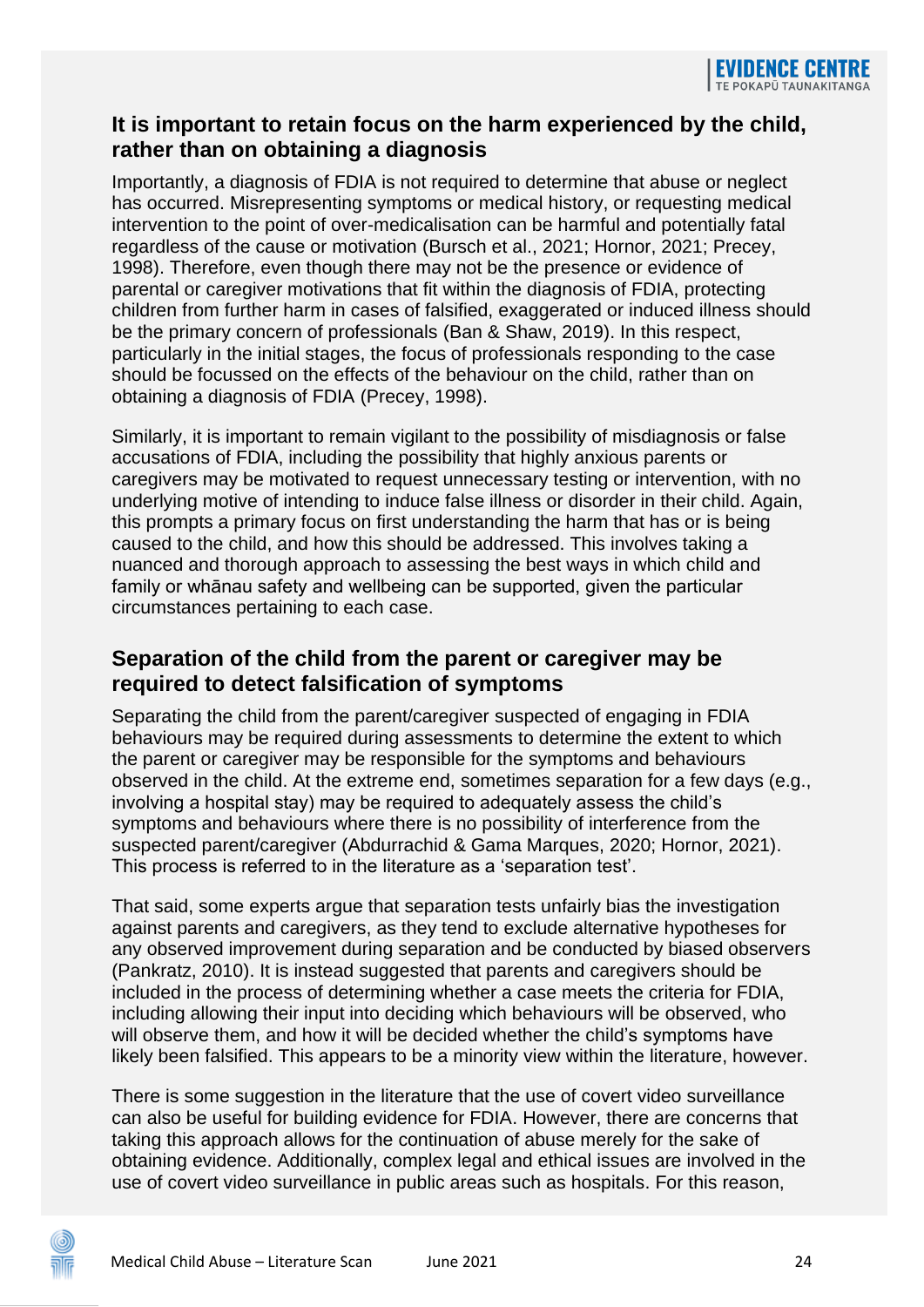separation tests are generally the preferred option (Abdurrachid & Gama Marques, 2020).

#### **Record-based behavioural analysis is the most reliable method for identifying cases of FDIA**

It is very unusual for parents or caregivers responsible for FDIA behaviours to be 'caught in the act' of falsifying medical information or inducing illness in their victims (Glaser, 2020). Additionally, health care providers (including mental health experts) do no better than the average person in detecting whether someone is lying or deceptive in an interview (Bursch, 2018). For this reason, FDIA cannot be ruled out only on the basis of clinical interviewing or psychological testing (Sanders & Bursch, 2020).

Instead, the literature suggests that the most reliable method for identifying cases of FDIA is to conduct an exhaustive, systematic review of the child or young person's medical records, including notes regarding the parent/caregiver's behaviours in advocating for medical intervention on behalf of their child (Bursch et al., 2021; Doughty, Rood, Patel, Thackeray, & Brink, 2016). The goal in this review is to identify patterns of behaviours and related symptomatology in the child that may indicate falsification, including exaggeration, fabrication, simulation and/or induction behaviours. This review is referred to in the literature as a 'record-based behavioural analysis', and can be conducted by any professional with expertise in the evaluation of FDIA.

These record-based behavioural analyses often provide clearer pictures of the overall situation when a chronological summary of the medical records is presented in a table (Bursch et al., 2021). This chronological summary allows professionals to assess the trajectory of symptoms, illness and/or disorder over time, and link this trajectory with associated behaviours of family members and the general pattern of healthcare-seeking. This information can then be used by professionals to decide whether there is sufficient evidence for a formal diagnosis or allegation of FDIA.

Keeping systematic records of a child's engagement with medical care professionals that are shared across providers has also been suggested as a potential prevention strategy for FDIA (de la Cerda Ojeda, Muñoz-Cabello, Lanzarote-Fernandez, & Gomez de Terreros, 2010).

#### **Diagnosis of FDIA is based on the parent or caregiver being purely motivated by psychological needs**

According to the DSM-5, the following criteria must be met for a diagnosis of FDIA (American Psychiatric Association, 2013):

- 1. Falsification of physical or psychological signs or symptoms, or induction of disease or injury in another, which involved deception.
- 2. The individual presents the victim to others as injured, ill, or impaired.
- 3. The deceptive behaviour is present even in the absence of external motivation or external incentives.
- 4. The behaviour is not explained by another mental disorder.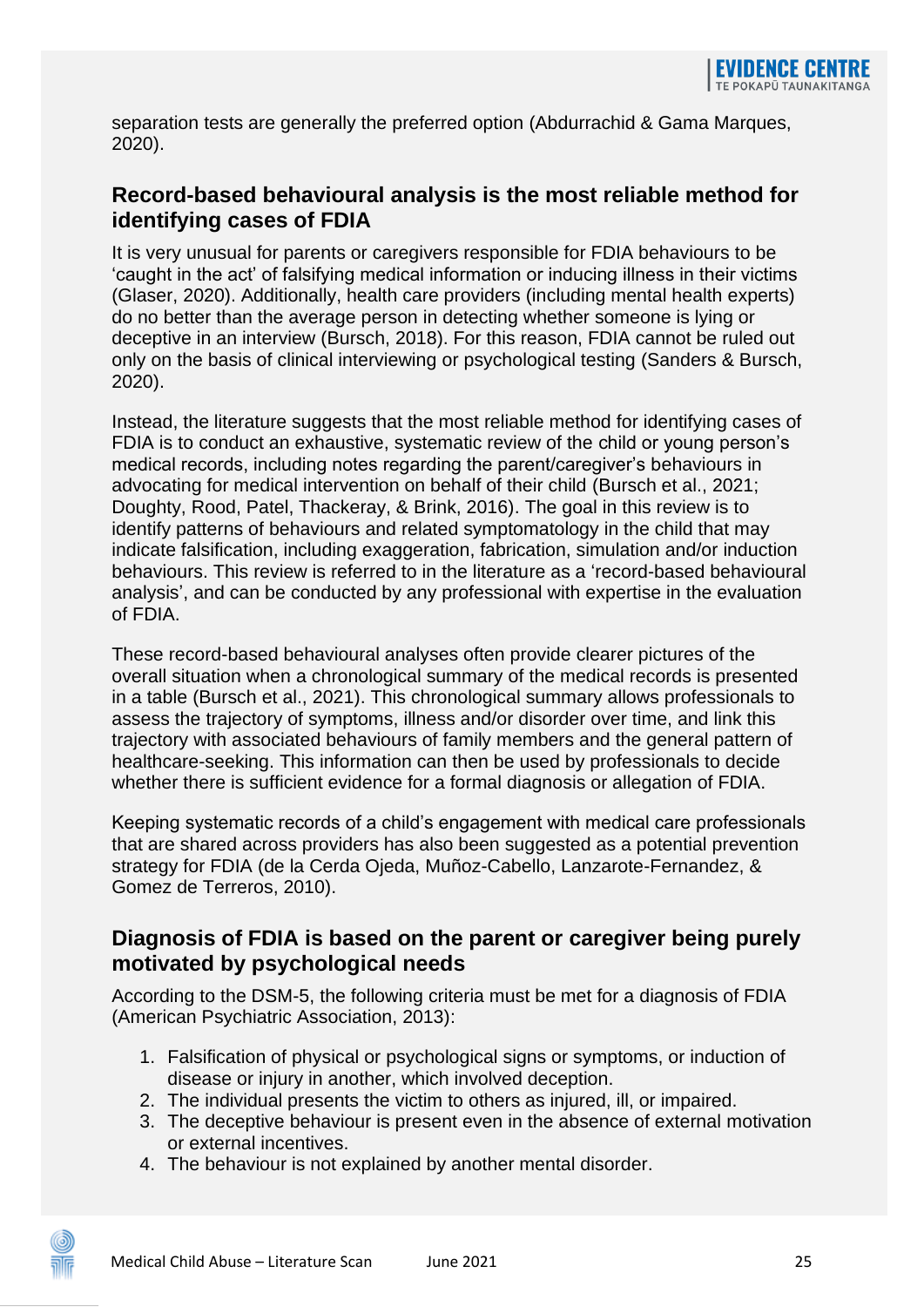To be diagnosed with FDIA, the parent or caregiver must be assessed to be primarily motivated by psychological need. Other possible mental health issues that may be driving the behaviour must also be ruled out, including anxiety disorders, psychotic disorders, 'vulnerable child syndrome', and autism spectrum disorder (Bursch et al., 2021; Pacurar et al., 2015). The individual making the diagnosis must also rule out other diagnoses or explanations for the child's history and presentation, including: the potential of false allegations being made against the parent or caregiver; other forms of child abuse (i.e. where the parent or caregiver does not intend to falsify illness or other medical conditions); and parental noncompliance (Rogers, 2004). Instead, a diagnosis of FDIA requires identified deception that is intended, planned and concealed (Abdurrachid & Gama Marques, 2020; Rogers, 2004).

This assessment should be carried out by a qualified mental health professional, as parents or caregivers responsible for FDIA behaviours can often present as appropriately concerned and display relatively normative levels of functioning (Bursch et al., 2021). Identification of motivations can also be difficult as it is common for those responsible for FDIA behaviours to deny having engaged in the behaviour, or to show a lack of insight into why they might have engaged in harmful behaviours (Bursch et al., 2021). However, intentional deception or manipulation on the part of the suspected parent or caregiver is a key differential marker.

#### **Diagnosis and reporting rates of medical child abuse are low due to a tendency to trust parents and caregivers**

As previously mentioned, it is generally accepted in the literature that the true prevalence of medical child abuse is unknown due to the high rate of unreported or unidentified cases. Cases go unreported for a number of reasons, including healthcare providers often requiring a strong degree of certainty before reporting their suspicions (Hornor, 2021).

Another key reason why medical child abuse identification and reporting rates are so low is because healthcare providers have a tendency to trust the accuracy of information provided by parents and caregivers, and may order further treatments or tests because they think they are necessary or to reassure 'worried' parents or caregivers (Davis et al., 2019; Hornor, 2021). This high level of inherent trust in parents and caregivers has been found to be the most common reason for missed diagnoses in medical child abuse cases (Hornor, 2021). There is also some suggestion that doctors may be reluctant to raise concerns about medical child abuse because of the extreme complexity of these cases and allegations, including the difficulty in obtaining required evidence, the need to involve child protection agencies, and unfamiliarity with the best course of action to take (Davis et al., 2019).

#### **There is often a long delay between the onset of abusive behaviours and a formal diagnosis being made**

Even in cases that are identified, months or even years can go by between the onset of the abusive behaviours and eventual diagnosis, and cases are often not identified until the child has already experienced significant harm (Ban & Shaw, 2019; Hornor, 2021). Research suggests that the average time between onset of symptoms and diagnosis of FDIA is between 1 and 4.5 years (Dye et al., 2013; Pacurar et al.,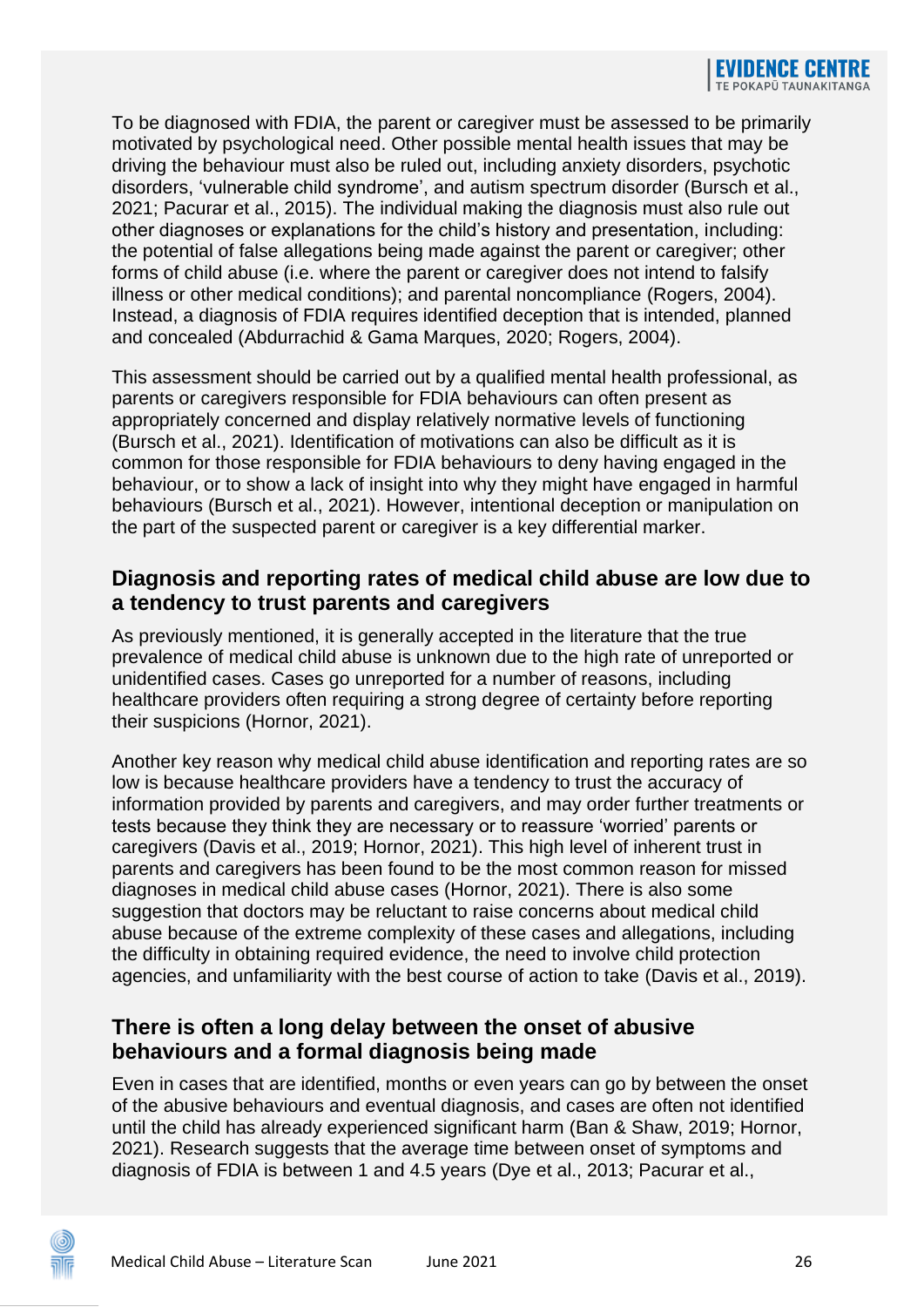2015), although promisingly, one New Zealand-based study found that time to diagnosis was reduced from an average of 23 months in cases where child protective services were not involved, to an average of seven months where child protective services were involved after the suspected FDIA was initially identified (Denny et al., 2001).

These extended delays in identifying cases of FDIA are somewhat to be expected given that FDIA is not an event, but a pattern of problematic behaviour over time (Zeitlin, 2016). In some cases, the large number of professionals typically involved in responding to cases of FDIA can also cause delays to formal diagnosis (Ban & Shaw, 2019). Adding further complexity, the identification of the true motivations on the part of the parent or caregiver is required for diagnosis, but there is currently no best practice guidance on how these motivations are most effectively ascertained (Rogers, 2004)<sup>7</sup>. These issues further highlight the need for awareness of the potential warning signs for FDIA, and systematic approaches to the assessment and identification of suspected FDIA cases outlined above.

### <span id="page-28-0"></span>**Best practice for the management of medical child abuse**

## <span id="page-28-1"></span>**Responding to medical child abuse cases: general principles**

#### **The safety of the child is the first**

The ultimate goal of any response plan in cases of medical child abuse is to stop the abuse from occurring, to ensure that the child and any siblings are safe, and to allow for the prevention of medical child abuse in the least restrictive means possible (Hornor, 2021). It is also important that genuine illnesses or disorders experienced by the child are not ignored by medical professionals after a case of medical child abuse has been diagnosed (Glaser, 2020).

In this way, some experts suggest that the child protection response processes in cases of FDIA should mirror those used in cases of acute sexual abuse or nonaccidental-injury, in that the first priority should be the safety of the child(ren) rather than pursuing evidence for the prosecution of the parent or caregiver (Glaser, 2020; Roesler, 2018). As such, best-practice responses to cases of FDIA commonly take the following path: identifying the abuse; stopping the abuse (including ceasing unnecessary medical care); planning for ongoing safety; reversing the effects of the abuse on the child(ren); accessing psychological treatment for children, parents or caregivers, and other family and whānau members; and, preserving the integrity of the family or whānau where possible (Roesler, 2018).

 $<sup>7</sup>$  As previously mentioned, problems with ascertaining the true motivations of the parent or caregiver</sup> has led some experts to abandon the use of the term FDIA in favour of terminology that does not require knowledge of parental motivations, such as 'falsified or induced illness by a carer' or 'medical child abuse' (Craft & Hall, 2004; Davis et al., 2019; Roesler, 2018).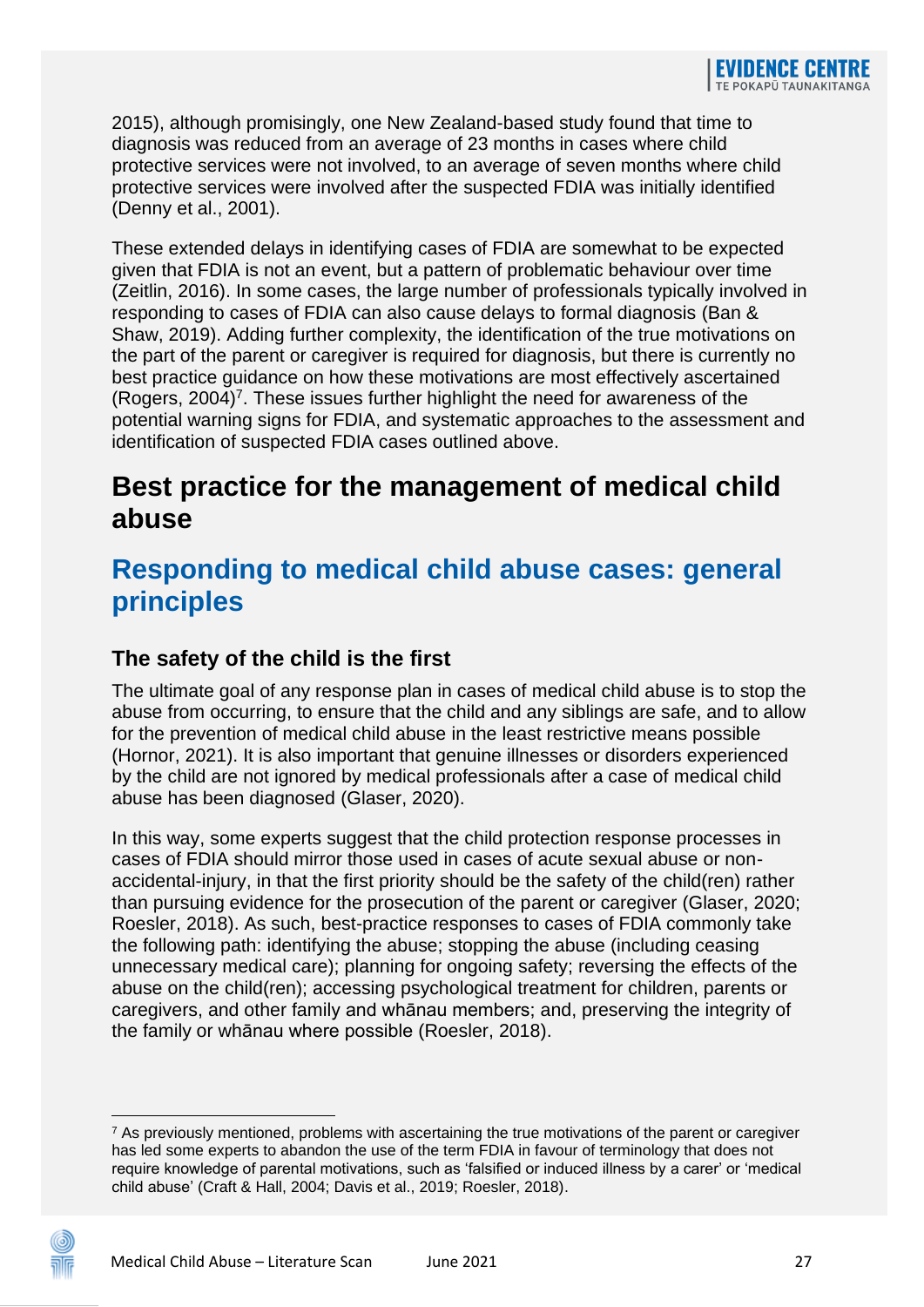Professionals responding to cases of FDIA may or may not decide it is necessary for the child and their siblings to be removed from the care of their parents or caregivers before, during and/or after the response plan is being implemented (see the "*Safety considerations when working with families and whānau affected by FDIA*" section below for further discussion regarding this decision). In either case, it is important to attempt to work with the parents and caregivers where this is safe to do so, as safe reunification of families and whānau is generally considered to be the best outcome for children (Roesler, 2018).

As mentioned above, the first step of responding to potential cases of FDIA is to verify suspicions of falsification or potential induction of illness or impairment (Bursch et al., 2021). FDIA is a notoriously difficult form of abuse to recognise and diagnose, however it often takes just one vigilant health or social care provider to begin the process of assessment and formal diagnosis (Ban & Shaw, 2019; Hornor, 2021). There is also some suggestion in the literature that due to the high rates of missed diagnosis, health care professionals may want to err on the side of considering the possibility of FDIA in any case involving differential diagnosis (Doughty et al., 2016).

Given the large impact of the harm experienced by children and young people affected by FDIA, once a case is suspected it is also important to rapidly consider and minimise any recommendations for treatments, testing, or interventions that might perpetuate the harm experienced by the child, including exemptions from school attendance, prescriptions, or invasive interventions or procedures (including mental health interventions) (Bursch, 2018).

#### **Multi-disciplinary, collaborative approaches to the management of FDIA cases are key**

The literature highlights the importance of multi-disciplinary, coordinated approaches for the response and management of FDIA cases, especially as contact with multiple healthcare providers and a lack of communication between these providers has often allowed the FDIA abuse to continue undetected up until that point (Ban & Shaw, 2019; Bursch, 2018; Criddle, 2010; de la Cerda Ojeda et al., 2010; Ragaisis & Pearson, 2004). Establishing a multi-disciplinary response team including social workers, primary health care providers, mental health providers, and teachers is therefore a recommended initial step, after first ensuring the safety of the child and their siblings (de la Cerda Ojeda et al., 2010; Hornor, 2021).

Ideally, this collaborative approach should include (Bursch, 2018; de la Cerda Ojeda et al., 2010):

- ensuring that all parents/caregivers are involved in regular contact or communication with the professionals involved
- regularly meeting with other professionals involved with the family or whānau to compare notes and observations, and coordinate plans
- alerting other professionals to potential issues with the information being provided by the suspected parent or caregiver
- consulting with an FDIA expert to discuss response and management options.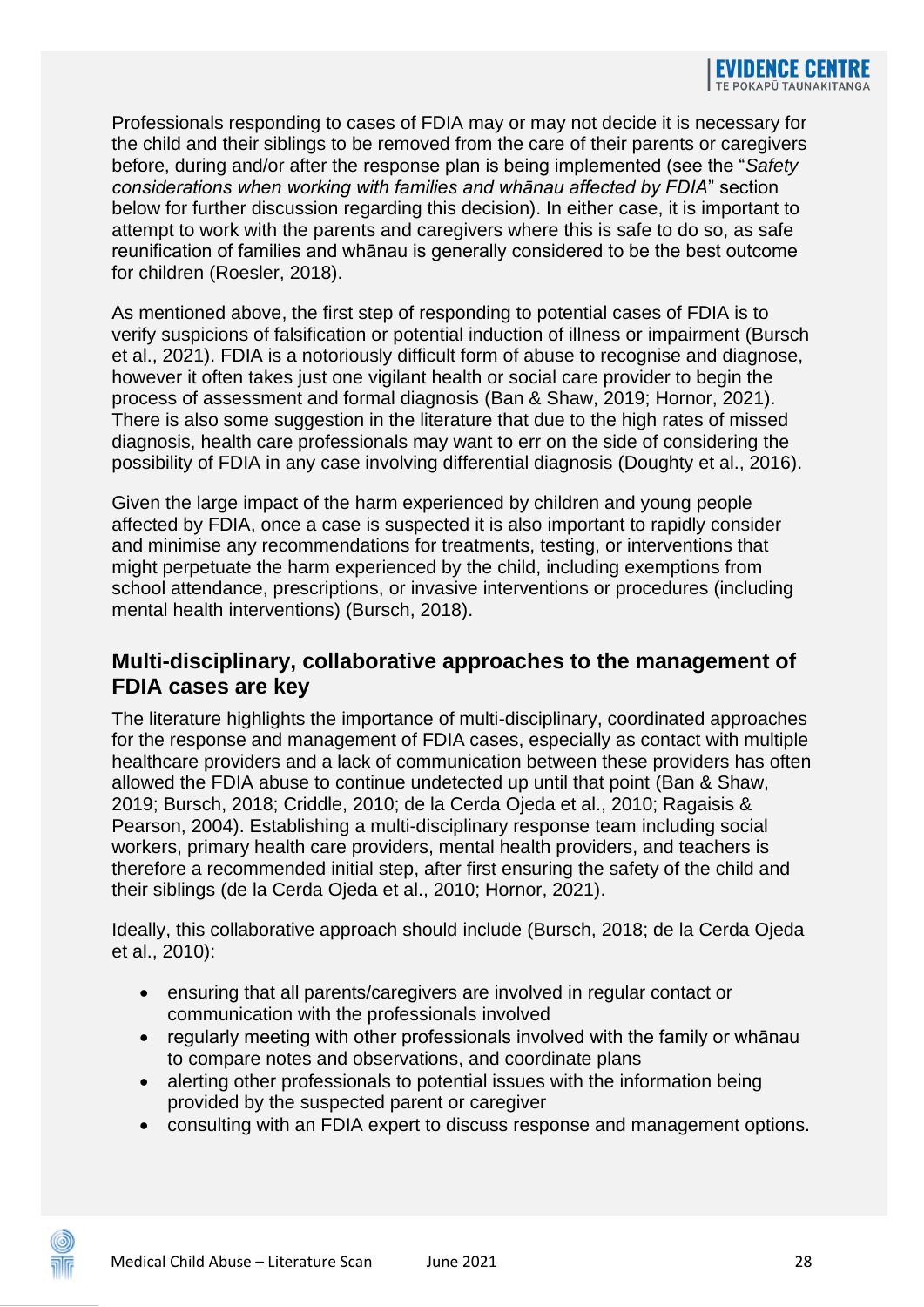The objective of this broader multi-disciplinary team is to ensure the safety of the child and their siblings by establishing common management guidelines and developing an intervention and monitoring plan for the family or whānau. Some issues that should be considered by the multi-disciplinary team include (de la Cerda Ojeda et al., 2010, p.885):

- Establishing a process through which the parents or caregivers can seek help for new, genuine symptoms or illnesses experienced by the child. This process should avoid presentation at emergency rooms or after-hours medical services, as these routes typically involve contact with healthcare professionals who are not aware of the child's full history and suspicions regarding FDIA.
- Allocating a team leader who will coordinate the multidisciplinary team. Ideally, this person should be an FDIA or child abuse specialist (Hornor, 2021) who is able to build and maintain a trusting relationship with the parents or caregivers, and strong communication with the child's primary health care provider.
- Developing a plan for actions to be taken by the members of the team.
- Deciding which (if any) legal actions should be taken.
- Planning when the family or whānau should be made aware of the suspicions or evidence relating to FDIA.
- Establishing a monitoring plan in coordination with available community resources.

Additionally, documentation is crucial at all stages in the response to suspected or identified cases of FDIA (Ban & Shaw, 2019; Dye et al., 2013).

#### **Some experts recommend assigning at least two social workers to each case of FDIA**

It has been recommended that at least two social workers are assigned to each FDIA case: one to manage most of the direct communication with the parent or caregiver responsible for FDIA behaviours, and the other to carry out other social work tasks that are required (Precey, 1998). This also allows the social workers to work as a team to: verify information; debrief after sessions with the family or whānau; share the emotional load associated with FDIA cases; compare notes, observations and assessments; and ensure that the focus of the work remains on the wellbeing of the child.

Due to the extreme harm caused to children and young people affected by FDIA, it is common for professionals to have a strong emotional reaction to the parent or caregiver responsible (Precey, 1998). It is also common for stereotypes to colour professionals' perceptions of the case; for example, people tend to view females responsible for FDIA behaviours as more deviant than males (Anderson et al., 2018). Having two social workers assigned to each case can therefore also be helpful to identify and challenge automatic assumptions or responses that are more emotionally-driven, rather than based in the facts of the case. Regular clinical supervision sessions are also crucial for addressing the emotional and professional challenges inherent in working with cases such as FDIA (Precey, 1998).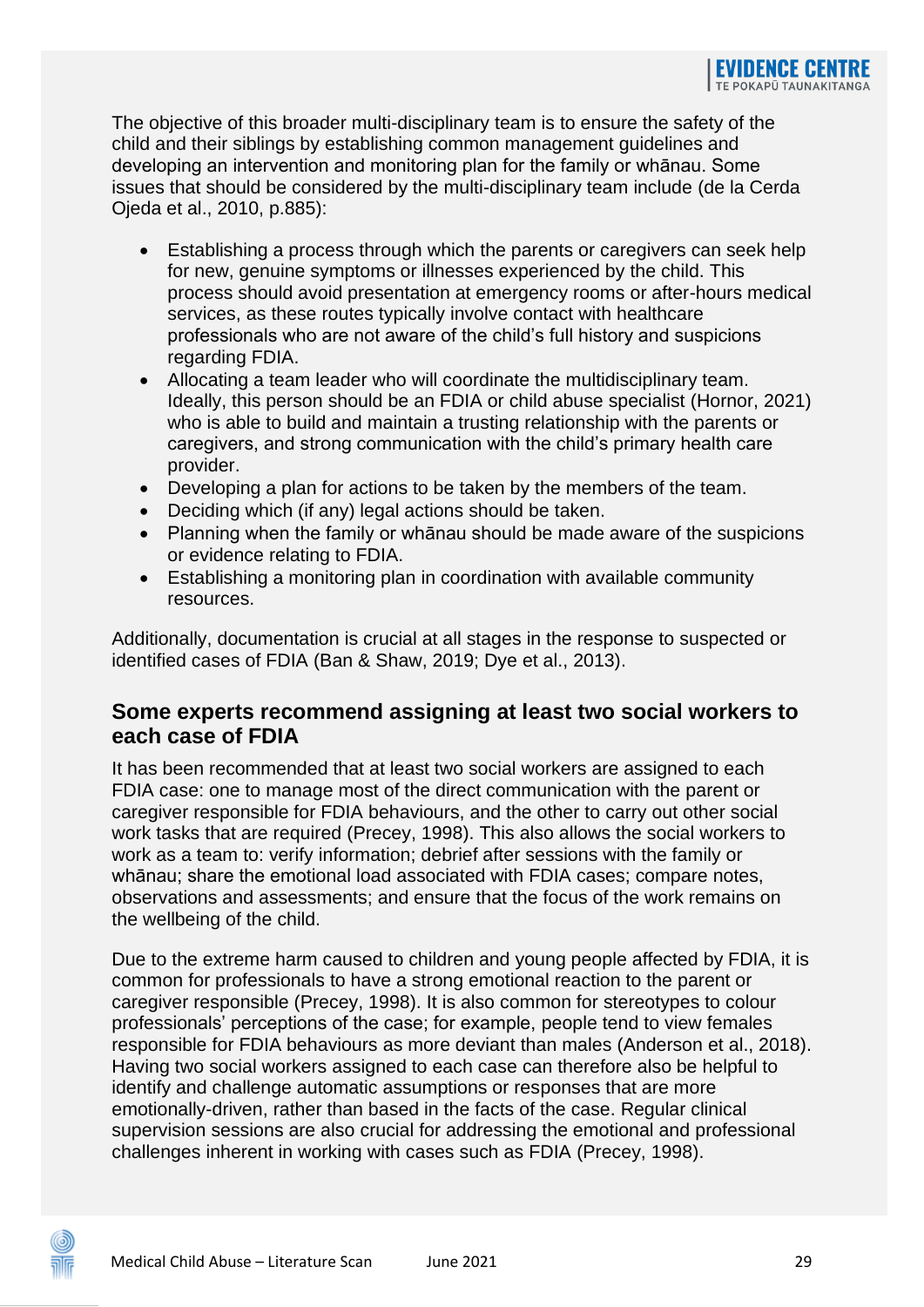#### **Transparent, solutions-focussed discussions should be held between the multi-disciplinary team and parents/caregivers**

After the multi-disciplinary team has been established, the team of professionals involved in the case may want to hold a family meeting to inform the parents/caregivers of their findings and to discuss a pathway forward (Bursch et al., 2021; Cardona & Asnes, 2019; Hornor, 2021). One of the goals of this meeting is to build a basis for therapeutic alliance between the parents or caregivers and the multi-disciplinary team; some experts therefore suggest that this meeting be considered an "Informing Session" rather than a "confrontation" (Cardona & Asnes, 2019; Doughty et al., 2016). It is important that all parents/caregivers are included in this meeting to ensure that all parties have access to the same information. Professionals involved in the session should also ensure that they are well-prepared for the discussion by carefully reviewing all medical, social work, and police records, and any other form of documentation or evidence built up in the case (Bass & Glaser, 2014).

The Informing Session should involve a frank, transparent discussion of the child's current medical condition, concerns about the parent or caregiver's distortion of their child's medical condition and the information they have provided about the child's medical history or symptomatology (Hornor, 2021). This discussion should be supported by well-documented evidence (Cardona & Asnes, 2019).

Discussion should also be held to determine a care plan for the child that is supported by their parents or caregivers (regardless of whether the children have remained in the home during this period). It is often recommended that one agency involved in the multi-disciplinary team takes responsibility for ensuring this plan is implemented (Hornor, 2021).There are a number of different considerations that should be included in the care plan developed with the family or whānau. These include (Glaser, 2020):

- Child's health and functioning: planning a coordinated, multi-disciplinary approach that includes paediatrics, community health providers, education providers, and child protective services. This includes carefully considering the need for any further medical interventions (or discontinuing unnecessary care or mobility aids) and implementing a normalised eating and feeding pattern (if relevant).
- Education: identifying any needs for supports at school, and developing a plan for re-establishing full school attendance if the child had not been attending school regularly.
- Child and family or whānau mental health: identifying and implementing appropriate mental health supports and services for the family or whānau; see below for further discussion on potential interventions in FDIA cases.
- Regular review: planning for regular review and update of the care plan until the aims have been fulfilled and the wellbeing of the child and family or whānau has been restored. Social workers are often best-placed to conduct these short- to medium-term reviews (de la Cerda Ojeda et al., 2010).
- Long term follow-up: planning for regular check-ins with the family or whānau, in recognition of the possibility of re-abuse until the parent or caregiver responsible for the harm has appropriately addressed the causes of their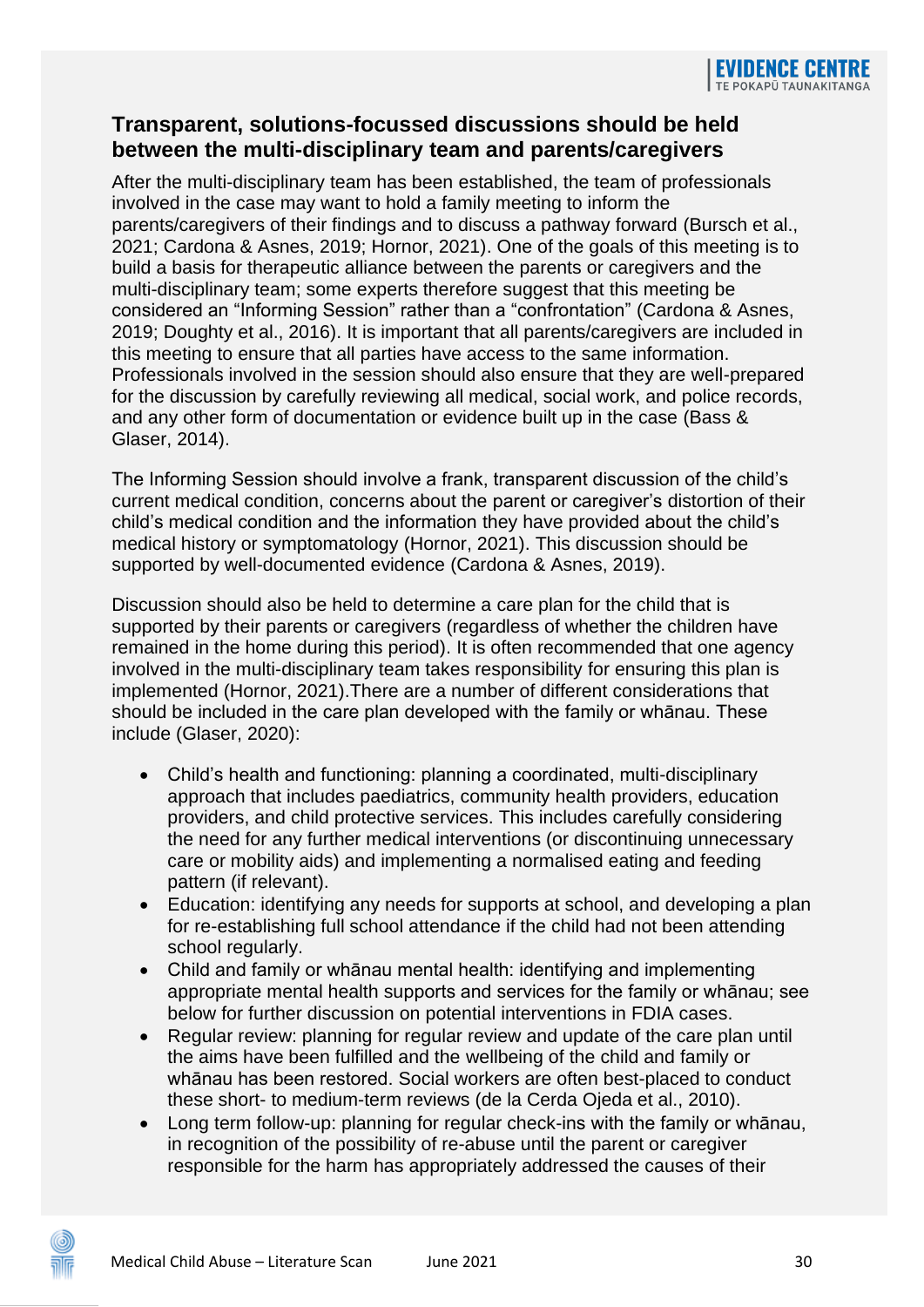behaviour. Education and primary health care providers are often the appropriate professionals to be conducting these longer-term follow-ups and monitoring for signs of re-abuse.

It is unlikely that confronting the parent or caregiver with evidence of their abuse will stop the FDIA from continuing (Abdurrachid & Gama Marques, 2020). Instead, close monitoring and management of the case is required after initial meetings with the family or whānau.

#### **Discussion of medical child abuse with children**

There is limited information on the best ways to inform children and young people about the FDIA-related harm caused by their parents or caregivers. That said, Cardona and Asnes (2019) recently proposed a team-based approach to disclosure with children and young people. They propose a number of strategies, including:

- Discussing the benefits of disclosure with the parents or caregivers, including that children and young people prefer to know the truth about their health, and that it would be difficult to keep 'medical secrets' from children and young people as the resultant care plan is implemented.
- Being honest with children and young people about the cause of their medical issues.
- Acknowledging where medical or other health professionals may have failed to detect the abuse and inadvertently perpetuated harm through unnecessary procedures or treatments.
- Clearly explaining to children and young people what the unintended adverse outcomes of the parent or caregiver's abuse and resultant medical errors might be.
- Considering 'staged disclosure', particularly where the victim is a young child or a particularly high level of harm was perpetrated. This is where medical information and safety planning is provided to the child or young person gradually, enabling the broader team to support the child or young person's coping, and adjust approaches to future disclosure based on their response.

#### **Training staff in responding to medical child abuse cases should be carefully planned and implemented**

Best practice for the identification and response to cases of medical child abuse is often a gap in knowledge and practice for health and social service providers (Doughty et al., 2016). As such, it is recommended that organisations and agencies develop specialised policies and trainings to guide professionals as to how to appropriately respond to cases. One review paper discusses appropriate responses to training multi-disciplinary professionals following the death of a child caused by FDIA (Horwath & Tidbury, 2009). Although only a proportion of cases will result in the death of the child, some of these suggested approaches may be appropriate for training staff following involvement in a case of FDIA more broadly. These suggestions include: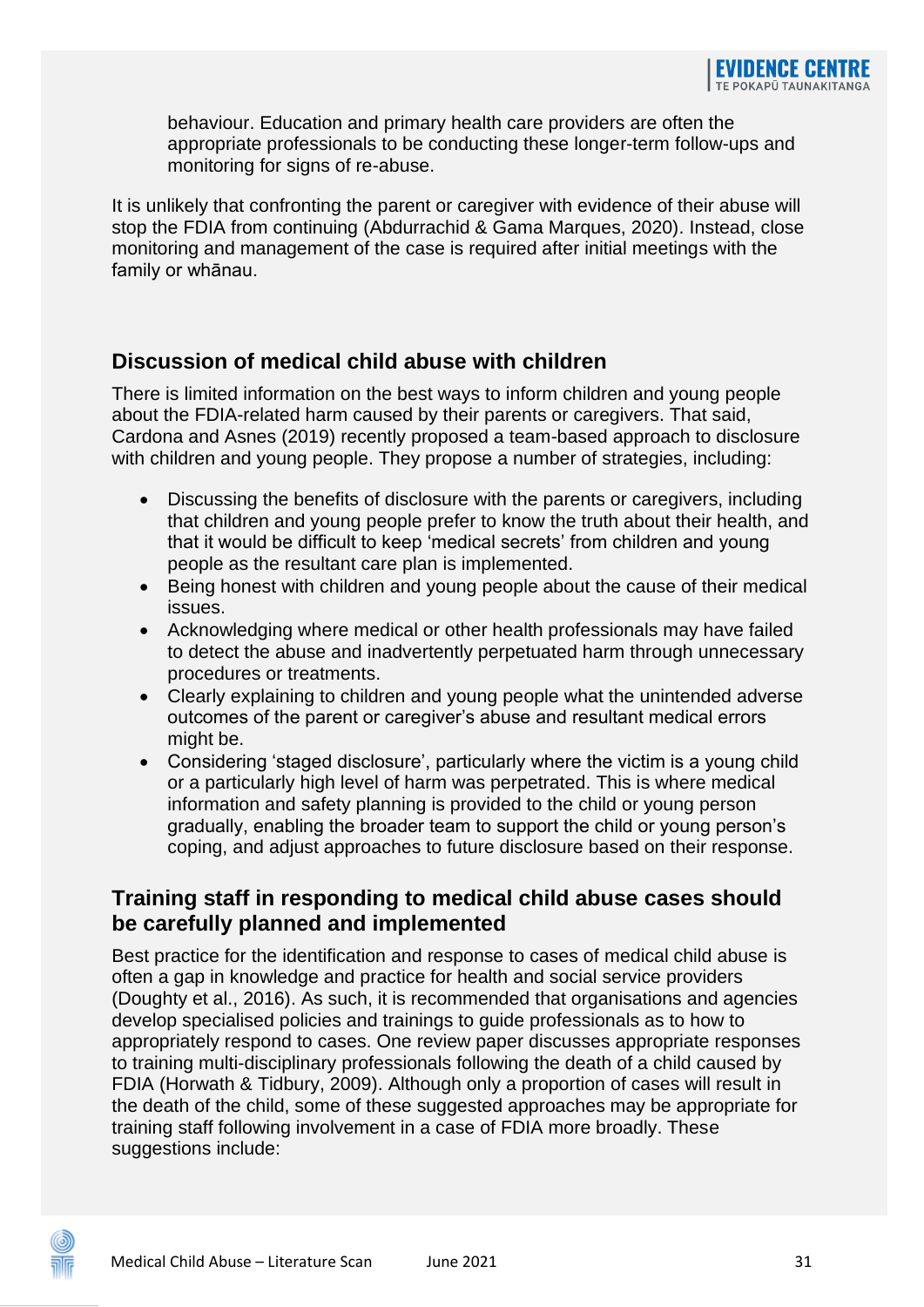- Ensuring that managers responsible for implementing training are aware of the impact of any existing or previous cases on staff, and the potential implications for implementing training.
- Conducting both inter- and intra-agency training; trainers in both instances should be aware of the training being offered across the workforce.
- Including senior and middle managers in training, as well as frontline staff.
- Engaging trainers with appropriate specialist knowledge, including skills in managing group processes, and considering having two trainers lead the training (so that group dynamics can be managed appropriately).
- Ensuring that the trainers are well-prepared for potentially strong emotional responses from participants, including having agreed strategies for addressing participant responses or behaviours that might impede training (e.g., asking for unnecessary levels of detail about past cases; derailing conversations).
- Making training voluntary; professionals intimately involved in the case may experience emotional triggers or flashbacks if they are not in a space where they can cope with the content presented.
- Involving supervisors in the selection of training participants, in order to identify potential issues or concerns with certain staff members being in a space to make the most of training.
- Including training content such as: psychoeducation about FDIA and how it might present, including early warning signs; assessment planning and intervention with FDIA cases; and provision of both a trainer guide and training participant handbook.

## <span id="page-33-0"></span>**Safety considerations when working with families and whānau affected by medical child abuse**

#### **There are immediate safety concerns for children following the detection of medical child abuse**

There are ongoing safety concerns for children after a case of medical child abuse has been identified. Parents or caregivers may increase the intensity and severity of their abusive behaviours following an initial confrontation (or suspicion that they are being investigated), in order to "prove" that their child really is sick (Anderson et al., 2018; Ban & Shaw, 2019; Bass & Glaser, 2014). This highlights the need to carefully consider the amount and type of contact allowed between the suspected parent or caregiver and their child(ren) in the initial stages after discovery, as an intervention plan is being developed.

A recent review of 81 cases of medical child abuse found that separation of parent/caregiver and child was the most common outcome of medical child abuse cases (occurring in 37% of cases); the child continued to live with the parent or caregiver responsible for FDIA behaviours in only 4% of cases (Abdurrachid & Gama Marques, 2020). That said, it is not clear whether families or whānau were eventually re-united in these cases where a decision was made to initially remove the children from the home.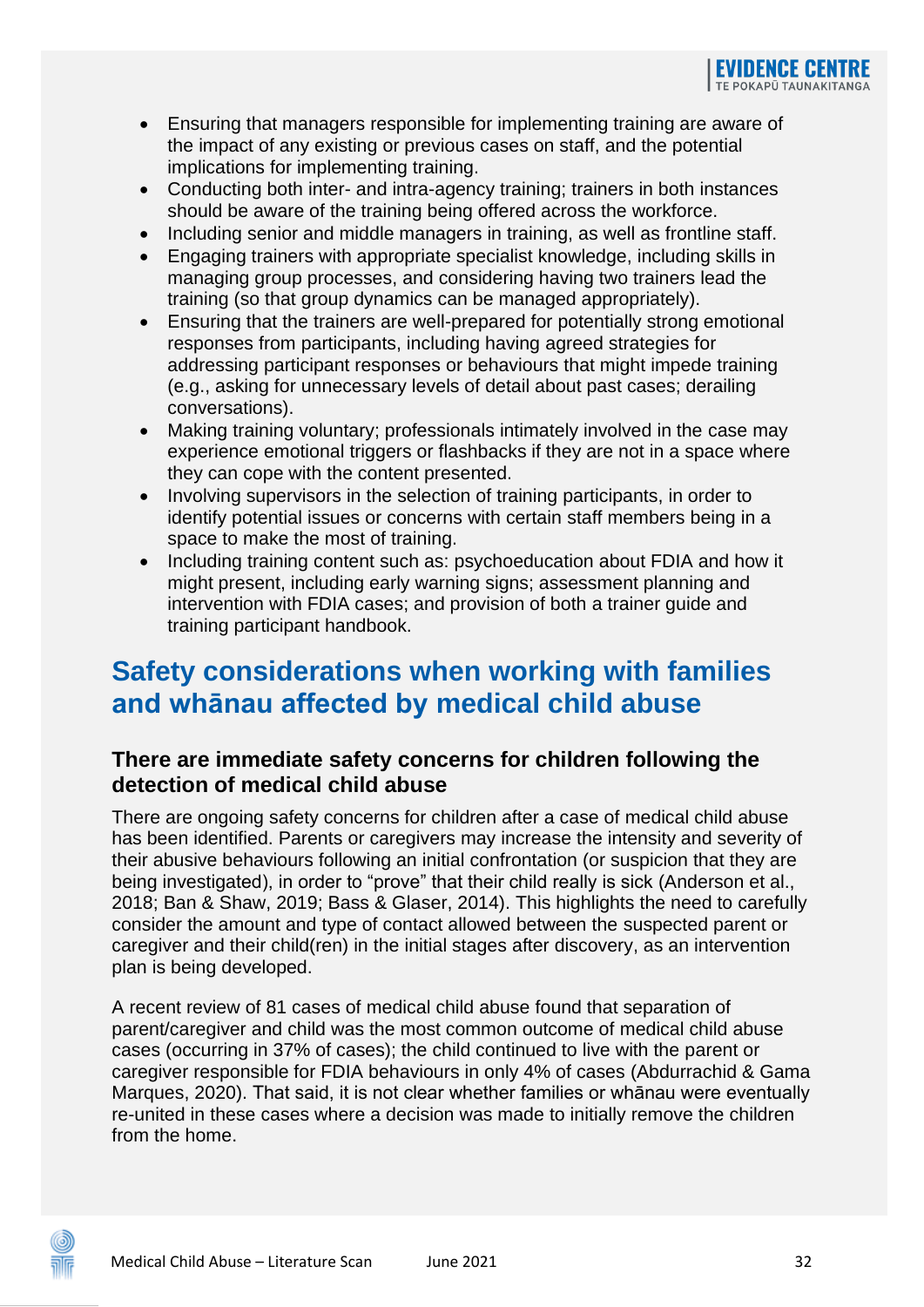Based on her experience working with cases of FDIA, Precey (1998) identified three key questions that could be asked during assessment in order to guide decisions around the safe management of a case. These are:

- *What are the parent or caregiver's real feelings about the child?* This is often determined by understanding what sits behind what the parent or caregiver is saying about the child. Risk to the child is higher in cases where the parent or caregiver is ambivalent or negative towards their parenting role, which could result in feelings of resentment or envy of the child.
- *What is the ability of the parent or caregiver to imagine what life will be like when the child is well?* The answer to this question indicates how central the illness of the child has become to the general functioning and coping ability of the parent or caregiver. The ability of the parent or caregiver to accept the possibility that their child's health might improve and to envisage themselves as a parent of a well child is a positive sign, even if the parent or caregiver continues to deny their abusive behaviours.
- *Is this parent or caregiver more than extremely anxious or overprotective towards their child?* Answering this question requires considering whether there is something more secretive, unhealthy or dysfunctional in the relationship between the parent/caregiver and child, beyond the parent or caregiver being 'merely' overprotective.

#### **There is a high potential for re-abuse of medical child abuse victims and/or their siblings**

The potential for re-abuse during or after intervention in an medical child abuse case must also be considered. Research suggests that up to 20% of siblings born after the removal of the targeted child are then abused themselves, and that re-abuse of medical child abuse victims is common if they remain with the parent or caregiver responsible for FDIA behaviours, occurring in 17% of mild cases and up to 50% of moderate cases (Bursch et al., 2021; Hornor, 2021; Sanders & Bursch, 2020). As mentioned previously, it is also common for other children in the household to be subject to the same form of abuse.

It is therefore important to consider the safety of other children in the household and to make careful decisions about the level of ongoing contact or caregiving from the suspected parent or caregiver during the entire response process. In particular, the risk of continued abuse or re-abuse is higher and more severe for (Abdurrachid & Gama Marques, 2020; de la Cerda Ojeda et al., 2010; Hornor, 2021):

- younger children (i.e. under the age of five)
- cases that have involved deliberate suffocation or poisoning
- families or whānau where there has been an unexplained death of another family member
- parents or caregivers that also suffer from factitious disorder
- cases where members of the family or whānau experience substance use issues or engage in other antisocial behaviours
- cases where the parent or caregiver continues to report new symptoms or conditions after the suspicions of medical child abuse have been discussed with them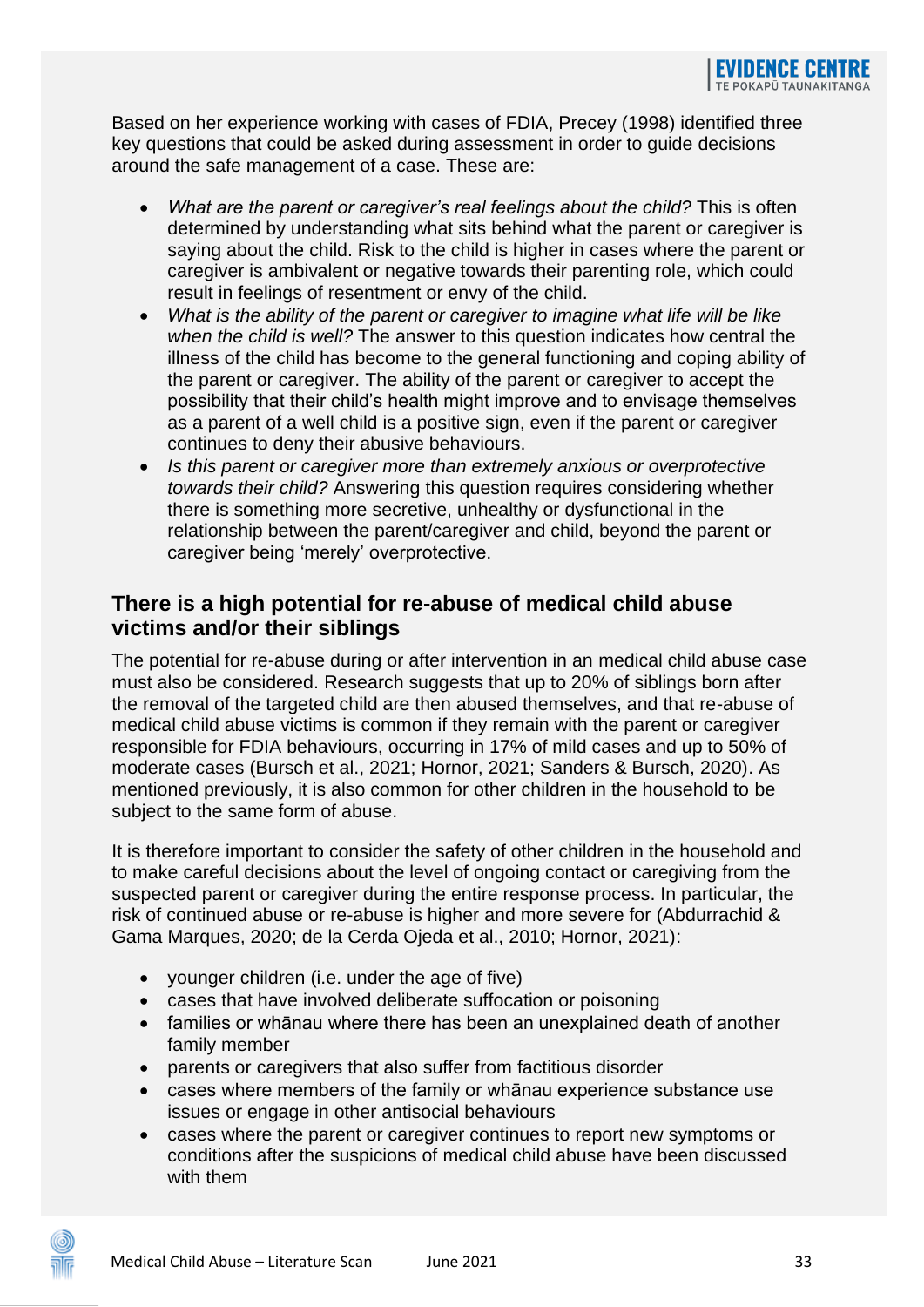• cases where the child's symptoms or illness continues to fail to respond to treatments that are usually effective.

In these cases, removing the child from the home may be necessary to ensure their safety.

#### **There are some circumstances in which it may be safe for children to remain at home, particularly where there is cooperation from the parents or caregivers**

That said, it may be safe for the child to remain in the home while professionals are supporting the parent or caregiver to address their behaviour, or if the other parent or caregiver is separated from the parent or caregiver responsible for FDIA behaviours (Bass & Glaser, 2014). If the parents or caregivers accept and follow the recommended intervention and care plans, it may be in the best interests of the child to remain at home, especially considering that many children affected by FDIA experience enmeshment with the parent or caregiver responsible for FDIA behaviours, and separation can be emotionally distressing for them (Hornor, 2021).

However, where the child remains at home it is crucial that the compliance of the parents or caregivers is closely monitored, and that placement decisions are revisited if there is any sign of continued falsification or symptom persistence. Warning signs that the child's wellbeing is in danger include parent or caregiver disappointment when their child's health appears to be improving, or refusal to implement the child's care plan as agreed by the wider professional team (Hornor, 2021).

Some parents or caregivers can engage in self-harm after they have been confronted with evidence of their abuse, and others may attempt to flee (Bursch et al., 2021).

## <span id="page-35-0"></span>**Factors to consider in assessment**

#### **Assessments should consider broad range of functioning across the family and whānau**

A full assessment of the family and whānau should be conducted by social workers after a case of medical child abuse (or suspected medical child abuse) has been identified or referred, with the aim of identifying the nature of harm to the child (and potentially their siblings), and the current needs (including mental health needs) of the child, the parent or caregiver responsible, and other family or whānau members (Glaser, 2020). In particular, the social work assessment should include (de la Cerda Ojeda et al., 2010, p. 886):

- the parents' or caregivers' ability to provide basic material and emotional care
- the educational and social needs of the child and their siblings
- the degree of parent-child interaction and type of attachment between them
- socioeconomic characteristics and circumstances of the family
- construction of the clinical and social history of the child and their family or whānau

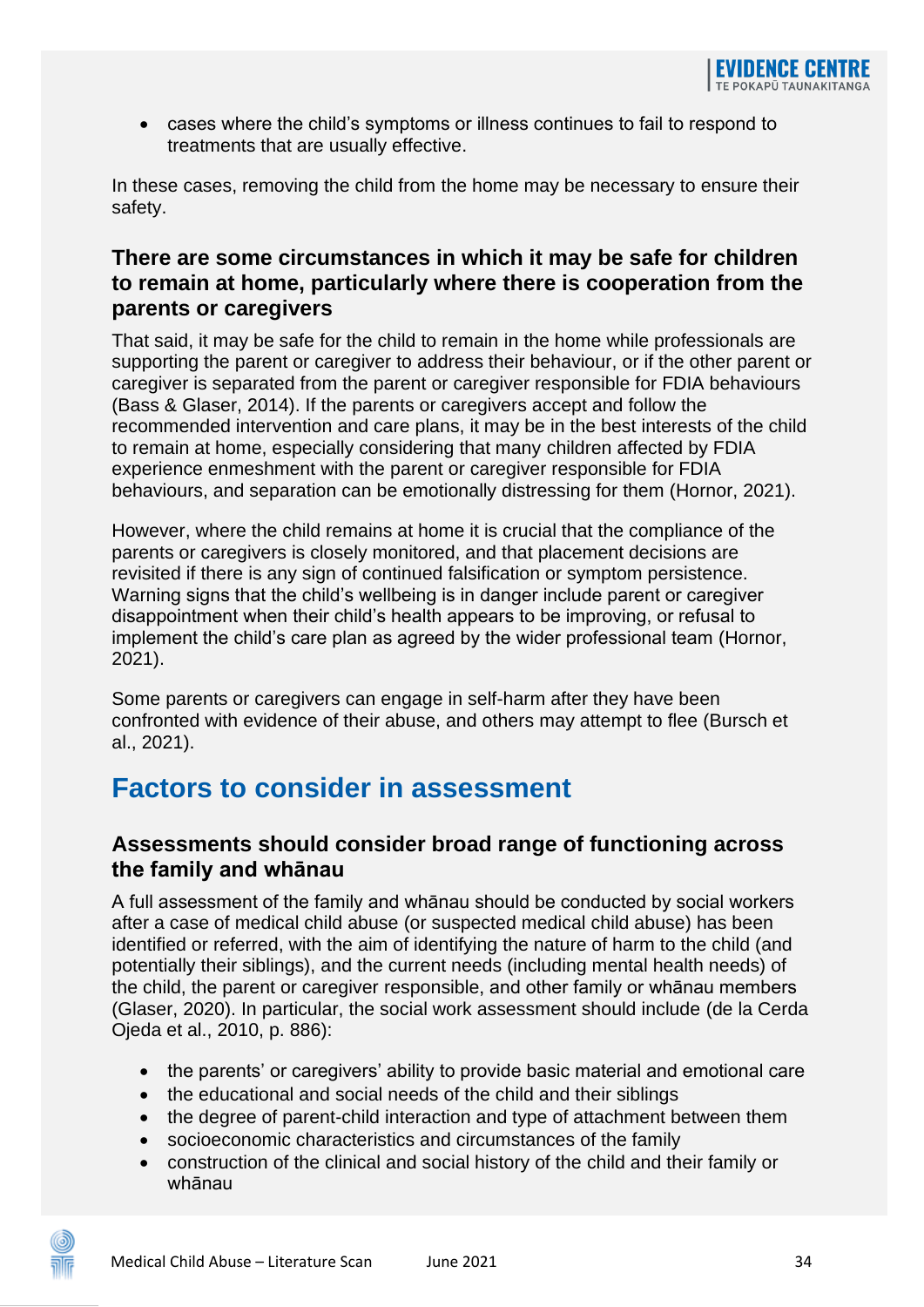- recognition of the family's requirements, expectations and concerns
- identification of information and support that may be required throughout the entire care process.

Although in some cases only one child in the family or whānau has been targeted by the harmful behaviours, it is also common for other children in the family or whānau to have been targeted simultaneously or sequentially to the initially-identified child (Glaser, 2020). Care must therefore be taken to assess the broader medical picture for all children in the family or whānau, to identify the scope of the abuse that has been occurring and which children appear to have been targeted by the abusive behaviour over time (Pacurar et al., 2015; Precey, 1998).

Due to the high level of comorbidity associated with FDIA (i.e. high rates of other mental health issues experienced by parents or caregivers responsible for FDIA behaviours), it is also important that any assessment considers the broader mental health needs of the child, parent or caregiver and other family or whānau members (Sanders & Bursch, 2020).

#### **It is important to consider the possibility of unreliable information in conducting assessments**

Parents or caregivers responsible for medical child abuse behaviours may have engaged in the deceit and manipulation of health and social service providers over a long period of time. Additionally, they are often in a precarious position whereby acknowledging their deceit may result in criminal prosecution, but continuing to deny their behaviour may result in the removal of their children (Precey, 1998). It is therefore important during assessment to keep in mind that reports or records of verbal symptom and medical histories may be inaccurate, and diagnostic tests, images, and other health or education records may be falsified or manipulated by the parent or caregiver (Bursch et al., 2021). A number of possible methods of mitigating these risks have been identified, including:

- obtaining all health and other records directly from past and present professionals engaged with the family, including schools
- contacting and regularly communicating with all caregivers and other important adults in the child or young person's life, such as teachers
- reviewing online blogging or social media activity from the parent or caregiver to assess whether online information matches with official records
- developing plans to systematically and objectively evaluate the medical claims being made, including separating the child or young person from the adult responsible for medical child abuse behaviours if possible
- contact other professionals engaged with the family to compare notes and observations of the family dynamics and suggested approaches to intervention or management
- flagging the records of the child or young person as being potentially unreliable
- being conservative and considered when making decisions regarding interventions for the child or young person, including potential school-based interventions, or potentially invasive assessment processes
- consult with an expert on medical child abuse and FDIA (Bursch et al., 2021).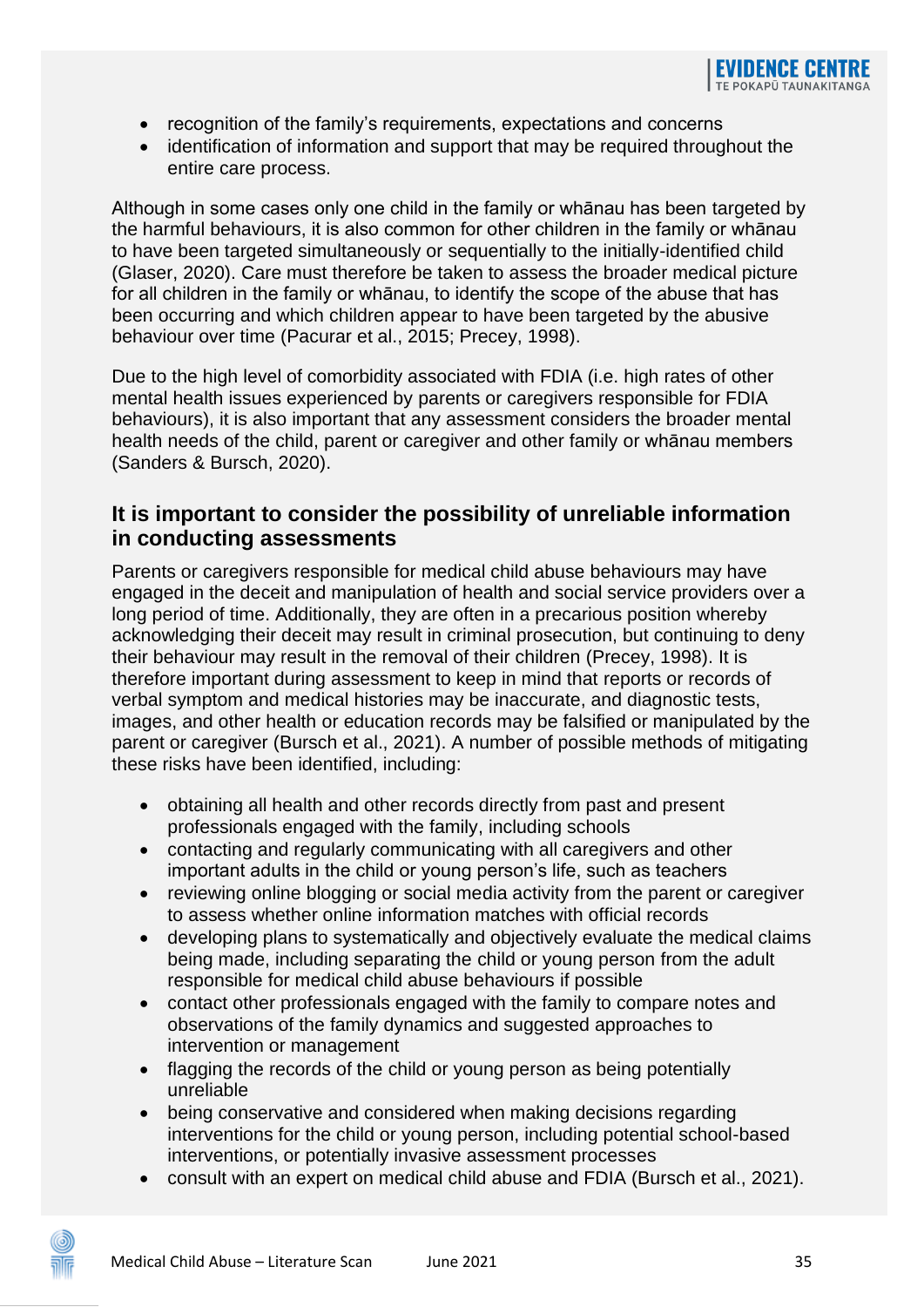#### **It is helpful for referrals to contain complete and detailed information about what is known about the case so far**

Social workers will generally be notified of potential cases of medical child abuse through referrals from primary healthcare providers. In order to conduct a thorough assessment of the circumstances for a particular family or whānau affected by FDIA, referrals to child protection agencies should ideally include (Glaser, 2020, p. 7):

- A clear explanation of confirmed diagnoses, including the implications for the child's wellbeing and functioning.
- Details of the warning signs which led to the concerns, and who observed them.
- Description of independent observations of the child's actual functioning, medical investigations and the consensus medical and professional formulation of the case.
- Whether the parents or caregivers have been informed about the suspicions or consensus regarding the medical child abuse diagnosis, and if so, the parent or caregiver's response.
- Description of the support offered to the child and their family or whānau to improve the child's wellbeing and reduce harm.
- A full description of the harm experienced by the child and their siblings (if applicable).

## <span id="page-37-0"></span>**Intervention with families and whānau**

#### **Treatment of parents or caregivers responsible for medical child abuse behaviours is complex and often lengthy**

Because of the patterns of denial of abuse and common comorbidities (e.g., personality disorders, mood and anxiety disorders), treatment of FDIA is often incredibly difficult and resource-intensive, and is typically court-ordered rather than undertaken voluntarily (Bursch et al., 2021; Sanders & Bursch, 2020). In particular, parents or caregivers who have co-morbid personality disorders, those who lack insight into their behaviour and empathy for their child, and/or those who engaged in more lethal behaviours (such as poisoning and suffocation) are less likely to ever be able to safely care for children (Abdurrachid & Gama Marques, 2020; Bursch et al., 2021).

Conversely, the likelihood of positive family and whānau outcomes (including reunification) is increased in cases where: the parent or caregiver acknowledges their abusive behaviours; the parents or caregivers demonstrate a willingness to work collaboratively with professionals; the multi-disciplinary team supporting the family or whānau are trained in supporting mental health recovery; and, specific stressors have been identified as potential triggers for the abuse (Bass & Glaser, 2014).

#### **Effective forms of psychological treatment include dialectical behaviour therapy and trauma-focussed CBT**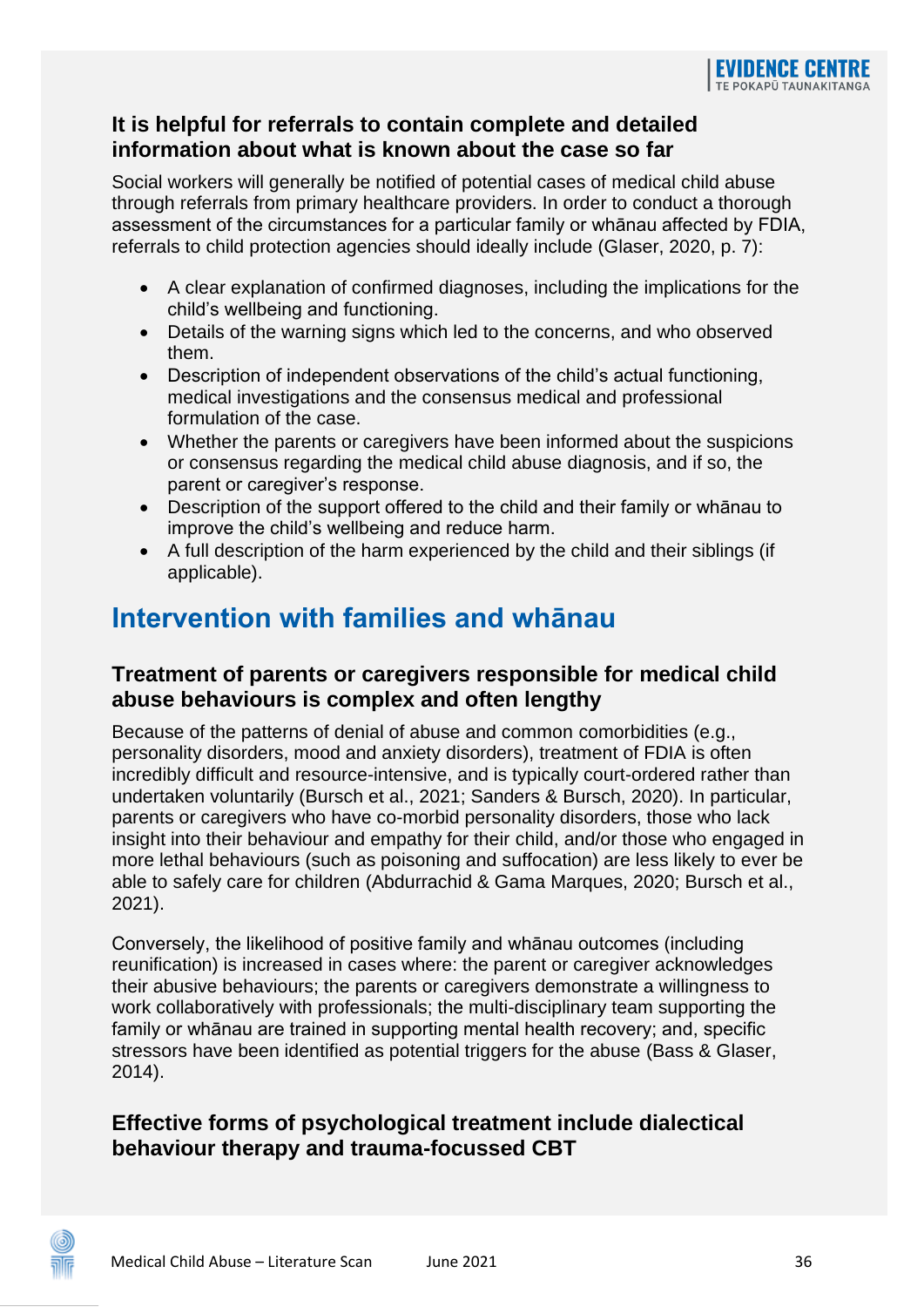A recent review of 81 cases of FDIA found that treatment was offered to the perpetrator in only 10% of cases (Abdurrachid & Gama Marques, 2020). This highlights a gap in the current provision of psychological support in cases of FDIA.

Despite the complexity of FDIA intervention, some effective forms of psychological treatment have been identified in the literature. These include dialectical behavioural therapy (DBT), trauma-focussed cognitive behavioural therapy (TF-CBT), and narrative therapy (Bursch et al., 2021). Due to the high levels of experienced trauma among parents and caregivers responsible for FDIA behaviours, trauma-informed approaches to the provision of treatment are preferable (Sanders & Bursch, 2020). Formal needs assessments should be conducted by a mental health professional to determine the best intervention pathways on a case-by-case basis (Abdurrachid & Gama Marques, 2020).

Sanders and Bursch (2020, p.141) propose the *ACCEPTS* model to guide treatment with both the responsible parent or caregiver and their partner or spouse:

- Acknowledge: the most important treatment goal is to acknowledge and take responsibility for (intentional and/or unintentional) specific, inappropriate behaviours that harmed or could have harmed the child(ren). This treatment goal is a prerequisite for the responsible parent or caregiver and their partner or spouse to recognise they have power over their own behaviours and can change them.
- Coping: this component of treatment aims to assist parents and caregivers to develop a wider range of effective coping strategies to manage their emotional needs, and to accept that their past behaviours were inappropriate coping mechanisms.
- Empathy: this component of treatment focusses on the development of empathy for their child(ren), including the demonstration of appropriate emotional responses to the harm, or potential harm, experienced by the child(ren).
- Parenting: this component of treatment aims to build the ability to recognise and make decisions that place the child's needs before the needs of the parents or caregivers.
- Taking charge: the goal of this component of treatment is for the parents or caregivers to recognise their power and utilise it appropriately. This recognises that many parents or caregivers are motivated by gaining power indirectly through the attention or nurturance gained from having a sick child, and many spouses/partners may feel disempowered by the other parent.
- Support: successful treatment must also include a support and monitoring system, such as supportive friends or family, and professional monitoring/oversight (e.g., by social workers).

Parents or caregivers responsible for medical child abuse behaviours can be considered successfully treated where there is: full acknowledgement of the abuse/neglect; empathy for their child(ren); and display of improved coping and parenting skills demonstrated under close monitoring and over a long time period (Bursch et al., 2021; Sanders & Bursch, 2020). There is no research that indicates the appropriate length of treatment for FDIA, although there is some suggestion that the parent or caregiver may not make meaningful progress in treatment if they are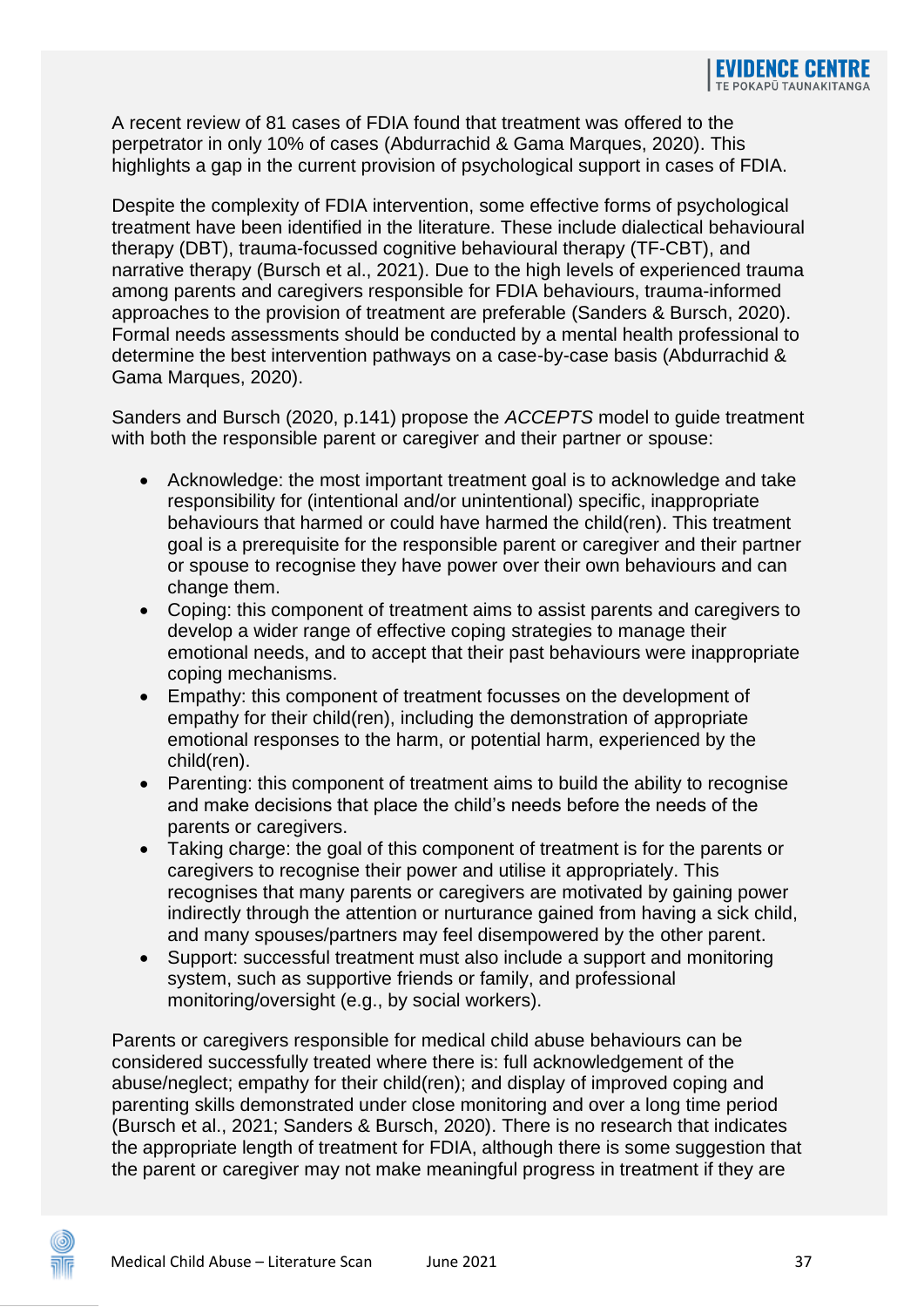unable to acknowledge their abusive behaviour within the first six months of treatment (Sanders & Bursch, 2020).

#### **Treatment often focusses on building the skills of parents and caregivers to improve the overall wellbeing of their family or whānau**

The intervention options outlined above, including DBT, TF-CBT and narrative therapy, often take a strengths-based approach to the prevention of medical child abuse through treatment of FDIA, including developing a plan for the child, supporting parents or caregivers to build the skills necessary to be safe and active participants in the care of their child, and focusing on building the overall wellbeing of the family or whānau (Abdurrachid & Gama Marques, 2020). This is in addition to supporting the parent or caregiver to acknowledge and take accountability for their abusive behaviours. Couples therapy is also recommended where there is apparent family violence or marital conflict, and the parents or caregivers plan to stay together or co-parent (Abdurrachid & Gama Marques, 2020).

#### **Consideration should also be made as to the psychological and social needs of children affected by medical child abuse, and their family and whānau members**

Children or young people affected by medical child abuse also often experience severe and chronic psychological, physical, social, and educational/occupational issues as a result of the abuse they have experienced (Bursch et al., 2021). Additionally, many children or young people are misled and manipulated to the point where they may be in denial about the abuse they have experienced and are dealing with the psychological effects of believing they are ill (Abdurrachid & Gama Marques, 2020; Bursch et al., 2021; Hornor, 2021). There are also reported "blended cases", in which both the parent or caregiver and the child actively fabricate illness or disorder (Abdurrachid & Gama Marques, 2020).

As such, specialist psychological treatment is also recommended for children who have experienced this form of abuse/neglect, including support for educational and social re-integration. Family therapy may also be useful to re-build family and whānau relationships and trust where the parent or caregiver is able to acknowledge their abusive behaviour (Sanders & Bursch, 2020).

It is also important to recognise the psychological impact of medical child abuse on friends, other family members, professionals, and the wider community, including the psychological effects of realising they have been deceived by the parent or caregiver responsible (Bursch, 2018). Additionally, the siblings of the targeted child may have had their needs neglected during the perpetration of medical child abuse behaviours, or feel that they have been neglected (Abdurrachid & Gama Marques, 2020; Glaser, 2020). For this reason, consideration should also be made as to the possible psychological treatment needs of other individuals connected to the affected family or whānau.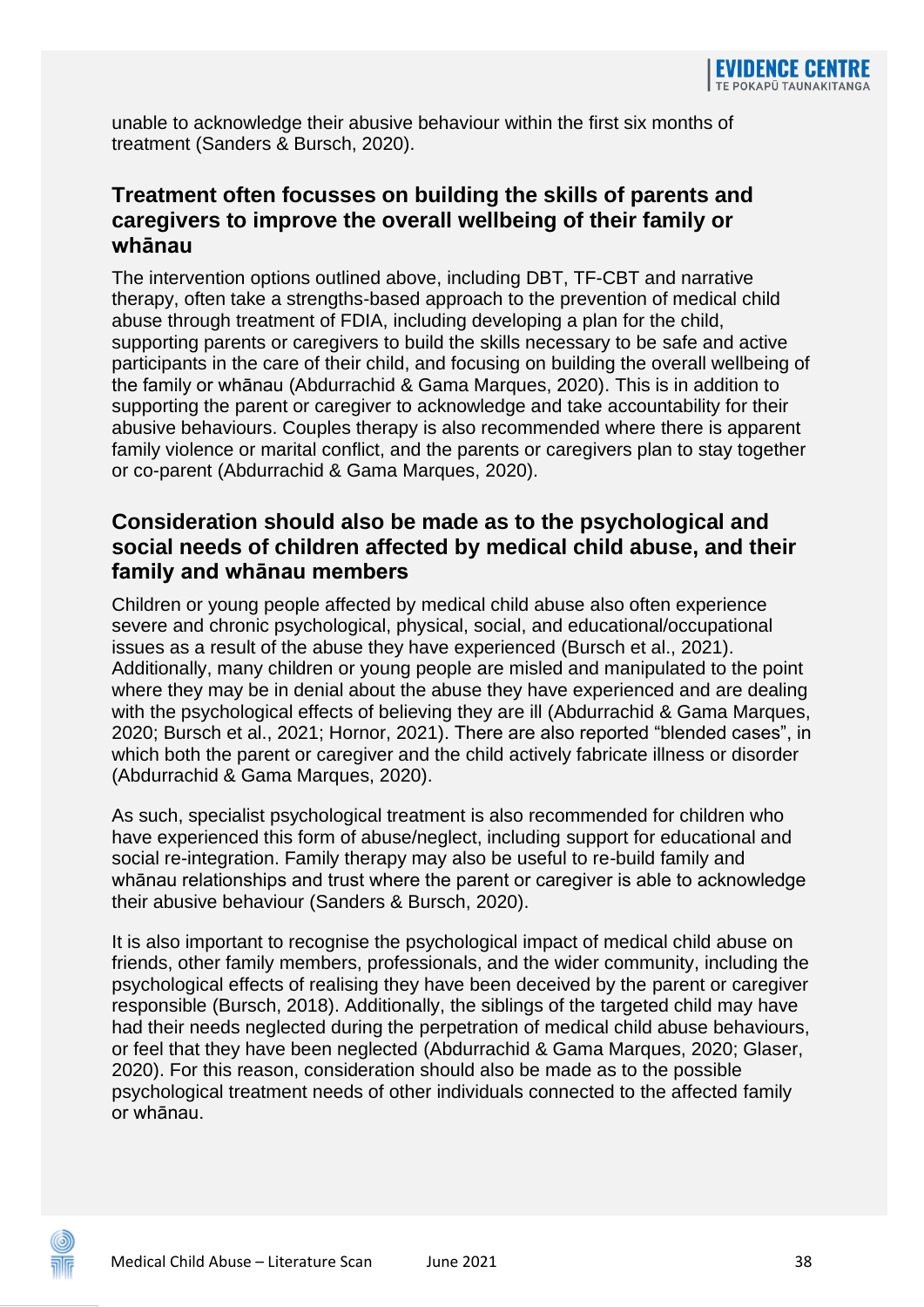<span id="page-40-0"></span>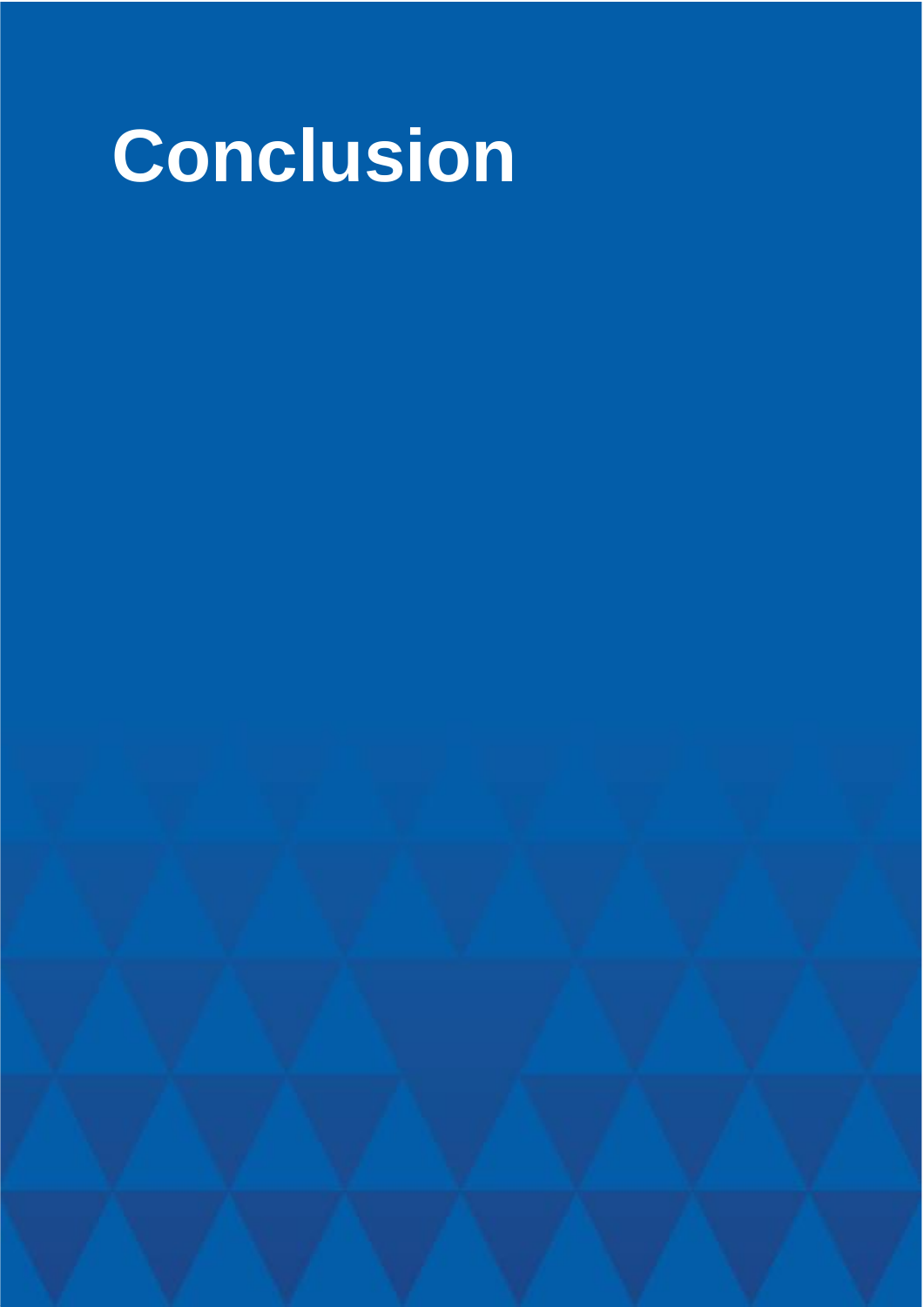## <span id="page-41-0"></span>**Conclusion**

Given that an estimated 0.5-2.0 per 100,000 children are affected by medical child abuse, most practitioners will seldom or never encounter a case during their professional career. That said, medical child abuse through FDIA is a complex and serious disorder that often has substantial and long-lasting negative effects on affected families and whānau. Through both direct and indirect means, parents or caregivers responsible for medical child abuse behaviours cause substantial physical, emotional and psychological harm to their children, other family and whānau members, health and social service professionals, and their wider communities. Given that the disorder involves perpetrating abuse against children and young people through the induction of illness or disorder and/or creating a false need for invasive medical tests and treatments, children and young people can experience permanent injuries or developmental delays, and in an estimated 10% of cases, may die as a result of the abuse.

Due to the substantial negative effects of medical child abuse, evidence-informed practice is essential for preventing and intervening in suspected cases of medical child abuse including that experienced due to FDIA. However, due to a low level of general awareness, a tendency to trust the reports of parents and caregivers, and the complexity in establishing evidence for individual cases, cases of medical child abuse often go unreported and undiagnosed; even in cases where medical child abuse is identified, there is often a long delay between the onset of the abuse and the diagnosis. This highlights the need for improved training for professionals engaged in the care of children and young people, so that early warnings signs can be identified and acted upon.

Although recognising medical child abuse, and obtaining a formal diagnosis of FDIA is challenging due to its reliance on identifying the motivations of the suspected parent or caregiver, the lack of a diagnosis does not prevent professionals from intervening to protect the safety of children. Ultimately, professionals should focus on the effects of the parent or caregiver's behaviours on the wellbeing of the child and their siblings, regardless of the motivation for these behaviours. The literature is clear that responding to cases of medical child abuse (formally diagnosed or not) requires a collaborative, multi-disciplinary approach between a team of professionals focussed on ensuring the safety and wellbeing of the family or whānau.

Parents or caregivers should be actively involved in planning the pathway to recovery for their family or whānau where it is safe to do so, as this provides an opportunity for parents or caregivers to acknowledge the harm they have directly or indirectly caused, and to build skills to better meet the needs of their children in future. This process should be carefully managed due to the high risk of re-abuse of children, however specialised psychological treatment (such as dialectical behaviour therapy and trauma-focussed CBT) can assist parents or caregivers to address the causes of the abusive behaviour. Specialised treatment is also recommended for victims of medical child abuse and their siblings.

There were some notable gaps in the literature that may affect the translation of findings into policy and practice for Oranga Tamariki. Most prominently, there was no specific research or information on medical child abuse as it relates to whānau Māori. Similarly, there was no specific research on how FDIA affects other ethnic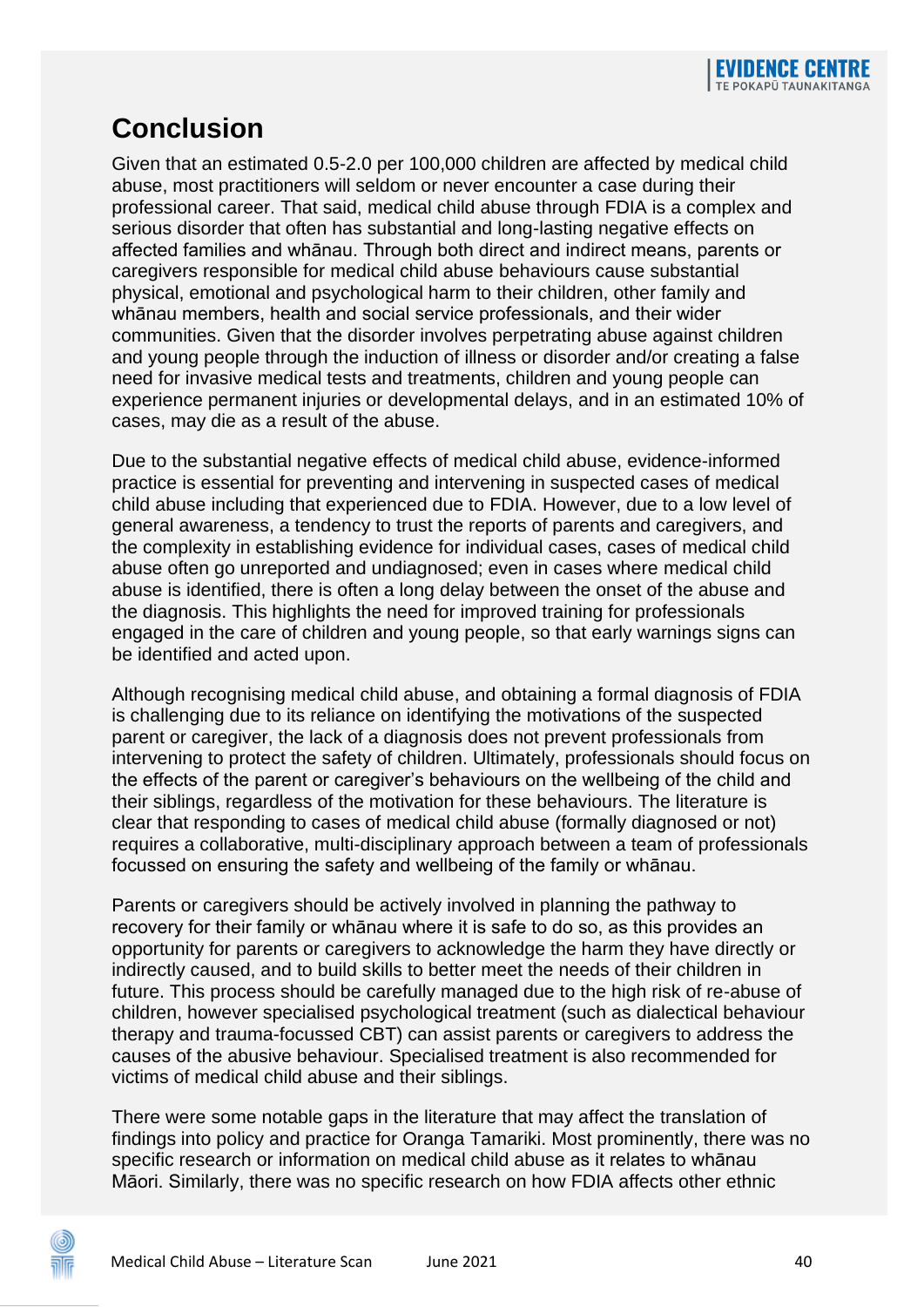groups within Aotearoa New Zealand, including Pacific people. At a broader level, only one, relatively dated study was identified that looked at medical child abuse and FDIA within the context of Aotearoa New Zealand. Although existing research suggests that medical child abuse and FDIA presentations are generally consistent across countries and cultures, it is important that these gaps in understanding are addressed through future research.

Other notable gaps were also identified in the literature, including a lack of social work-focussed research and reviews. Instead, most of the information presented in the current literature scan is based in research and guidance developed from a medical lens and intended for primary health care providers. This limited our ability to comment on assessment, planning and intervention strategies specific to social work practice. Given the large negative effects of medical child abuse and the substantial role that social workers play in safeguarding children and restoring family and whānau wellbeing in these cases, it is vital that future research considers what best practice looks like from a social work perspective.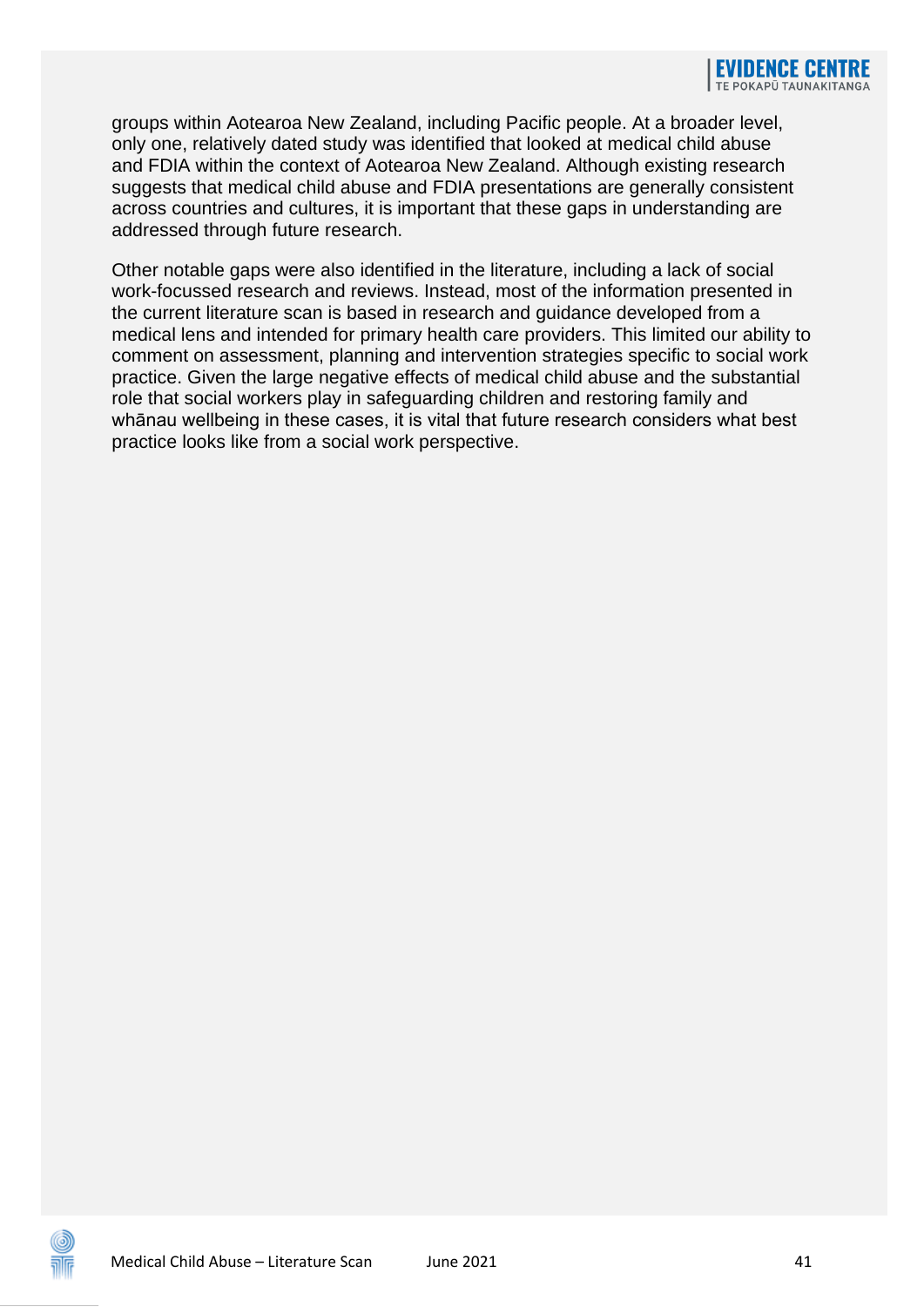# <span id="page-43-0"></span>**Bibliography**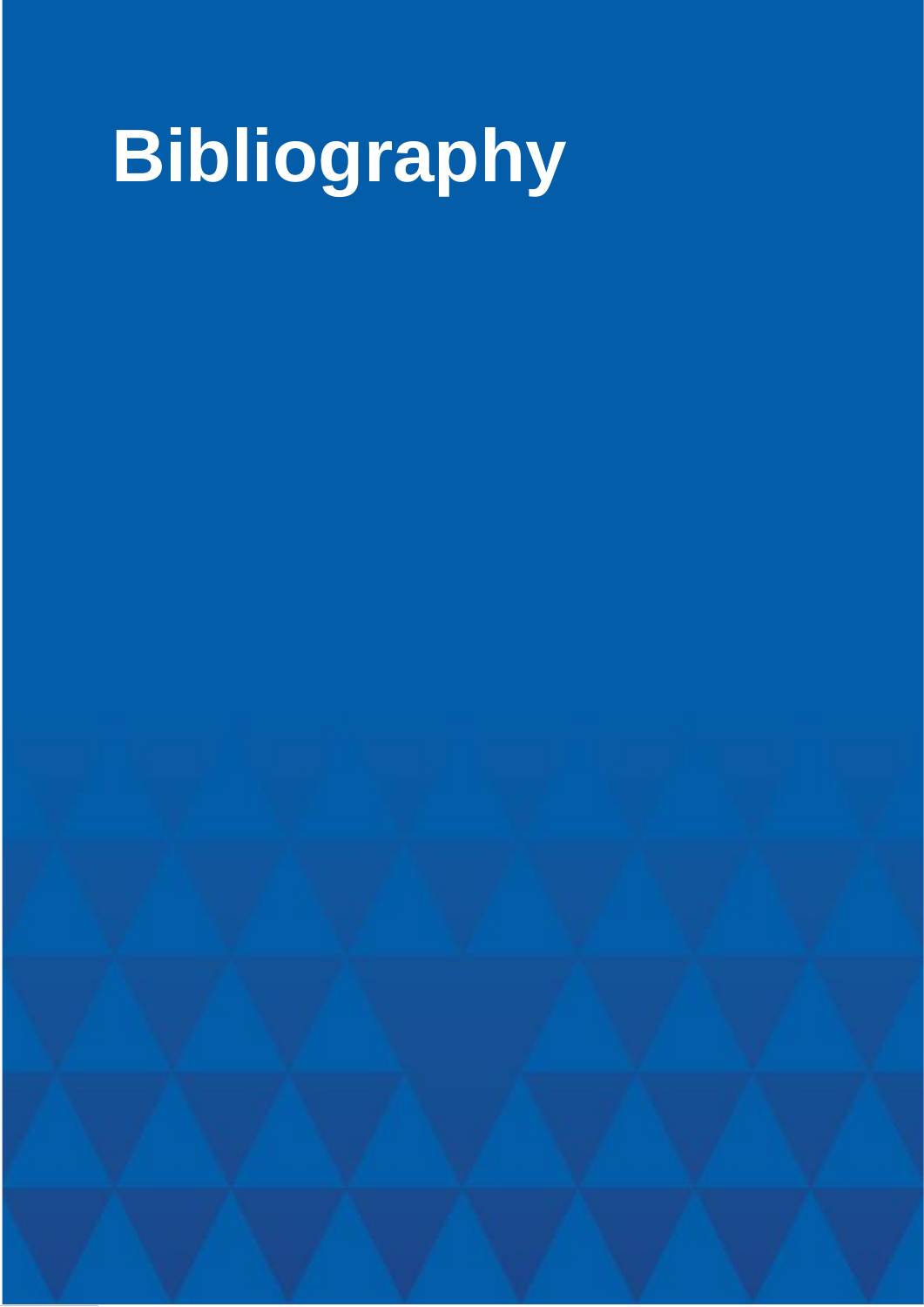## <span id="page-44-0"></span>**Bibliography**

Abdurrachid, N., & Gama Marques, J. (2020). Munchausen syndrome by proxy (MSBP):A review regarding perpetrators of Factitious Disorder Imposed on Another (FDIA). *CNS Spectrums*, 1–28. https://doi.org/10.1017/S1092852920001741

- American Psychiatric Association. (2013). *Diagnostic and statistical manual of mental disorders: Fifth edition (DSM-5)*. Arlington, VA: American Psychiatric Association.
- Amlani, A., Grewal, G. S., & Feldman, M. D. (2016). Malingering by proxy: A literature review and current perspectives. *Journal of Forensic Sciences*, *61*(S1), S171–S176. https://doi.org/10.1111/1556-4029.12977
- Anderson, A. P. A., Feldman, M. D., & Bryce, J. (2018). Munchausen by proxy: A qualitative investigation into online perceptions of medical child abuse. *Journal of Forensic Sciences*, *63*(3), 771–775. https://doi.org/10.1111/1556-4029.13610
- Ayoub, C. C., Schreier, H. A., & Keller, C. (2002). Munchausen by proxy: Presentations in special education. *Child Maltreatment*, *7*(2), 149–159. https://doi.org/10.1177/1077559502007002007
- Ban, S., & Shaw, D. (2019). Fabricated or induced illness in a child. *British Journal of Nursing*, *28*(20), 1288–1290. https://doi.org/10.12968/bjon.2019.28.20.1288
- Bass, C., & Glaser, D. (2014). Early recognition and management of fabricated or induced illness in children. *The Lancet*, *383*(9926), 1412–1421. https://doi.org/10.1016/S0140-6736(13)62183-2
- Bass, C., & Jones, D. (2011). Psychopathology of perpetrators of fabricated or induced illness in children: case series. *British Journal of Psychiatry*, *199*(2), 113–118. https://doi.org/10.1192/bjp.bp.109.074088
- Brown, A. N., Gonzalez, G. R., Wiester, R. T., Kelley, M. C., & Feldman, K. W. (2014). Care taker blogs in caregiver fabricated illness in a child: A window on the caretaker's thinking? *Child Abuse & Neglect*, *38*(3), 488–497. https://doi.org/10.1016/j.chiabu.2013.12.002
- Bursch, B. (2018). Munchausen by proxy. *APSAC Alert*, *9*(1), 1–5. https://doi.org/10.1016/B978-032303004-5.50180-0
- Bursch, B., Emerson, N. D., & Sanders, M. J. (2021). Evaluation and management of factitious disorder imposed on another. *Journal of Clinical Psychology in Medical Settings*, *28*(1), 67–77. https://doi.org/10.1007/s10880-019-09668-6
- Cardona, L., & Asnes, A. G. (2019). Disclosure of caregiver-fabricated illness to a child: A team-based approach to communicating with pediatric patients. *Clinical Child Psychology and Psychiatry*, *24*(3), 494–502. https://doi.org/10.1177/1359104518816122
- Chafetz, M., & Dufrene, M. (2014). Malingering-by-proxy: Need for child protection and guidance for reporting. *Child Abuse & Neglect*, *38*(11), 1755–1765. https://doi.org/10.1016/j.chiabu.2014.08.015

Craft, A. W., & Hall, D. M. B. (2004). Munchausen syndrome by proxy and sudden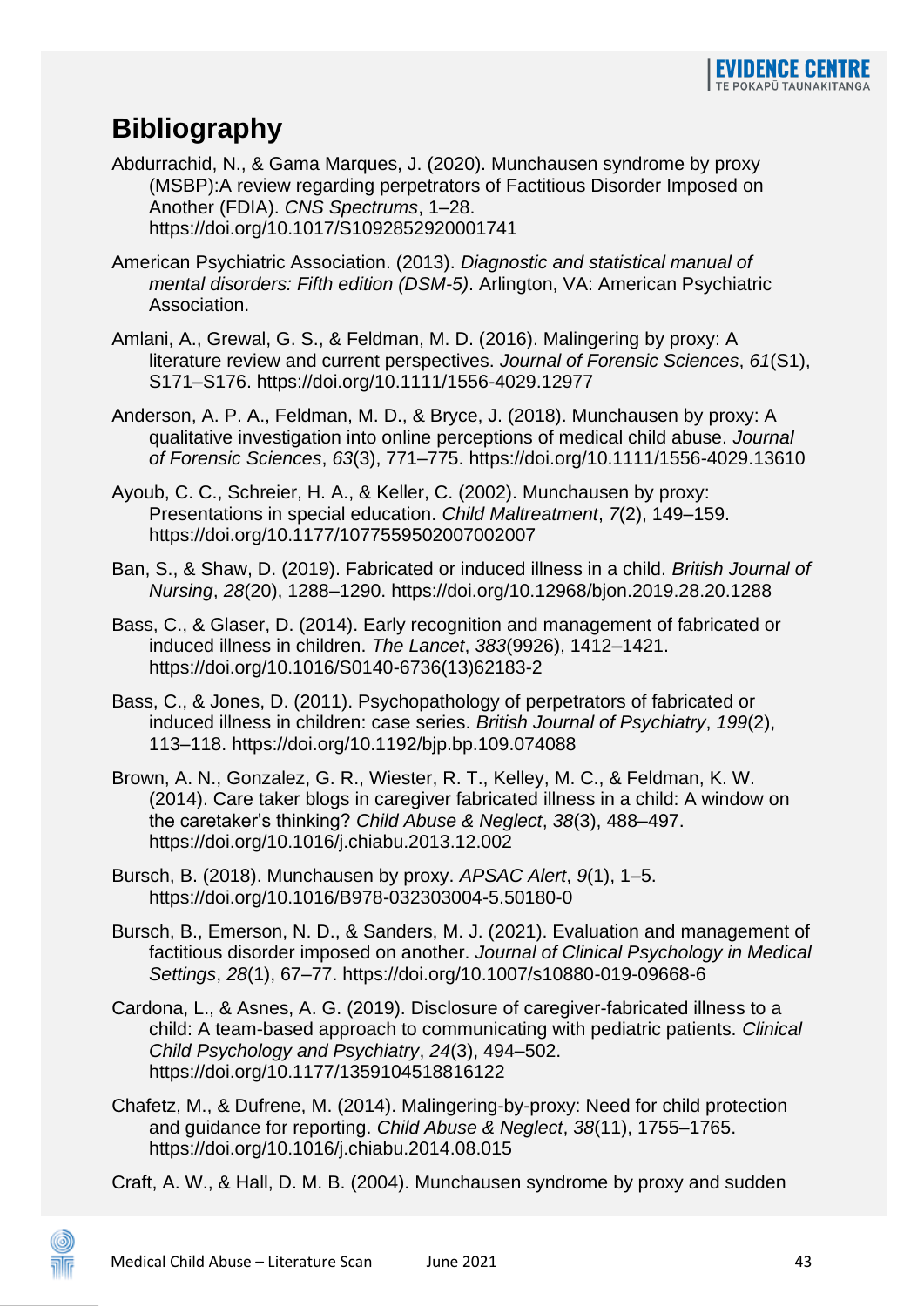infant death. *British Medical Journal*, *328*(7451), 1309–1312. https://doi.org/10.1136/bmj.328.7451.1309

- Criddle, L. (2010). Monsters in the closet: Munchausen syndrome by proxy. *Critical Care Nurse*, *30*(6), 46–55. https://doi.org/10.4037/ccn2010737
- Davis, P., Murtagh, U., & Glaser, D. (2019). 40 years of fabricated or induced illness (FII): where next for paediatricians? Paper 1: epidemiology and definition of FII. *Archives of Disease in Childhood*, *104*(2), 110–114. https://doi.org/10.1136/archdischild-2017-314319
- Day, L. B., Faust, J., Black, R. A., Day, D. O., & Alexander, A. (2017). Personality profiles of factitious disorder imposed by mothers: A comparative analysis. *Journal of Child Custody*, *14*(2–3), 191–208. https://doi.org/10.1080/15379418.2017.1331780
- de la Cerda Ojeda, F., Muñoz-Cabello, B., Lanzarote-Fernandez, M. D., & Gomez de Terreros, I. (2010). Munchausen syndrome by Proxy: A Spanish proposal of therapeutic management. *Children and Youth Services Review*, *32*(6), 884–888. https://doi.org/10.1016/j.childyouth.2010.02.008
- Denny, S. J., Grant, C. C., & Pinnock, R. (2001). Epidemiology of Munchausen syndrome by proxy in New Zealand. *Journal of Paediatrics and Child Health*, *37*(3), 240–243. https://doi.org/10.1046/j.1440-1754.2001.00651.x
- Doughty, K., Rood, C., Patel, A., Thackeray, J. D., & Brink, F. W. (2016). Neurological manifestations of medical child abuse. *Pediatric Neurology*, *54*, 22–28. https://doi.org/10.1016/j.pediatrneurol.2015.09.010
- Dumitrascu, C. I., Gallardo, K. E., & Caplan, J. P. (2015). Malingering imposed on another: A diagnosis that is missing in action? *Psychosomatics*, *56*(6), 609–614. https://doi.org/10.1016/j.psym.2015.07.006
- Dye, M. I., Rondeau, D., Guido, V., Mason, A., & O'Brien, R. (2013). Identification and management of factitious disorder by proxy. *The Journal for Nurse Practitioners*, *9*(7), 435–442. https://doi.org/https://doi.org/10.1016/j.nurpra.2013.04.006
- Feldman, M. D., & Brown, R. M. A. (2002). Munchausen by proxy in an international context. *Child Abuse & Neglect*, *26*(5), 509–524. https://doi.org/10.1016/S0145- 2134(02)00327-7
- Ferrara, P., Vitelli, O., Bottaro, G., Gatto, A., Liberatore, P., Binetti, P., & Stabile, A. (2013). Factitious disorders and Münchausen syndrome: The tip of the iceberg. *Journal of Child Health Care*, *17*(4), 366–374. https://doi.org/10.1177/1367493512462262
- Frye, E. M., & Feldman, M. D. (2012). Factitious disorder by proxy in educational settings: A review. *Educational Psychology Review*, *24*(1), 47–61. https://doi.org/10.1007/s10648-011-9180-9
- Glaser, D. (2020). Fabricated or induced illness: From "Munchausen by proxy" to child and family-oriented action. *Child Abuse & Neglect*, *108*, 104649. https://doi.org/10.1016/j.chiabu.2020.104649

Greiner, M. V, Palusci, V. J., Keeshin, B. R., Kearns, S. C., & Sinal, S. H. (2013). A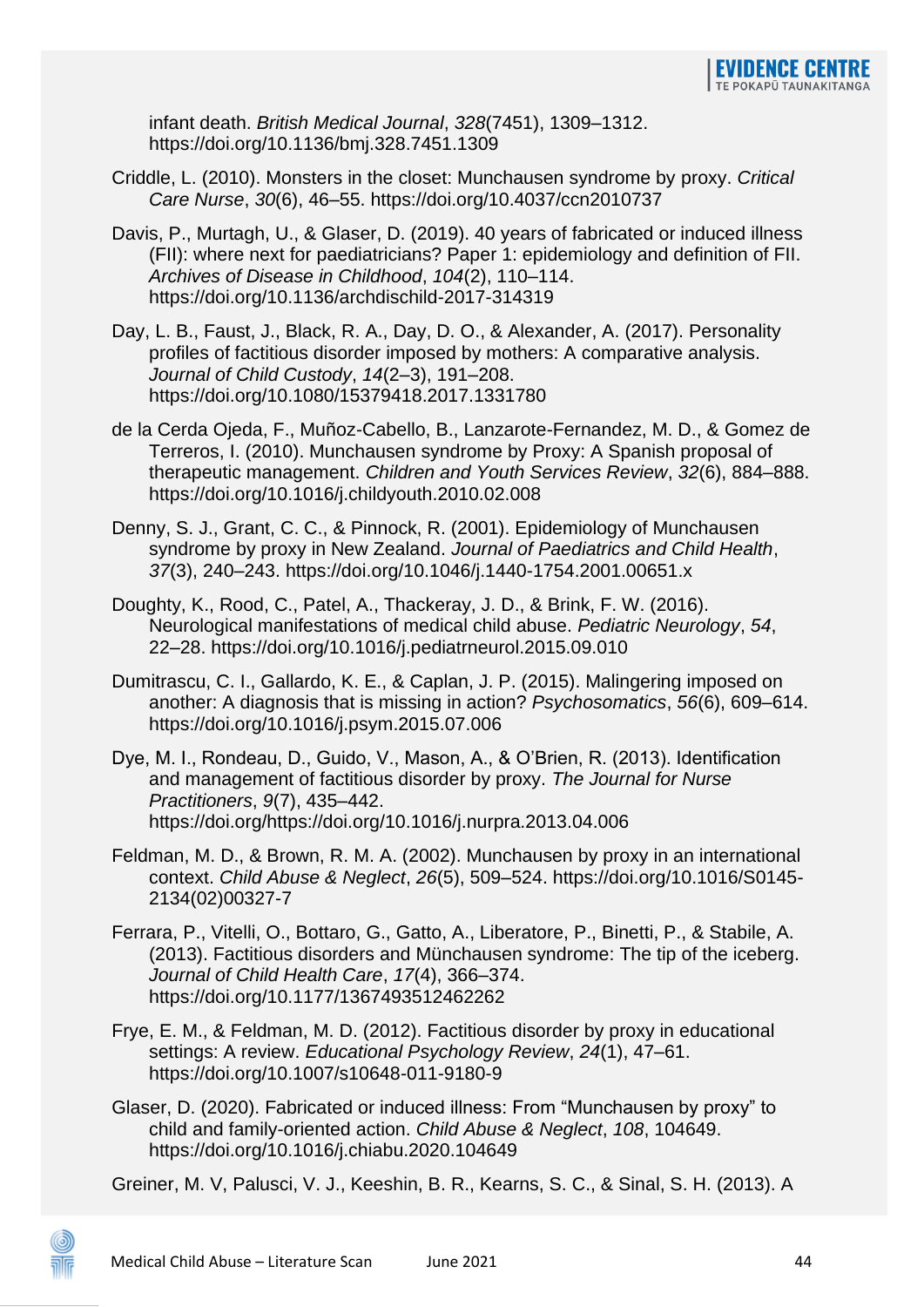preliminary screening instrument for early detection of medical child abuse. *Hospital Pediatrics*, *3*(1), 39–44.

- Hornor, G. (2021). Medical child abuse: Essentials for pediatric health care providers. *Journal of Pediatric Health Care*. https://doi.org/10.1016/j.pedhc.2021.01.006
- Horwath, J., & Tidbury, W. (2009). Training the workforce following a serious case review: lessons learnt from a death by fabricated and induced illness. *Child Abuse Review*, *18*(3), 181–194. https://doi.org/10.1002/car.1066
- Lopez-Rico, M., Lopez-Ibor Jr, J. J., Crespo-Hervas, D., Muñoz-Villa, A., & Jimenez-Hernandez, J. L. (2019). Diagnosis and treatment of the factitious disorder on another, previously called Munchausen syndrome by proxy. *SN Comprehensive Clinical Medicine*, *1*(6), 419–433. https://doi.org/10.1007/s42399-019-00057-6
- McTavish, J. R., Gonzalez, A., Santesso, N., MacGregor, J. C. D., McKee, C., & MacMillan, H. L. (2020). Identifying children exposed to maltreatment: a systematic review update. *BMC Pediatrics*, *20*(1), 113. https://doi.org/10.1186/s12887-020-2015-4
- Meadow, R. (1998). Munchausen syndrome by proxy abuse perpetrated by men. *Archives of Disease in Childhood*, *78*(3), 210–216. https://doi.org/10.1136/adc.78.3.210
- Morrell, B., & Tilley, D. S. (2012). The role of nonperpetrating fathers in Munchausen syndrome by proxy: A review of the literature. *Journal of Pediatric Nursing*, *27*(4), 328–335. https://doi.org/10.1016/j.pedn.2011.03.008
- Özdemir, D. F., Akgül, S., Evinc, Ş. G., Karhan, A., Karadag, F., Odabaşı, A. B., … Kale, G. (2015). Munchausen by proxy syndrome: A case series study from Turkey. *Journal of Family Violence*, *30*(5), 661–671. https://doi.org/10.1007/s10896-015-9700-3

Pacurar, D., Runcan, M., Popescu, A., Lesanu, G., & Oraseanu, D. (2015). Munchausen syndrome by proxy – A real pediatric problem? *Revista Română de Pediatrie*, *64*(3), 252–258. https://doi.org/10.37897/RJP.2015.3.3

Pankratz, L. (2010). Persistent problems with the "separation test" in Munchausen syndrome by proxy. *Journal of Psychiatry & Law*, *38*(3), 307–323. https://doi.org/10.1177/009318531003800305

Postlethwaite, R. J. (2010). Fabricated or induced illness. *Paediatrics and Child Health*, *20*(12), 561–565. https://doi.org/10.1016/j.paed.2010.08.003

- Precey, G. (1998). Assessment issues in working with mothers who induce illness in their children. *Child and Family Social Work*, *3*(4), 227–237. https://doi.org/10.1046/j.1365-2206.1998.00085.x
- Ragaisis, K., & Pearson, G. (2004). When the system works: Rescuing a child from Munchausen's syndrome by proxy. *Journal of Child and Adolescent Psychiatric Nursing*, *17*(4), 173–176. https://doi.org/10.1111/j.1744-6171.2004.tb00014.x
- Roesler, T. A. (2018). Medical child abuse: What have we learned in 40 years? *Current Treatment Options in Pediatrics*, *4*(3), 363–372. https://doi.org/10.1007/s40746-018-0136-x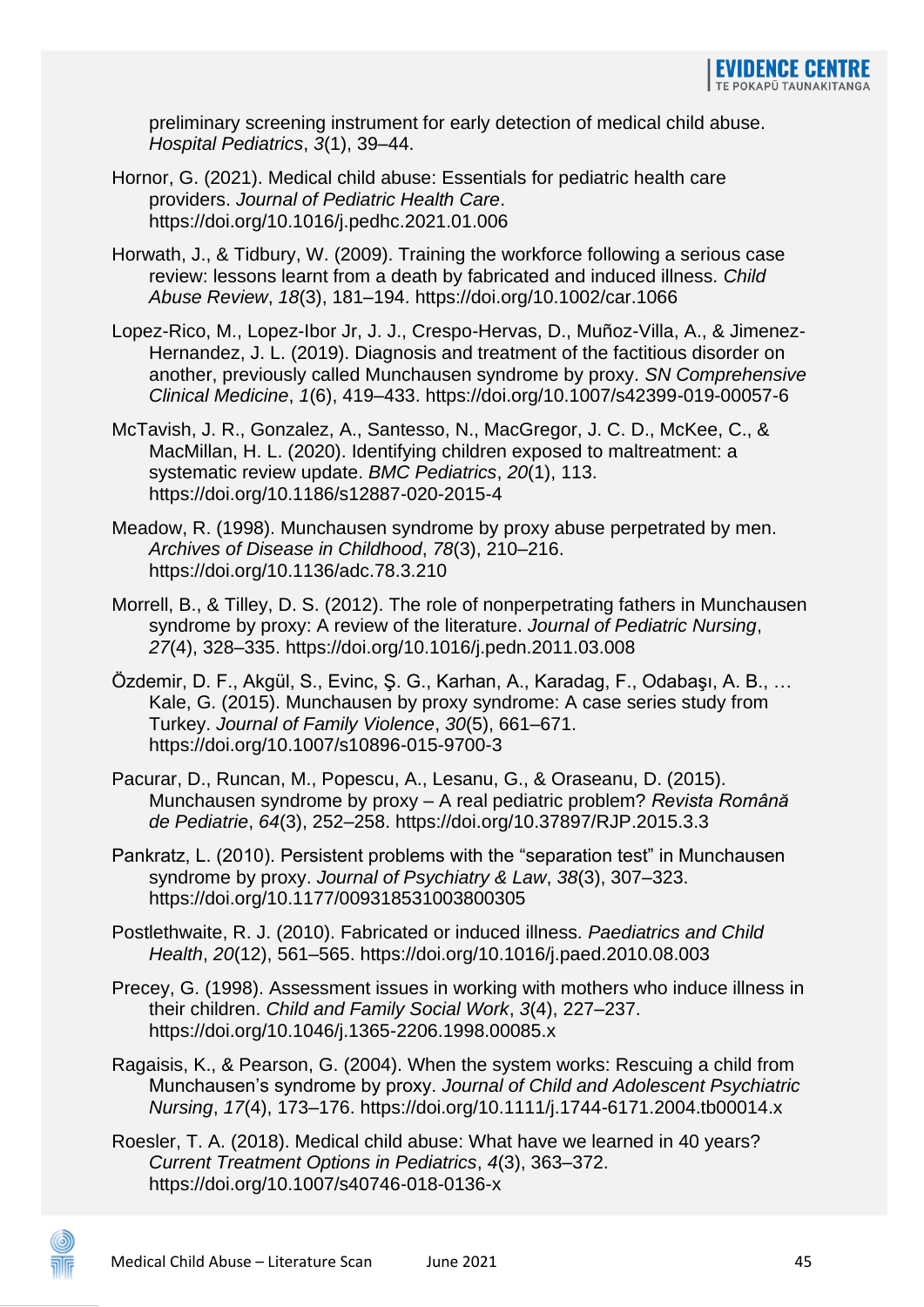- Rogers, R. (2004). Diagnostic, expanatory, and detection models of Munchausen by proxy: extrapolations from malingering and deception. *Child Abuse & Neglect*, *28*(2), 225–238.
- Sanders, M. J., & Bursch, B. (2020). Psychological treatment of factitious disorder imposed on another/Munchausen by proxy abuse. *Journal of Clinical Psychology in Medical Settings*, *27*(1), 139–149. https://doi.org/10.1007/s10880- 019-09630-6
- Yates, G., & Bass, C. (2017). The perpetrators of medical child abuse (Munchausen syndrome by proxy): A systematic review of 796 cases. *Child Abuse & Neglect*, *72*, 45–53. https://doi.org/10.1016/j.chiabu.2017.07.008
- Zeitlin, S. (2016). Recognising factitious and induced illness in children. *Paediatrics and Child Health*, *26*(11), 493–497. https://doi.org/10.1016/j.paed.2016.07.001